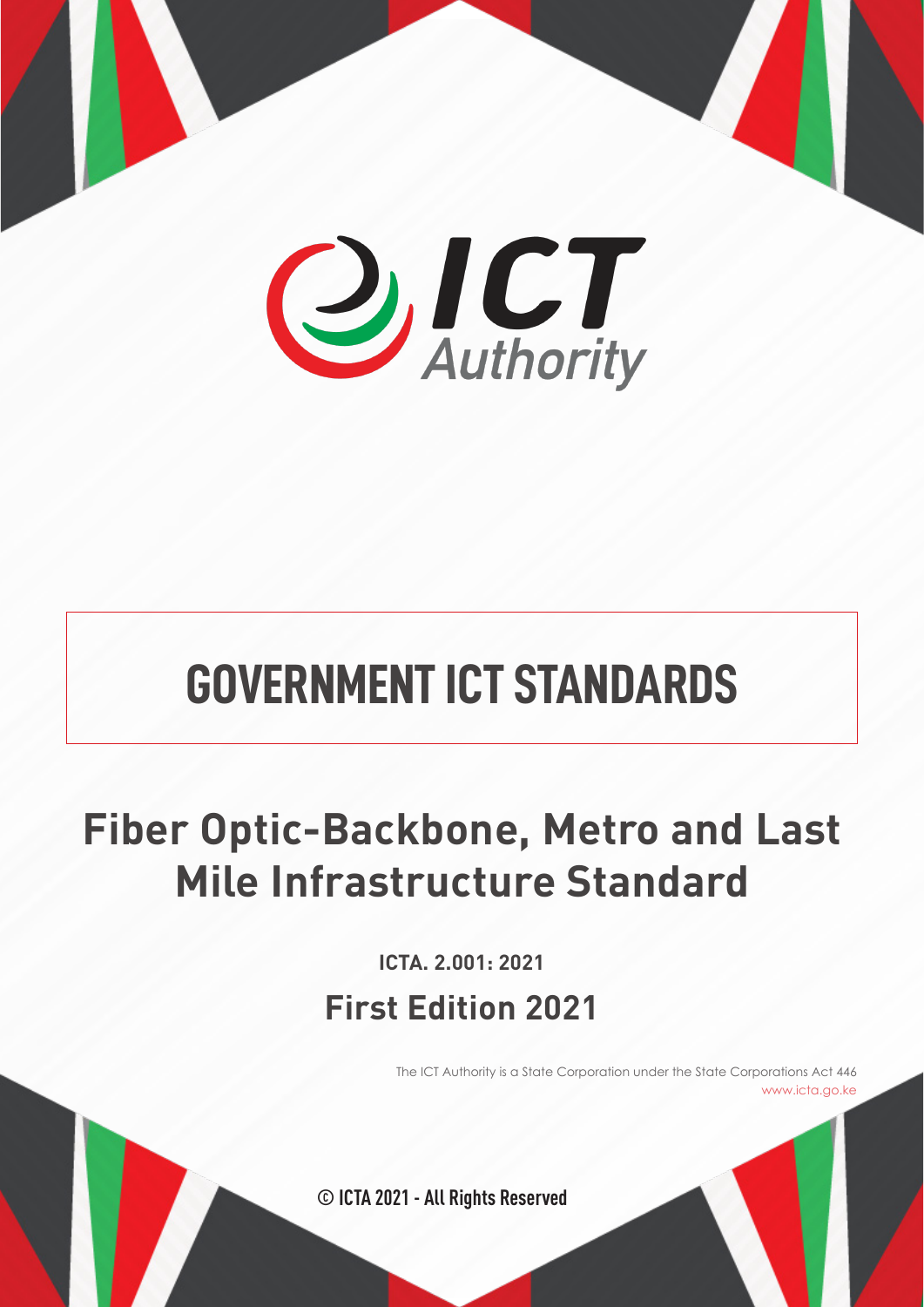#### **REVISION OF ICT STANDARDS**

In order to keep abreast of progress in industry, ICT Standards will be reviewed annually. Suggestions for improvements to published standards, addressed to the Chief Executive Officer, ICT Authority, are welcome. The Standard Review Board will consider the requests during their quarterly meetings and if appropriate recommend them to be incorporated during annual review of the Standard.

#### **©ICT Authority 2021**

Copyright. Users are reminded that by virtue of Section 25 of the Copyright Act, Cap. 12 of 2001 of the Laws of Kenya, copyright subsists in all ICTA Standards and except as provided under Section 26 of this Act, no standard produced by ICTA may be reproduced, stored in a retrieval system in any form or transmitted by any means without prior permission in writing from the Chief Executive Officer.

#### **ICT AUTHORITY (ICTA)**

Head Office: P.O. Box 27150, Nairobi-00100, Tel.: (+254 202) 211 960/61 E-Mail: standards@ict.go.ke, Web:http://standards.icta.go.ke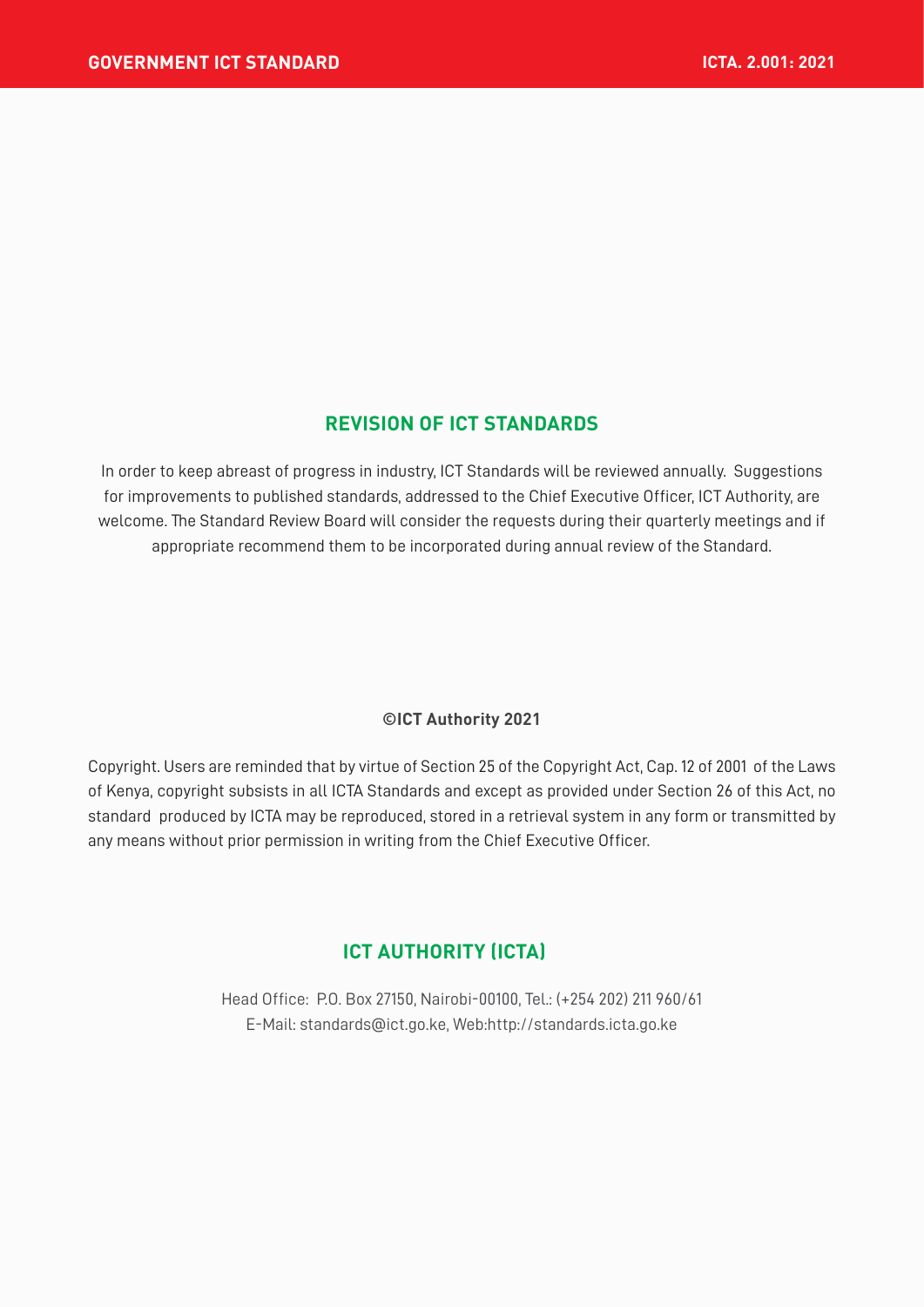# **DOCUMENT CONTROL**

| <b>Document Name:</b>    | Fiber-Optic Backbone, Metro and Last Mile Infrastructure<br><b>Standard</b>                            |
|--------------------------|--------------------------------------------------------------------------------------------------------|
| <b>Prepared by:</b>      | <b>Fiber-Optic Backbone, Metro and Last Mile Infrastructure</b><br><b>Standard Technical Committee</b> |
| <b>Edition:</b>          | <b>First Edition</b>                                                                                   |
| <b>Approved by:</b>      | <b>Board of Directors</b>                                                                              |
| <b>Date Approved:</b>    |                                                                                                        |
| <b>Effective Date:</b>   |                                                                                                        |
| <b>Next Review Date:</b> | After 3 years                                                                                          |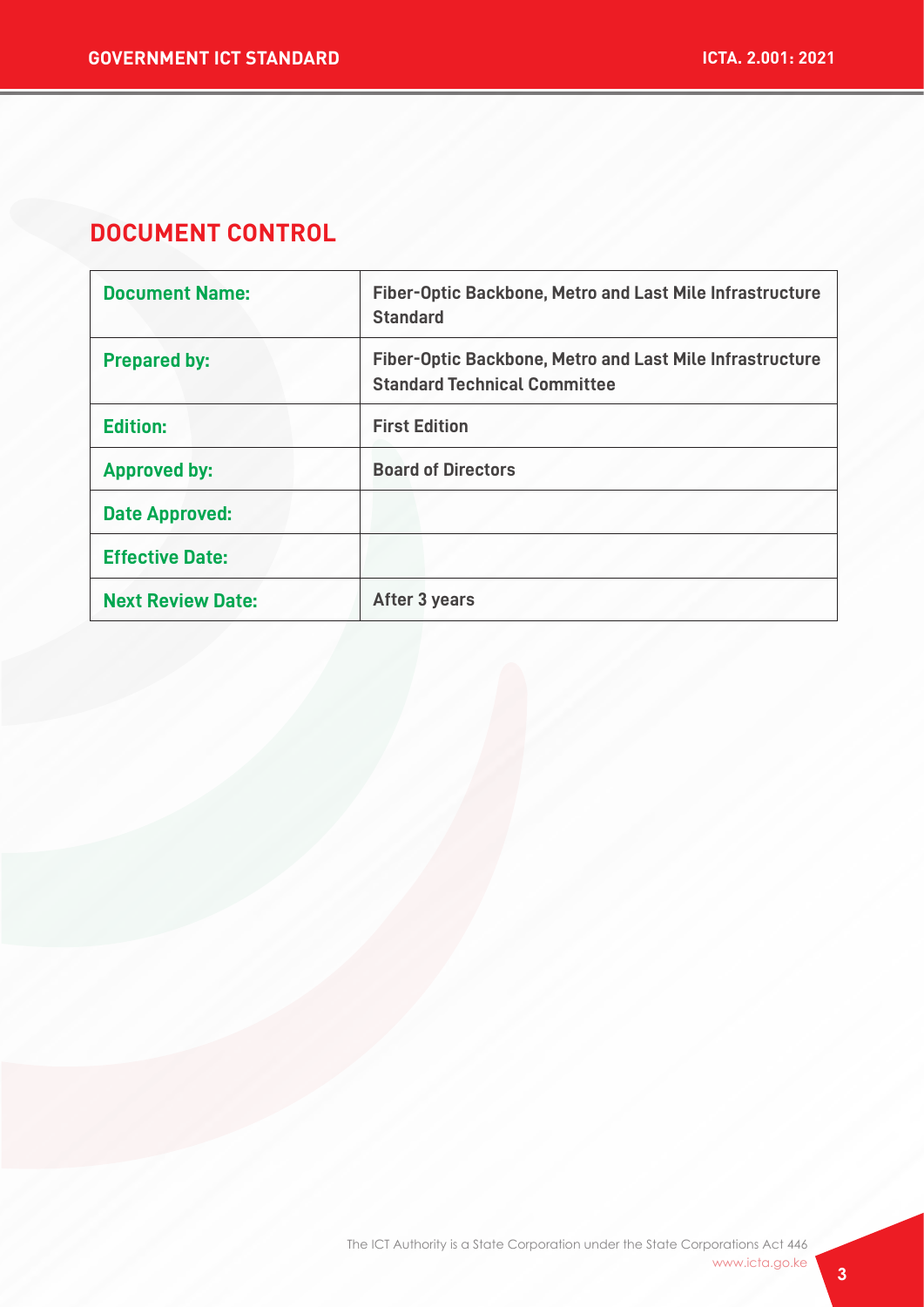# **FOREWORD**

The ICT Authority has the mandate to set and enforce ICT standards and guidelines across all aspects of information and communication technology including Systems, Infrastructure, Processes, Human Resources and Technology for the public service. The overall purpose of this mandate is to ensure coherent and unified approach to acquisition, deployment, management and operation of ICTs across the public service in order to achieve secure, efficient, flexible, integrated and cost effective deployment and use of ICTs.

To achieve this mandate, the Authority established a standards committee to identify the relevant standard domains and oversee the standards development process. The committee consulted and researched broadly among subject matter experts to ensure conformity to acceptable international and national industry best practices as well as relevance to the Kenyan public service. The committee eventually adopted the Kenya Bureau of Standards (KEBS) format and procedure for standards development. In an engagement founded on a memorandum of understanding KEBS, participated in the development of these Standards and gave invaluable advice and guidance.

For example, the Fiber-Optic Backbone, Metro and Last Mile Infrastructure Standard, which falls under the overall Government Enterprise Architecture (GEA), has therefore been prepared in accordance with KEBS standards development guidelines which are, in turn, based on the international best practices by standards development organizations including ISO.

The Authority's Directorate of Programmes and Standards has the oversight role and responsibility for management, enforcement and review of this standard. The Directorate shall carry out quarterly audits in all the Ministries, Counties, and Agencies (MCA) and private entities to determine compliance to this Standard.

The Authority shall issue a certificate for compliance to entities upon inspection and assessment of the level of compliance to the standard. For non-compliant entities, a report detailing the extent of the deviation and the prevailing circumstances shall be tabled before the Standards Review Board who shall advise and make recommendations to remedy the shortfall.

The ICT Authority management, conscious of the central and core role that standards play in public service integration, fostering shared services and increasing value in ICT investments, shall prioritize the adoption of this standard by Government and private entities. The Authority therefore encourages adherence to this standard in order to obtain value from ICT investments.

# Dr. Kipronoh Ronoh

#### Ag. Chief Executive Officer

# **ICT Authority**

The ICT Authority is a State Corporation under the State Corporations Act 446 www.icta.go.ke www.icta.go.ke **<sup>4</sup>**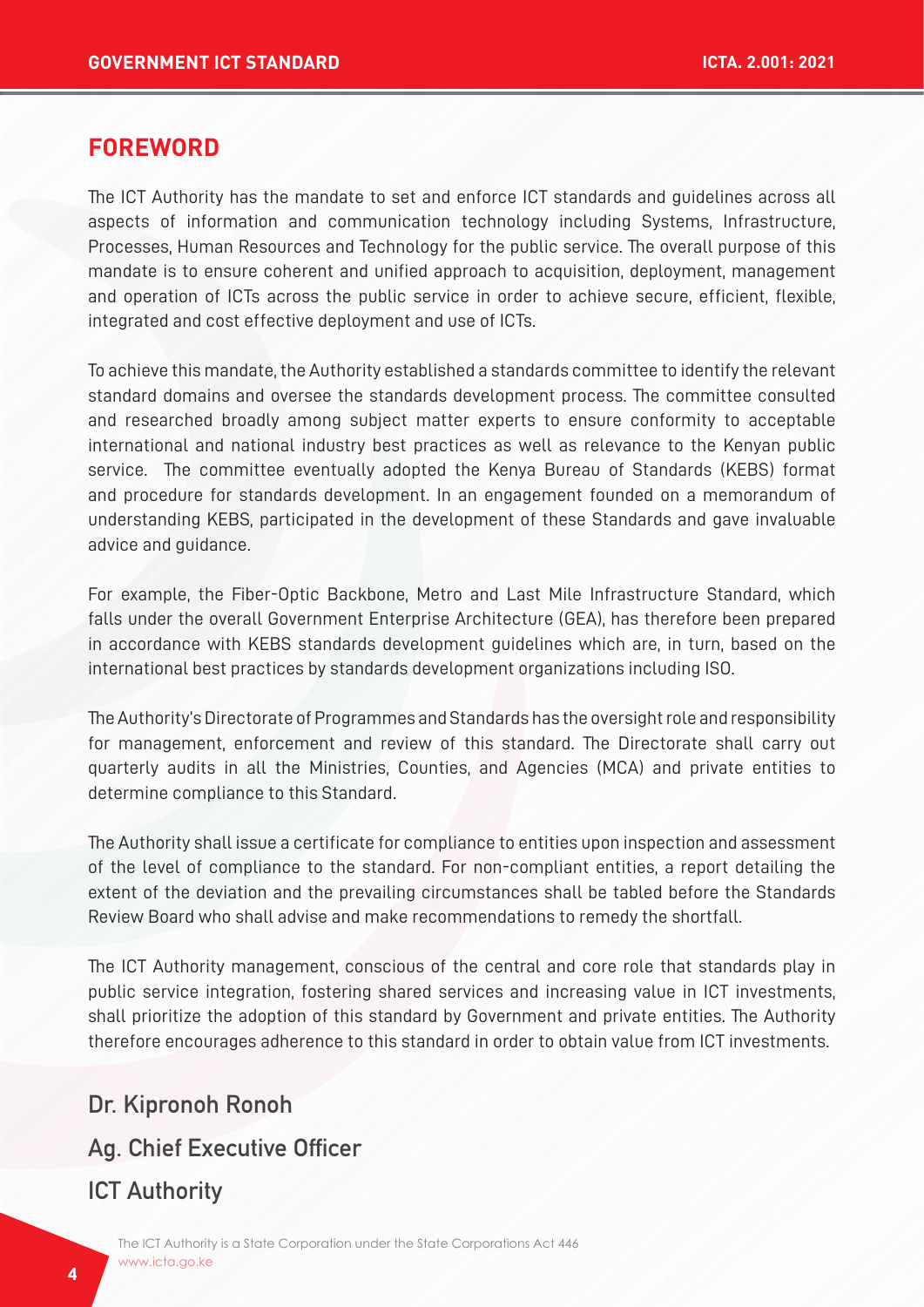# **Contents**

| FOREWARD                                                                           | 4              |
|------------------------------------------------------------------------------------|----------------|
| 1.0 Introduction                                                                   | 6              |
| 2.0 Scope                                                                          | 6              |
| 3.0 Application                                                                    | 6              |
| 4.0 Normative references                                                           | 6              |
| 5.0 Definitions                                                                    | $\overline{7}$ |
| 6.0 Abbreviations                                                                  | 9              |
| 7.0 Subdomains                                                                     | 10             |
| 8.0 Requirements                                                                   | 10             |
| 8.1 Ducts                                                                          | 10             |
| 8.2 Maintenance Chambers                                                           | 13             |
| 8.3 Hand Holes                                                                     | 14             |
| 8.4 Way leaves                                                                     | 15             |
| 8.5 Poles                                                                          | 15             |
| 8.6 Fiber cables                                                                   | 17             |
| 8.7 Markings                                                                       | 25             |
| 8.8 Equipment                                                                      | 25             |
| 8.9 Security                                                                       | 26             |
| 8.10 Aerial Cable                                                                  | 26             |
| <b>ANNEXES</b>                                                                     | 27             |
| Annex 1: Standard physical requirement of the ducts                                | 27             |
| Annex 2: OFC Duct Technical Requirements                                           | 31             |
| Annex 3: Trenching of all soil types                                               | 31             |
| Annex 4: Optical Fiber Characteristics                                             | 32             |
| Annex 5: Pre Installation for cable Drum                                           | 33             |
| Annex 6: OTDR Pre- test                                                            | 34             |
| Annex 7: Technical details of fiber optic cable 8,24,48,72 96 & 144 fibre (g652d)  |                |
| dry core, multi loose tube design, single sheath, glass yarn armoured ofc suitable |                |
| for duct installation                                                              | 35             |
| APPENDIX 1: Technical Committee Members                                            | 38             |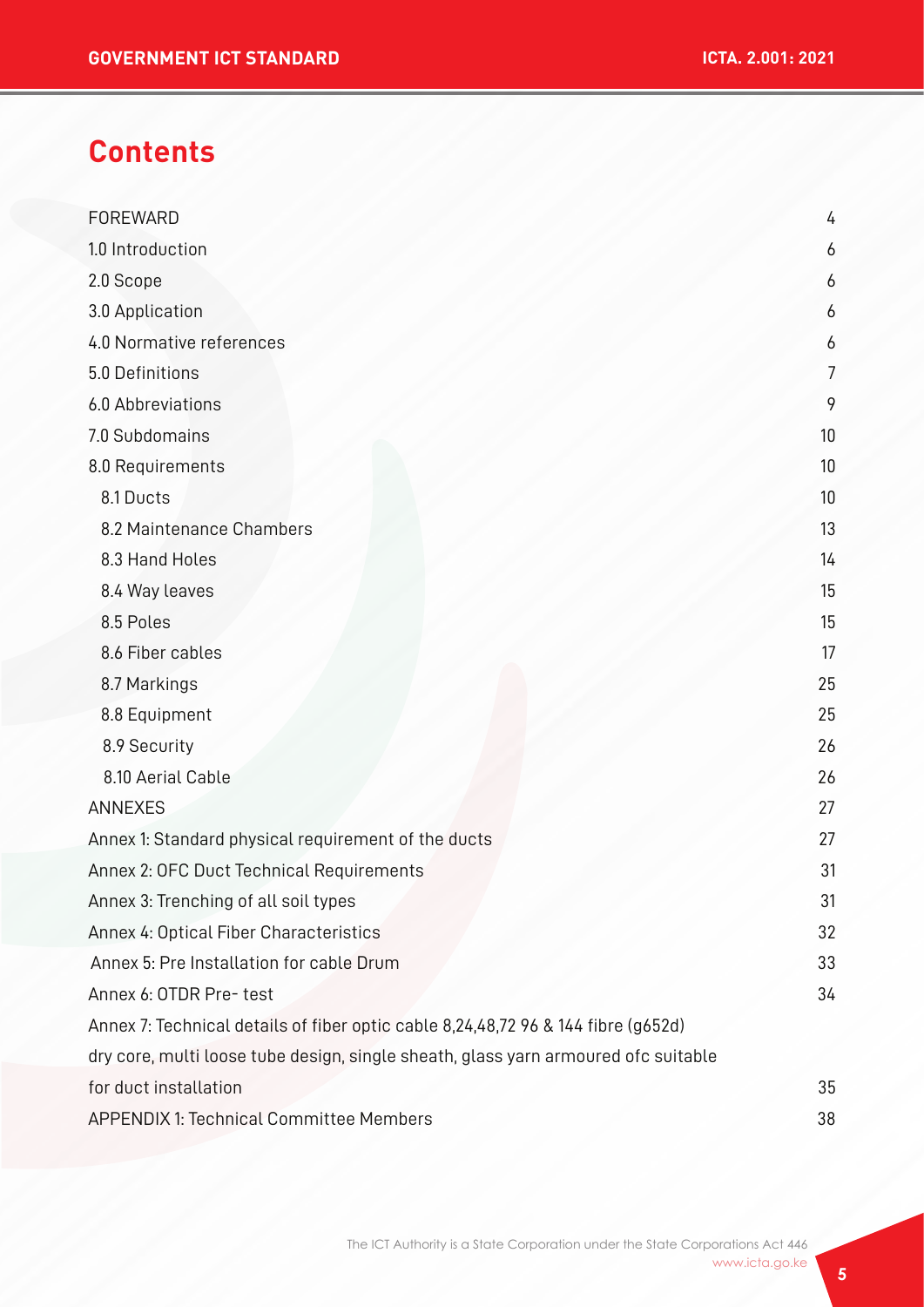# **1.0 INTRODUCTION**

The National ICT Infrastructure Master-plan 2019 identifies lack of standards to guide the design, development and implementation of both backbone and last mile fiber optic infrastructure. This has affected deployment, design and integration of both roads and ICT infrastructure across the country. This Standard is intended to address these gaps to ensure sustainable fiber infrastructure deployment.

# **2.0 SCOPE**

This Standard sets out minimum requirements for the planning, design, deployment, operation, maintenance and management of back- bone, metro and last mile fiber optic cable.

# **3.0 APPLICATION**

This Standard applies to entities planning, designing, developing and operating fiber optic infrastructure within the boundaries of the Republic of Kenya.

# **4.0 NORMATIVE REFERENCES**

The following Standards contain provisions which, through reference in this text, constitute provisions of this Standard. All Standards are subject to revision and, since any reference to a Standard is deemed to be a reference to the latest edition of that Standard, parties to agreements based on this Standard are encouraged to take steps to ensure the use of the most recent editions of the Standards indicated below. Information on currently valid National and International Standards can be obtained from the Kenya Bureau of Standards.

- Communications Authority The Kenya Information and Communications (Importation, Type Approval and Distribution of Communications Equipment) Regulations, 2010
- GoK Information Security Standard
- ICT Authority End-User Equipment Standard, ICTA-2.002:2019
- ICT Authority Information Security Standard Second Edition 2019 ICTA.3.002:2019
- IEC 60794-4-20 Part 4-20: Sectional specification Aerial optical cables along electrical power lines – Family specification for ADSS (all dielectric self-supported) optical cables
- ISO/IEC 27002:2013 Information technology Security techniques Code of practice for information security controls
- ITU T L.10 Optical fiber cables for duct, tunnel, aerial and buried application
- Kenya Standard KS 516:2008 Wood poles for power and Telecommunication lines
- KS 1933:2018 Concrete poles for telephone, power and lighting Purposes-Specification.
- KPLC Specification for treated wooden poles KP1/3CB/TSP/03/001-1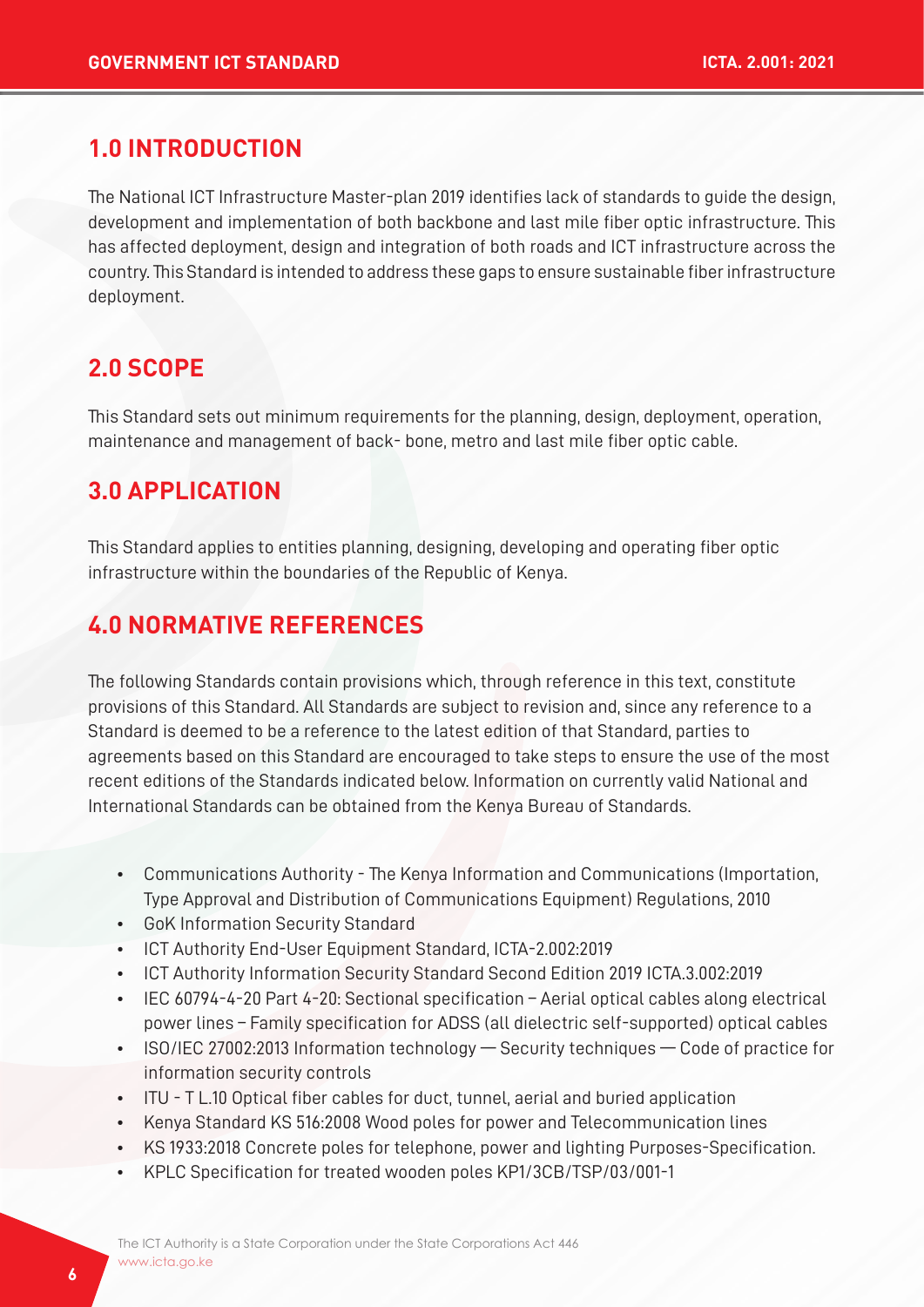- KS 1933:2018 Kenya Standard Concrete poles for telephone, power and lighting purposes — Specification, Second Edition
- KS 2611:2016 Kenya Standard HDPE ducts Main, mini and micro
- NEMA E-waste guidelines
- Other procurement guidelines are released by the Public Procurement Oversight Authority, from time to time.
- Public Procurement and Disposal Act & Regulations
- Roads Act 2019
- Water Act 2016

# **5.0 DEFINITIONS**

#### **a. Authentication**

This is the process of verifying the claimed identity of a session requestor. The confidential authenticator that provides the verification can be based on a password, Personal Identification Number (PIN), token, smart card, biometrics, exchange of keys, etc.

#### **b. Duct**

This is a medium which underground cabling is housed to protect the fiber cable from any damage or interference.

#### **c. Hand hole**

These are holes constructed under the ground to access telecom cables/components by inserting our hands. During installations, these hand holes serve as space to assist the cable pass through ducts smoothly.

#### **d. Identification**

This is the process whereby the network equipment recognizes a user's unique and auditable identity such as the User-ID.

#### **e. Infrastructure owner**

One responsible for construction of the shared infrastructure

#### **f. Maintenance chambers**

They are access chambers designed for underground conduit systems; they enable access to pipes during pulling, connecting and maintaining telecommunication cables, fiber-optic cables and tele-technical ones.

#### **g. Micro duct**

These are mini ducts bundled together to form one large duct which micro cables are housed in.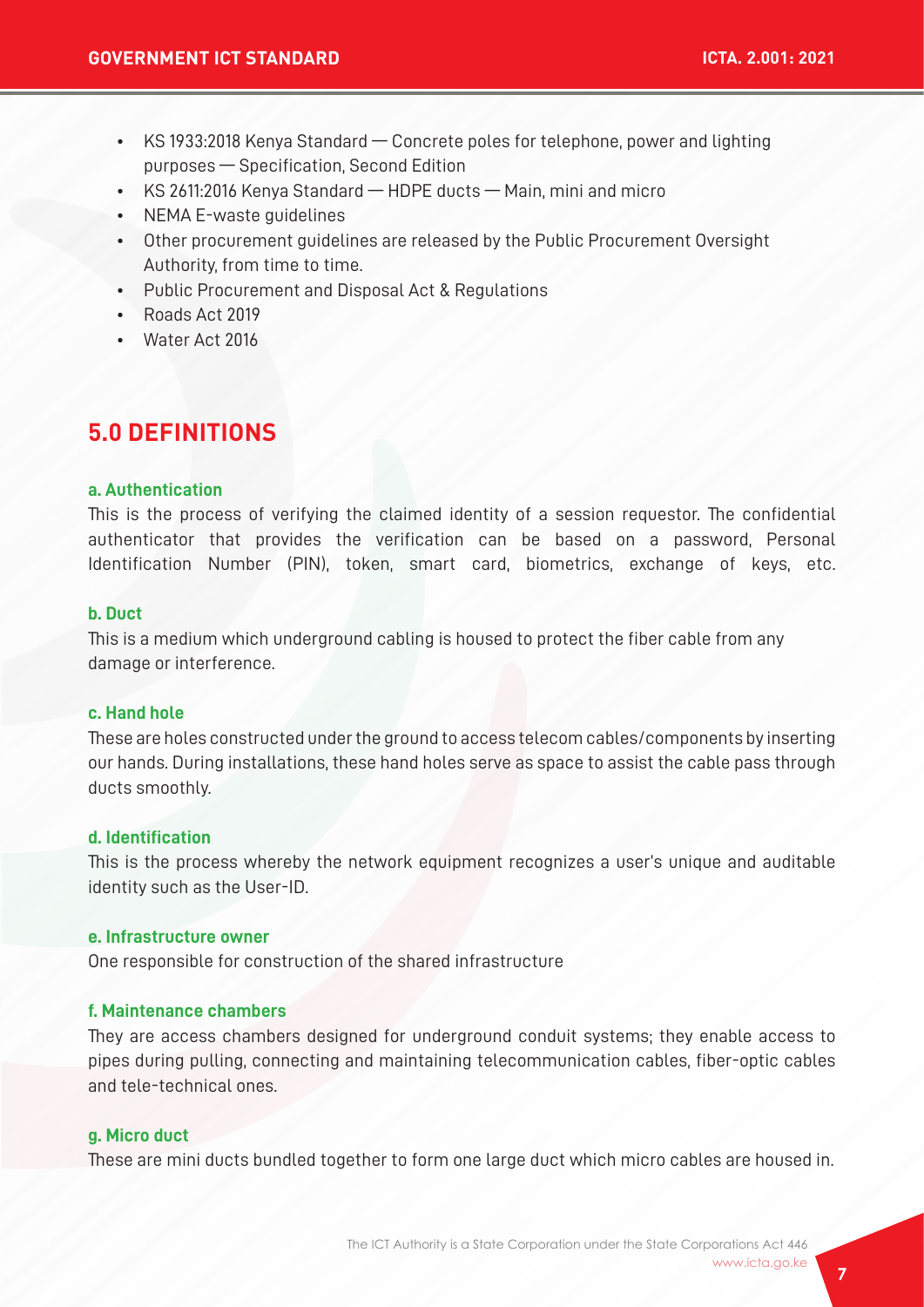#### **h. The per link subscriber to subscriber availability: -**

This is defined as the availability between any two data or equipment users between Remote Terminal Unit to reporting Control Centre and between control centers.

#### **i. The calculated availability**

This is defined as the theoretical availability determined by a statistical calculation based on the mean-time-between-failure (MTBF) and the mea-time-to-repair (MTTR) of the components and subsystems comprising the FOTS.

#### **j. User-ID**

This is the name by which a valid user is recognized by the Network equipment. This item of information is generally not considered confidential.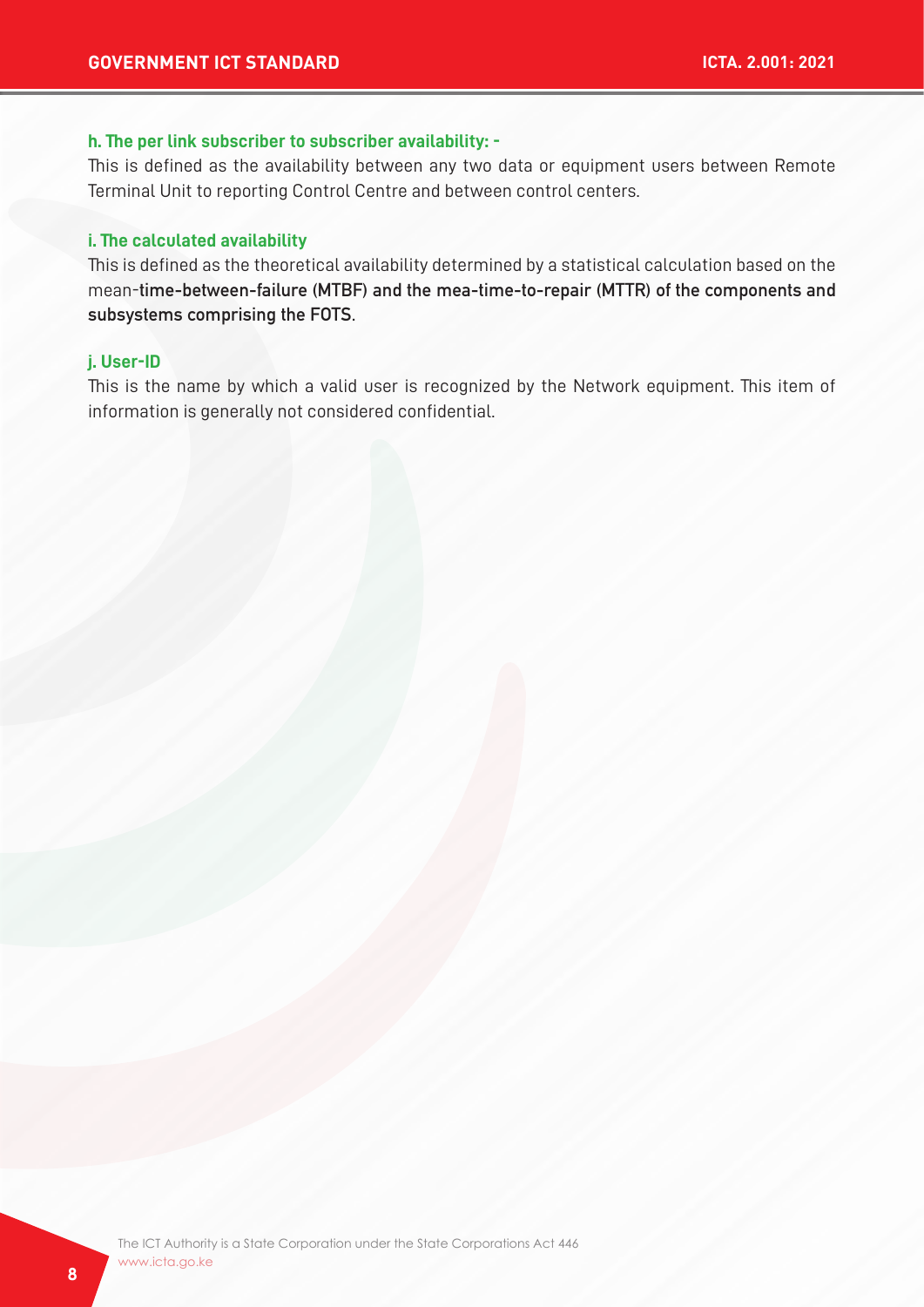# **6.0 ABBREVIATIONS**

| <b>ADSS</b>  | All-Dielectric Self-Supporting                 |
|--------------|------------------------------------------------|
| <b>CFOT</b>  | Certified Fiber Optic Technician ()            |
| <b>CFOT</b>  | Certified Fiber Optic Technician               |
| <b>EIA</b>   | Environmental impact assessment                |
| <b>EOL</b>   | End of life                                    |
| <b>EOM</b>   | End of manufacture                             |
| <b>EOS</b>   | End of support                                 |
| <b>FOTS</b>  | Fiber-Optic Transmission System                |
| <b>GIS</b>   | Geographic Information System                  |
| <b>GoK</b>   | Government of Kenya                            |
| <b>GRP</b>   | <b>Glass Reinforced Polymer</b>                |
| <b>GSM</b>   | Global System for Mobile Communications        |
| <b>GSM</b>   | The Global System for Mobile Communications    |
| <b>HDPE</b>  | High-density polyethylene                      |
| <b>ICTA</b>  | <b>ICT Authority</b>                           |
| <b>IEC</b>   | International Electro Technical Commission     |
| <b>ISO</b>   | International Organization for Standardization |
| <b>ITU</b>   | International telecommunications union         |
| <b>KEBS</b>  | Kenya bureau of standards                      |
| <b>KeNHA</b> | Kenya National Highways Authority              |
| <b>KeRRA</b> | Kenya Rural Roads Authority                    |
| <b>KMZ</b>   | Keyhole Markup Language                        |
| <b>KPC</b>   | Kenya Pipeline Corporation                     |
| <b>KPLC</b>  | Kenya power and lighting company               |
| <b>KRC</b>   | Kenya Railways Corporation                     |
| <b>KS</b>    | Kenya standard                                 |
| <b>KURA</b>  | Kenya Urban Roads Authority                    |
| <b>Mbps</b>  | Megabytes per second                           |
| <b>Mbps</b>  | megabits per second                            |
| <b>MTBF</b>  | Mean-Time-Between-Failure                      |
| <b>MTTR</b>  | Mean-Time-To-Repair                            |
| NΕ           | Network element                                |
| <b>NE</b>    | Network Equipment                              |
| <b>NOFBI</b> | National optic Fiber Backbone Infrastructure   |
| <b>OFC</b>   | Optical fiber cable                            |
| <b>OLTE</b>  | <b>Optical Line Termination Equipment</b>      |
| <b>OTDR</b>  | Optical Time Domain Reflectometer              |
| <b>SLA</b>   | Service level agreement                        |
| <b>SMC</b>   | <b>Sheet Molded Compound</b>                   |
| <b>UTM</b>   | Universal Transverse Mercator                  |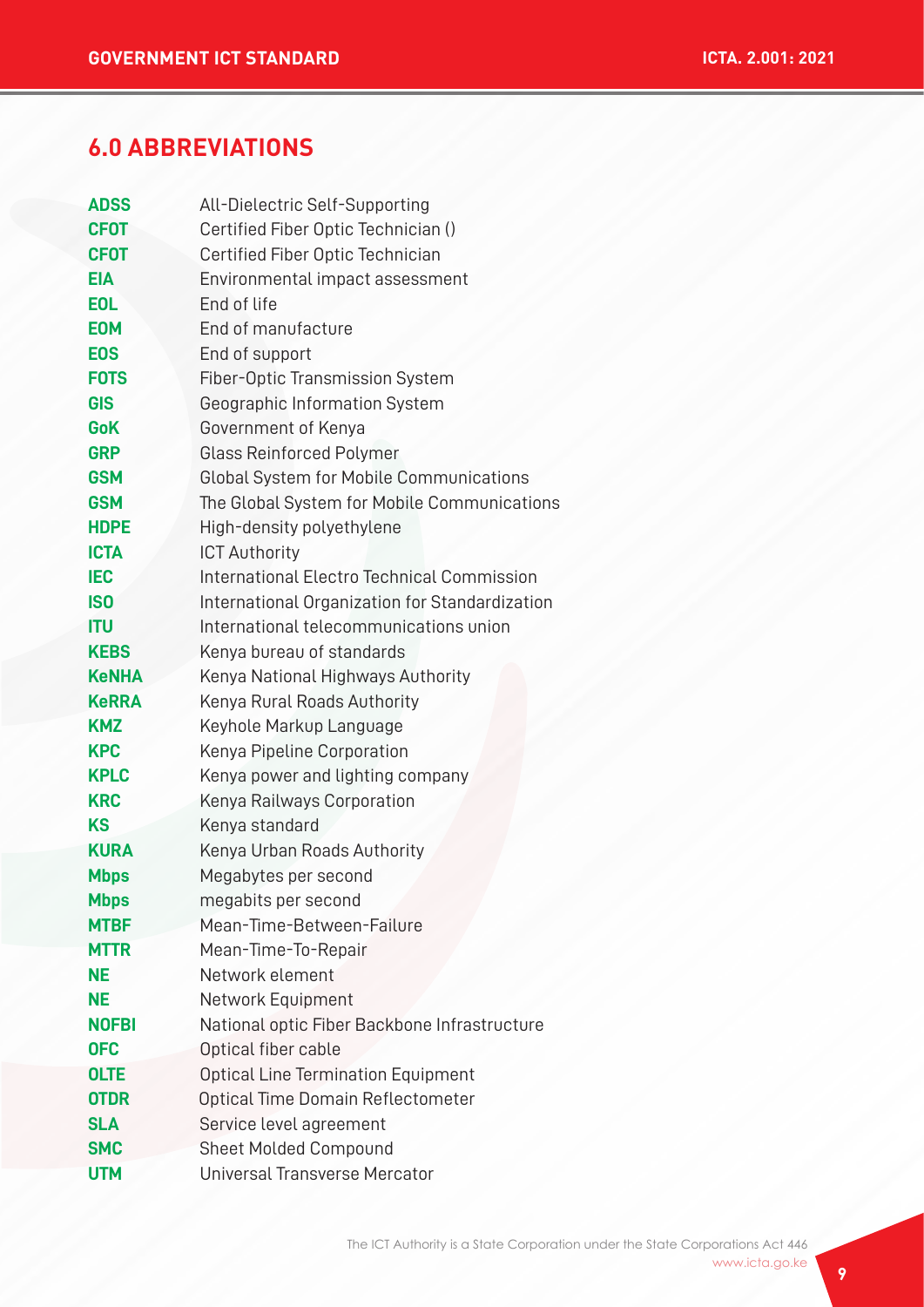**UV** Ultraviolet **V/UHF** Very high/Ultra High Frequency

# **7.0 SUBDOMAINS**

The sub- domains of this standard are:

- a. Ducts
- b. Maintenance Chambers
- c. Hand Holes
- d. Way Leaves
- e. Poles
- f. Fiber Cables
- g. Markings
- h. Equipment
- i. Security
- j. Aerial Cable

# **8.0 REQUIREMENTS**

#### **8.1 Ducts**

#### **8.1.1 OFC Duct Physical Requirements**

 a) The physical requirement of the ducts shall meet the minimum specifications as defined on Annex 1.

#### **8.1.2 OFC Duct Technical Requirements**

a) OFC ducts shall meet the minimum technical requirements as specified in Annex 2.

#### **8.1.3 Duct installation**

- 8.1.3.1 Trenching of all soil types shall be done as guided by the Roads Authority and shall be as per the minimum requirements in Annex 3.
- 8.1.3.2 Concrete envelop shall be used in all the areas where the soil is not stable and the installation shall meet the following minimum requirements:
- a. Concrete mixture used shall be Class A: 1:2:4 (Cement-Sand-Gravel) ratio by weight or volume, ratio by weight will be used: x1 50kg bag of cement that is accredited by Kenya Bureau of Standards.
- b. The following minimum specifications shall be adhered to for proper concrete mixture: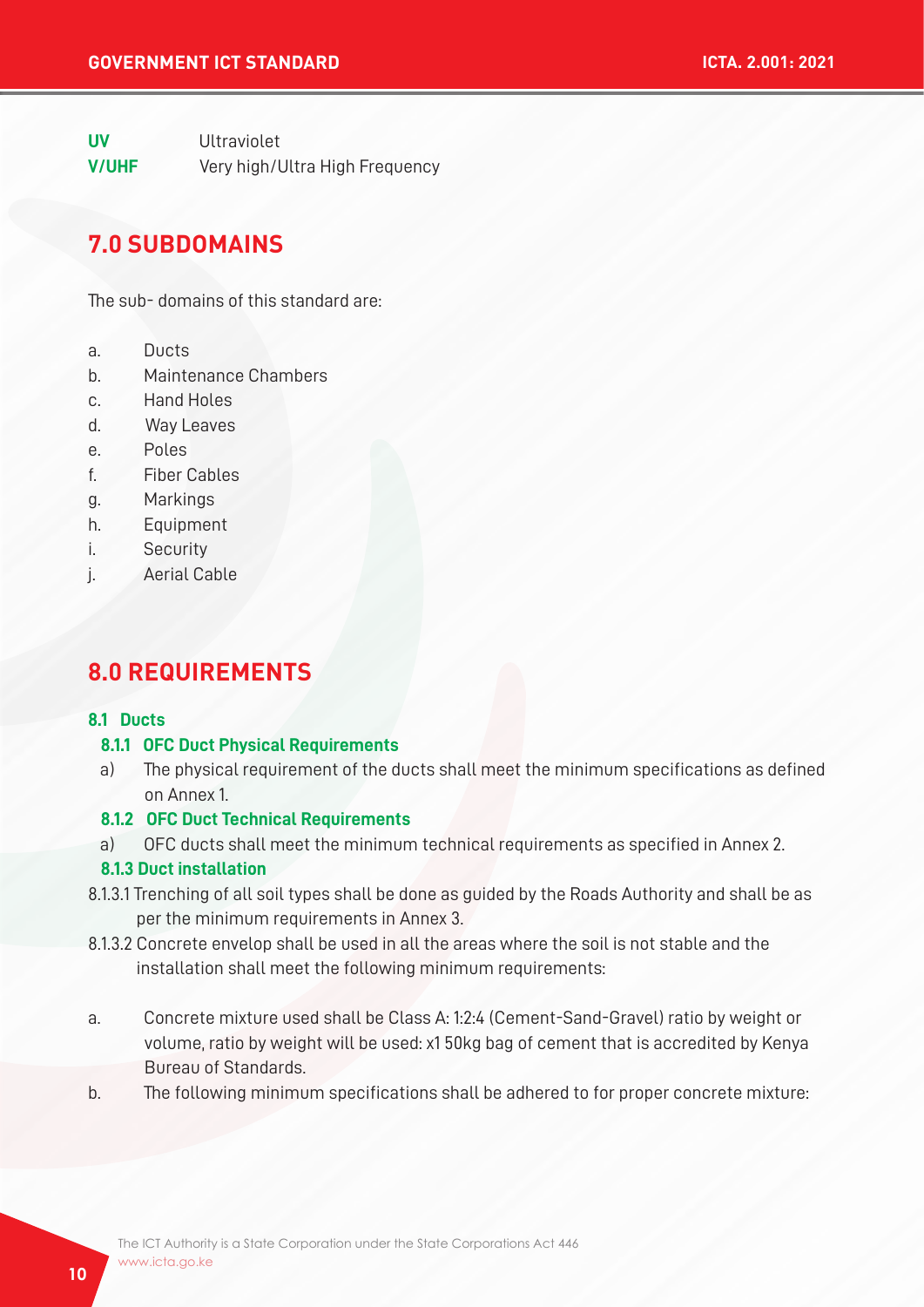- i. Cement shall be fresh (not expired) and without damage from humidity or from water splash.
- ii. The river Sand shall be clean and without foreign particles like soil, wood, plastics, etc.
- iii. The Aggregate can be collected locally or brought in from ballast stone crusher plant. However, it shall be clean and contain particles that are within 15mm to 20mm in diameter.
- iv. Clean Water shall be added and mixed to a thick but fluid mix that pours freely and is easily workable. Water–cement ratios of 0.45:1 to 0.60:1 by weight are more typically used.
- v. A Concrete Mixing machine shall be used to attain a clean homogenous mix.
- vi. A Concrete Vibrator machine shall be used to attain a perfect concrete consolidation; free from air bubbles and homogenous across the covered area—helps to avoid cracks from weaker areas.
- vii. Concrete Curing shall be undertaken for a minimum of seven (7) days. In hot areas, water is poured on the curing concrete early in the morning and late in the evening when the temperatures are low to avoid immediate evaporation. The curing concrete should be covered in guinea bags and covered with a two (2) inch layer of sand; to help retain the water longer over the curing concrete.
	- 8.1.3.3 Gabions shall be employed mainly at river/lagga crossings, where installed optic fiber cables can be damaged by flood waters. Gabions' trenching and construction shall meet the following minimum specifications:
	- a. Gabion mesh-wire shall be of minimum 2.8mm galvanized wire with double twist. The Wire shall be Hot Deep Galvanized class 1 at 366g/m2 of zinc coating.
	- b. Gabion rocks shall be of a minimum of 100mm diameter and maximum of 150mm diameter and be of natural solid non-porous hard-rock.
	- c. Inside the gabion, the ducts shall be GI 50mm OD galvanized steel pipe and must protrude 1m on both ends of the gabion to interface with the regular HDPE duct.
	- d. The minimum trenching requirements for Gabion that is covered with a soil erosion protection treatment—soil stabilization over gabion shall be as specified in appendix 10.
	- 8.1.3.4 Road crossing shall be done using directional drilling or thrust boring and shall meet the following minimum requirements:
		- a. Bores shall be at a depth of 1.8m across spur subsidiary roads and 2m across the carriage way from the tarmac level.
		- b. Bores shall exit at a depth of 1.8m; same level as the trench.
		- c. Bores shall typically span to lengths of 15m-20m but could span to a maximum of 30m if need be.
		- d. The equipment used shall drill bores spanning to a maximum of up to 30m long:
		- e. The drilling head shall accommodate rock drilling bits: for rocky ground.
		- f. After making a bore across the road, two (X2) 102 mm diameter galvanized pipes or two 110mm HDPE plastic pipes (one to act as spare for future use) shall be inserted through the bore.
		- g. Bores shall be well marked on both ends with marked reinforced concrete pillars.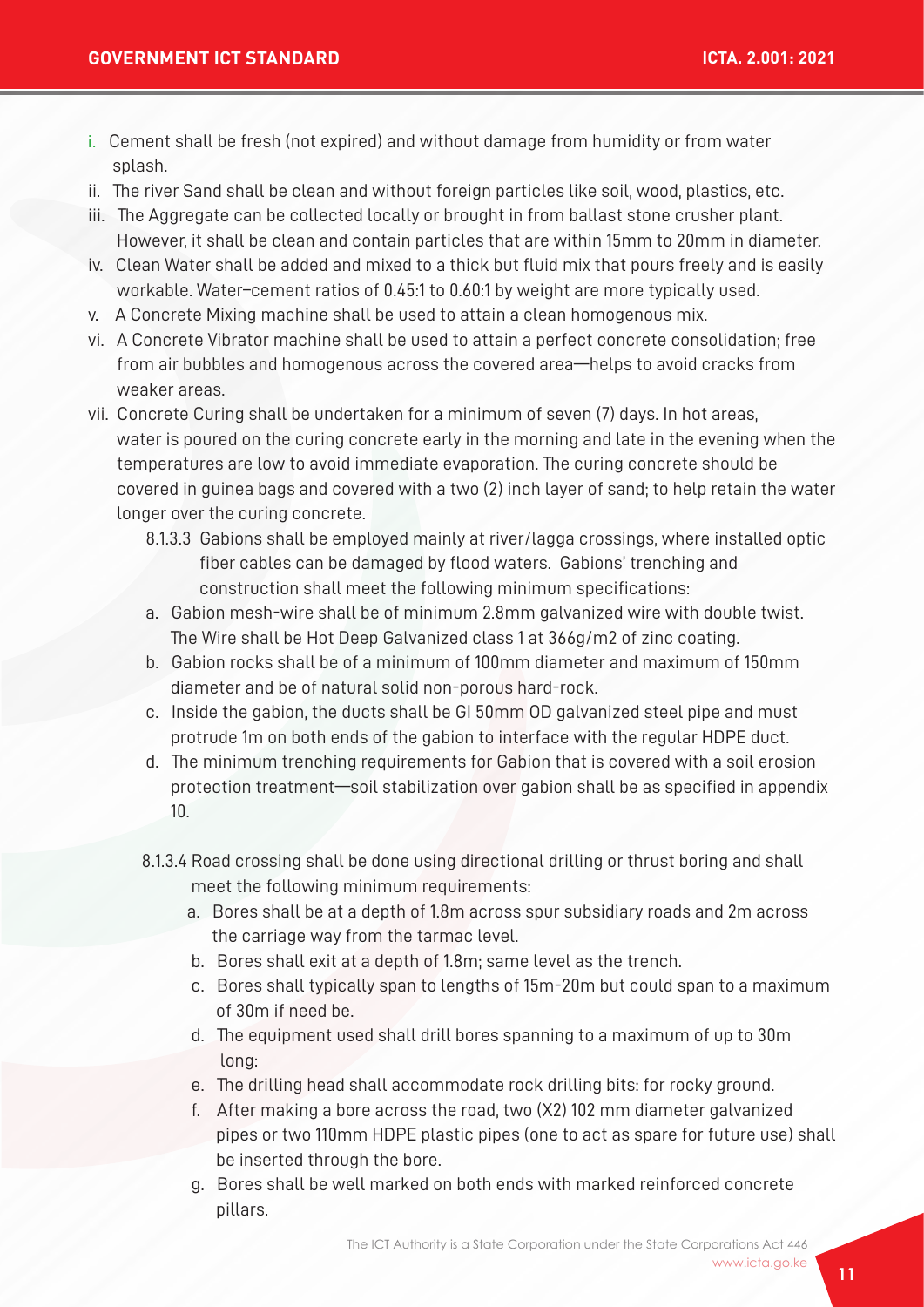- i. The operation pits shall be backfilled, unless there is need to install a Hand-hole on the pit location.
- 8.1.3.5 Railway crossings shall be done using directional drilling or thrust boring. Any drilling or thrust boring on railway crossings shall be done in accordance with the existing government regulations. Construction of bores for Railway crossings shall meet the following minimum requirements:
- a. Bores shall be at a depth of 1.5m across spur subsidiary roads and 2m across the railway track from the ground level.
- b. Bores shall exit at a depth of 1.5m; same level as the trench.
- c. Bores shall typically span to lengths of 20m.
- d. The equipment used shall be able to drill bores spanning to a maximum of up to 30m long.
- e. The drilling head shall be able to accommodate rock drilling bits: for rocky ground.
- f. After making a bore across the road, two (X2) 102 mm diameter galvanized pipes or two 110mm HDPE plastic pipes (one to act as spare for future use) shall be inserted through the bore.
- g. Bores shall be well marked on both ends with marked reinforced concrete pillars.
- h. Conduits inside a bore shall be equipped with draw-wires.
- **i.** The operation pits shall be backfilled, unless there is need to install a Hand-hole on the pit location.
- 8.1.3.6 River/swamp/laggas crossing shall be done using directional drilling or thrust boring, trenching, bridge attachment. Any drilling or thrust boring on river crossings shall be done in accordance with the existing government regulations. Construction of bores for river crossings shall meet the following minimum requirements:
- a. Depth shall be at a depth of 1.8m from river bed across and across the whole river.
- b. Drilling bore shall start and exit at riparian land.
- c. Gabions Stone pitching shall be used at the river slopes.
- d. A concrete envelop of C15 shall be installed.
- e. Drill bores should span to a maximum of up to 30m long.
- f. The drilling head shall be able to accommodate rock drilling bits: for rocky ground.
- g. After making a bore across the road, two (X2) 102 mm diameter galvanized pipes or two 110mm HDPE plastic pipes (one to act as spare for future use) shall be inserted through the bore.
- h. Bores shall be well marked on both ends with marked reinforced concrete pillars.
- i. Conduits inside a bore shall be equipped with draw-wires.
- j. The operation pits shall be backfilled, unless there is need to install a Hand-hole on the pit location.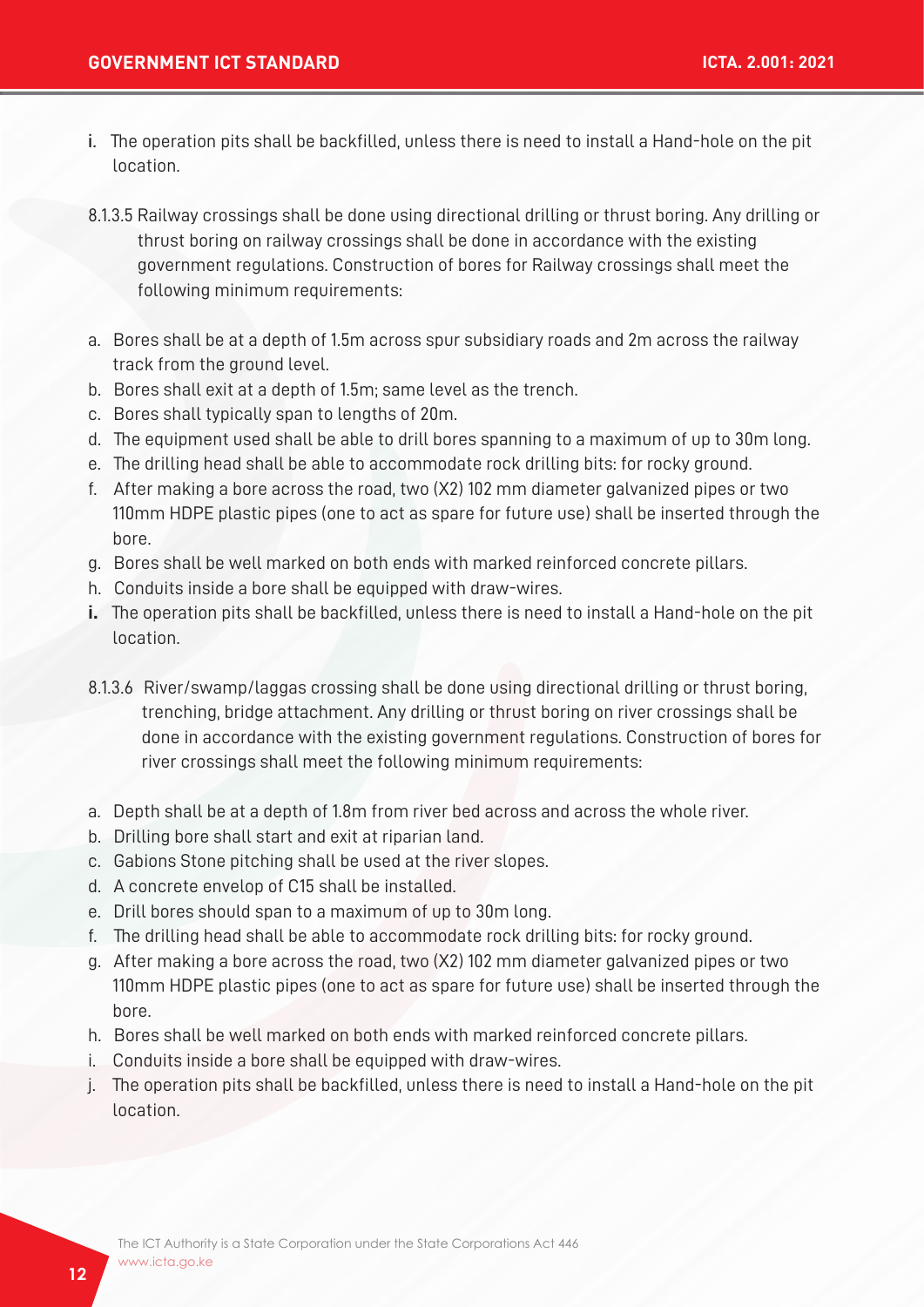#### **8.2 Maintenance Chambers**

#### **8.2.1**

The maintenance chambers shall meet the following minimum requirements.

- a. Size of the chambers shall be: 1600mm [L]\*1300mm [W]\*1600mm [D].
- b. The cover shall be mechanically lockable with special key and fully water and weather proof and shall have digital locking solution.
- c. Upon leasing of the infrastructure, access to the manhole shall be the responsibility of the infrastructure owner and authorized agents.
- d. Chamber materials shall be of high strength with reinforced concrete or polymer composite.
- e. Cover materials shall be of high strength; made of a Glass Reinforced Polymer (GRP) such as Sheet Molded Compound (SMC).
- f. The chamber cover shall have a load rating of at least 135KN.
- g. The manhole shall have a slack management bracket inside the chamber, position to secure the splicing boxes and at least 8 x 50mm split cable entry holes.
- h. The chamber shall be equipped with a knock out drain at the bottom.
- i. Maintenance chambers (with polymer hardened cover) shall be used (With owner Logo) 100mm below the top.
- j. The maintenance chamber shall have digital locking solution that can be monitored in the NOC.

#### **8.2.2**

The maintenance chamber installation shall meet the following minimum requirements:

- a. Maintenance chamber pit shall be dug to fit the maintenance chamber installation with minim 1600mm [L]\*1300mm [W]\*1600mm [D].
- b. Labeling shall be done using Stencil on both cover, body and inner side of the wall after installation, the serial number shall follow approved design.
- c. After the installation of the maintenance hole the soil shall be backfilled and compacted
- d. Concrete grade shall meet a minimum ofC25.
- e. The maintenance hole shall have all its accessories including brackets etc.
- f. The maintenance hole shall have provision of a drain hole at the bottom of every chamber to drain water.
- g. Maintenance hole shall be located in interceptions, road crossings, Building /Home entrances and intervals of 1000m along main roads.
- h. There shall be provision of slack bracket to manage the cables and closures in the manhole.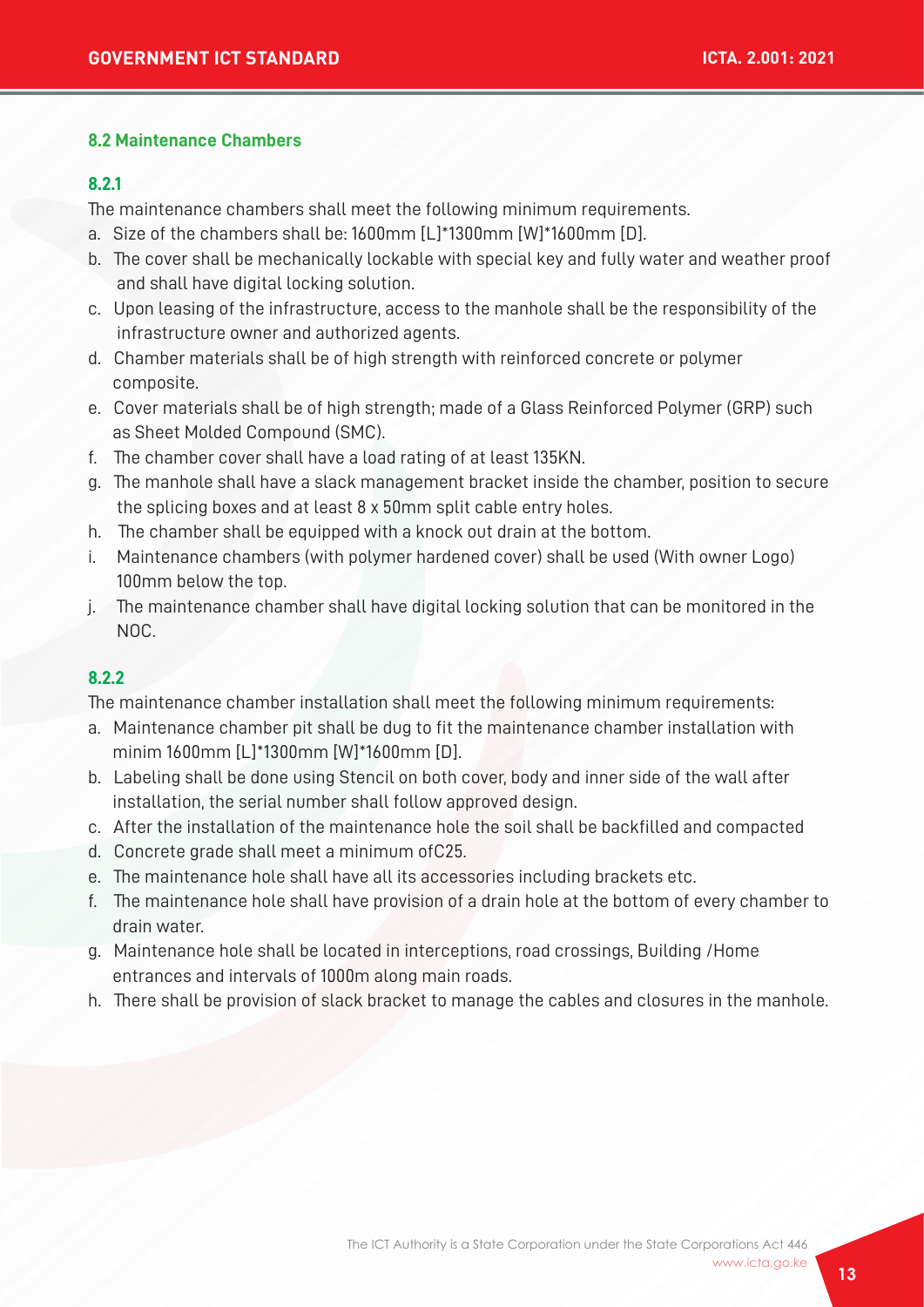#### **8.3 Hand Holes**

#### **8.3.1**

The hand hole chambers shall meet the following minimum requirements.

- a. Chamber and cover materials shall be of high strength; made of a Glass Reinforced Polymer (GRP) such as Sheet Molded Compound (SMC).
- b. Chambers shall be cylindrical in shape.
- c. Sizes of the two chambers shall be: 1000mm deep and 900mm
- d. The cover shall be mechanically lockable with special key and fully water and weather proof.
- e. The chamber cover shall have a load rating of at least 40KN.
- f. Slack management brackets shall be placed inside the chamber, position to secure the splicing boxes and at least 8 x 50mm split cable entry holes.
- g. The chamber shall be equipped with a knock out drain at the bottom.
- h. The chamber shall have digital locking system that will be monitored at the NOC.

#### **8.3.2**

Installation of the hand hole shall meet the following minimum requirements:

- a. Hand-holes shall be covered by a flat watertight lid.
- b. Hand-hole lids shall be labeled with the provisioning owners name.
- c. Hand-holes shall be located outside of sidewalks and side [1] roadways.
- d. Hand-holes shall be located a minimum of 2 meters off the edge of pedestrian way, and 3m from the off of the side-roadways.
- e. Hand-holes shall not be located in the ditch line or in an erosion [1] prone location.
- f. All Underground OFC Joint splicing shall be housed inside the 900/1000mm Hand-hole.
- g. All Access Point splicing shall be housed in the 600/600mm Hand [1] holes.
- h. The pulling of the cable shall be hand assisted at each Manhole or Hand hole. Sufficient slack shall be left at each end of the cable to allow proper cable termination and enough spare cable (50 meters at the Joint Hand-hole and 50 meters at the Access Hand-hole) to facilitate repair of damaged OFC sections.
- i. Slack coils shall be stored without violating the minimum recommended slack coil diameter; as specified in the cable specs depending on the size. Typically, D>=20x Cable OD 326. The cable shall be marked and labeled at each Manhole and Hand-hole and at all entry and termination points of the fiber optic cables.
- j. The soil around the Hand-hole shall be compacted and stabilized and in line with the provided drawings on the Hand-hole chamber installation.
- k. Upon final acceptance of the conduit system, all Hand-holes shall be free of debris.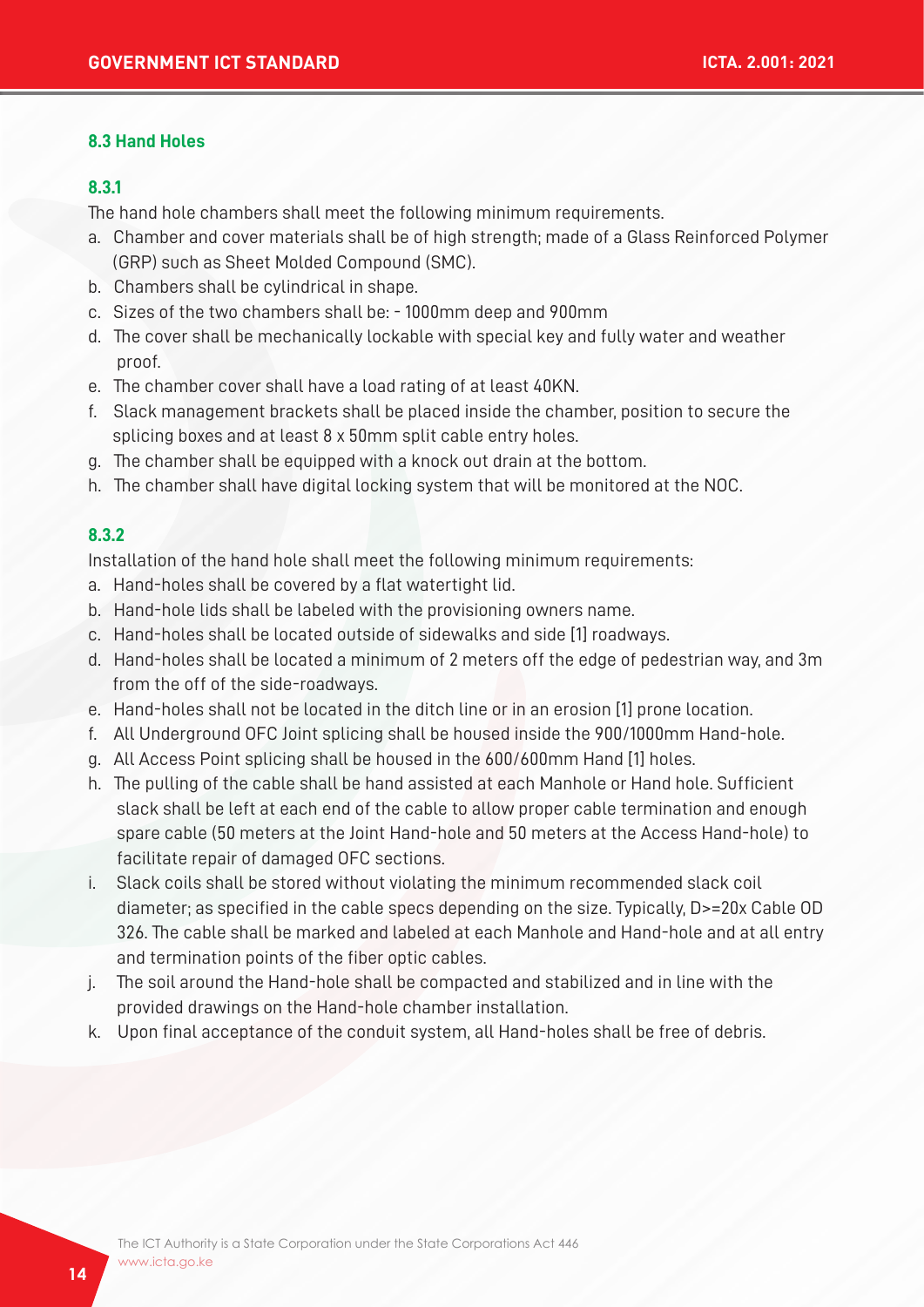#### **8.4 Way leaves**

**8.4.1** All fiber ducts shall run along and across the Road, Rail way and pipeline corridors respectively where the corridors width allows.

**8.4.2** Way leaves shall be categorized under the respective jurisdictions as described below:

- a. KeNHA These are way leaves that are along the trunk roads
- b. KURA These are way leaves along KURA Road reserves.
- c. KeRRA These are way leaves along KeRRA Road Reserves.
- d. County way leave These are way leaves along County Road Reserves.
- e. KRC- These are way leaves that are along and across railways.
- f. KPC- These are way leaves that are along the pipeline.
- g. Way leaves along Private properties.
- **8.4.3** All roads' designs shall incorporate provision for optic fiber infrastructure as per the standards defined herein.
- **8.4.4** Way leaves unit of measure shall be expressed in Meters.
- **8.4.5** Where the road corridor permits, way leave shall be located on the right side of the road - considering the west most point on a road to be the start point and, 0.5 to 1 meter from the extreme end of the corridor.
- **8.4.6** Installed fiber way leave shall be geo-mapped as well as marked with visible marker post.
- **8.4.7** The fees and charges for way leaves permits shall be standardized across jurisdiction. The fees and charges shall encompass the cost of processing applications and inspection of the installed fiber ducts.

#### **8.5 Poles**

#### **8.5.1 Transportation of poles**

- 8.5.1.1 Poles shall not exceed the 0.5m vehicle over hang and shall have a red flag secured on the overhang.
- 8.5.1.2 Poles that are loaded onto a pole carrier shall be secured to ensure that the cargo does not move while on transit.

#### **8.5.2 Wooden Poles**

- 8.5.2.1 A wooden pole shall not be less than 20 ft tall
- 8.5.2.2 It shall be of a minimum circumference of 34.6 at the bottom and 21.6 at the top.
- 8.5.2.3 Entities shall ensure the pole is fitted with end plates and strapping at both ends.

#### **8.5.3 Concrete poles**

- 8.5.3.1 The concrete poles shall be used to support the Aerial Optic Fiber cable in areas where the use of Underground OFC cable is not feasible due to the difficulty of the terrain in question or due to lack of space to trench for the Underground cable.
- 8.5.3.2 The manufacture of concrete poles shall conform to KS 1933:2018.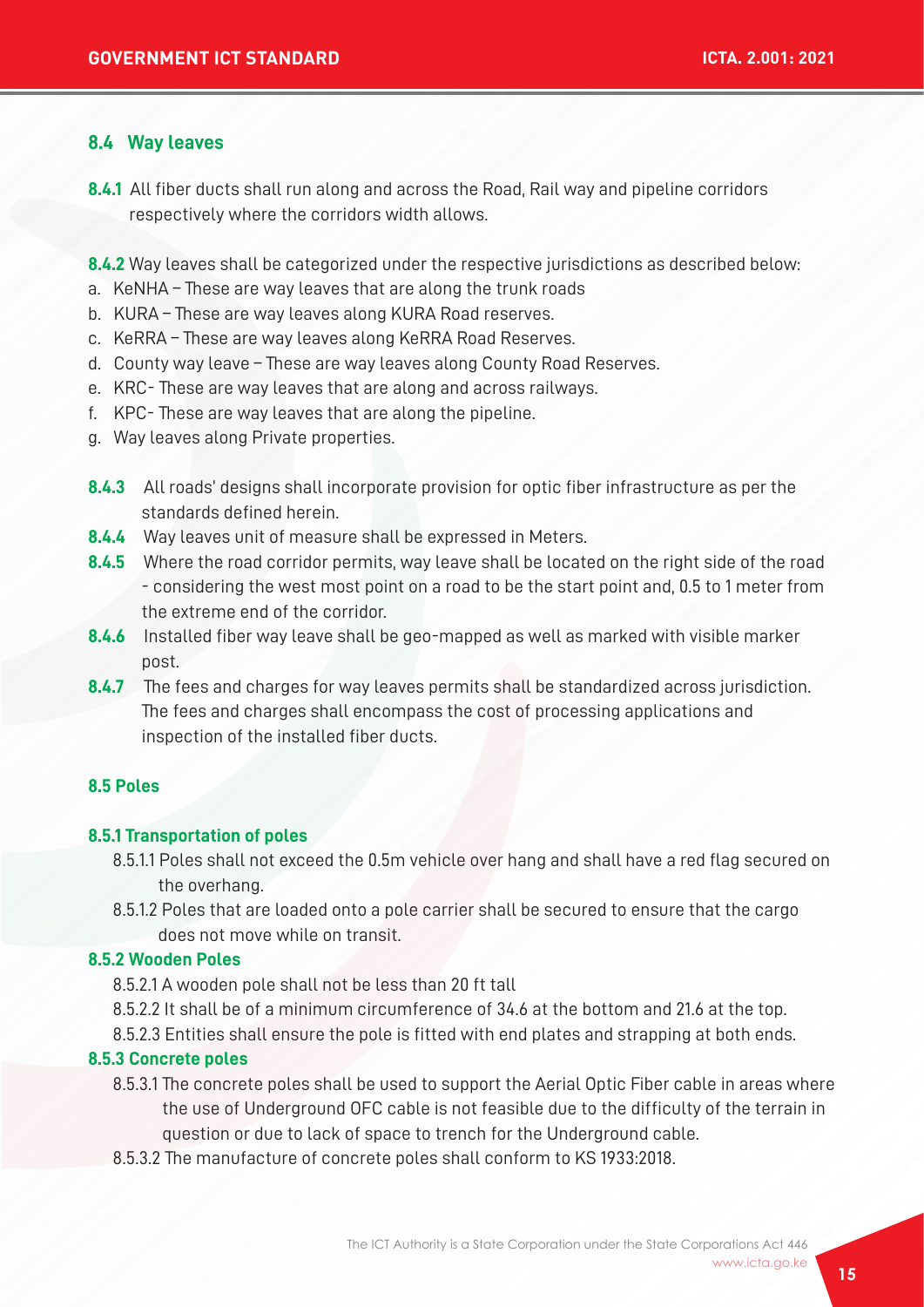#### **8.5.4 Pole Holes**

- 8.5.4.1 All excavations for pole holes shall be such that the survey peg indicates the center line.
- 8.5.4.2 Holes for the poles shall be 1000mm deep and 200mm wider.
- 8.5.4.3 Where a hole is dug on the sloping ground, the depth of the hole shall be measured from the lowest point on the ground surface.
- 8.5.4.4 In extreme rocky conditions where holes cannot be excavated to the specified depth, an arrangement between contractor and client can be reached for poles to be set in concrete.

#### **8.5.5 Pole Set in Concrete**

- 8.5.5.1 Where poles are planted in soil that is difficult to compact, such as sand and swampy areas and in extreme rocky conditions, the poles shall be cast in concrete.
	- a. Only new wooden poles shall be set in concrete.
	- b. The hole shall be circular in shape. The hole diameter shall be kept.

#### **8.5.6 Pole Spacing**

- 8.5.6.1 A uniform span length shall be maintained and only depart from this when it is rendered necessary by conditions such as;
	- a. Uneven ground
	- b. Sharp bends

This may necessitate the planting of additional poles or omitting of poles.

8.5.6.2 ADSS span lengths based on fiber cable route type shall be considered

| Type of the route | (m) |
|-------------------|-----|
| Short span        | 50  |
| Medium span       | 80  |
| Long span         | 120 |

- Road crossing poles should have a minimum length of 12 meters
- Route length poles should have a minimum of 9 -10 meters

#### **8.5.7 Pole Planting Process**

- 8.5.7.1 All holes necessary for pole dressing shall be drilled before the pole erection.
- 8.5.7.2 A pole should be erected by laying it on the ground in such a position that by raising the top section the base should slide into the hole.
- 8.5.7.3 Poles shall be erected vertically and in straight lines, one to the other, as much as possible, except where the road curves.
- 8.5.7.4 Backfilling and ramming shall take place in 300mm intervals.
- 8.5. 7.5 Where stones are available they should be used to stiffen the holding.
- 8.5.7.6 Pole Plumpness shall be maintained during the backfill and ramming process.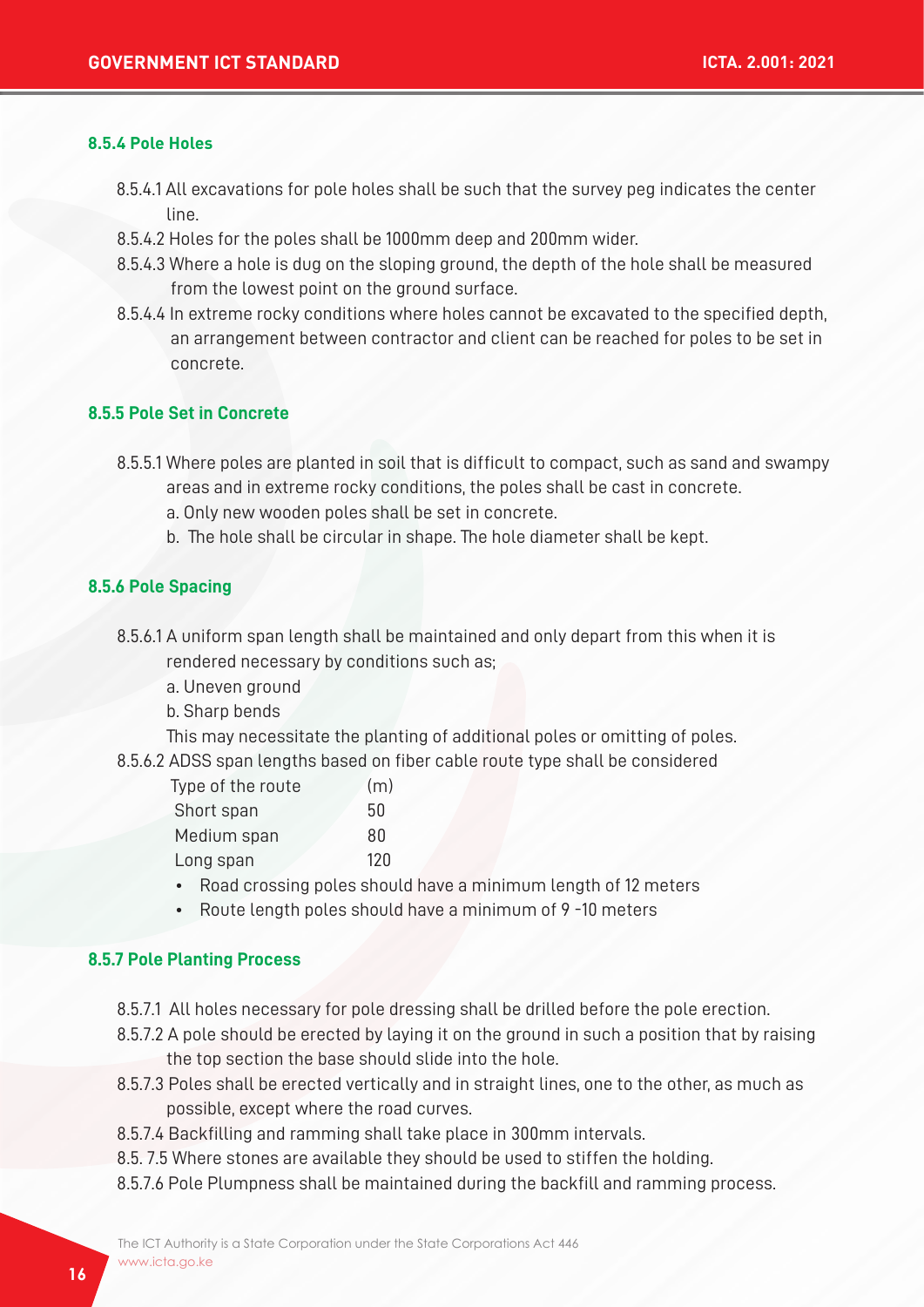8.5.7.7 Poles shall be erected vertically and in straight lines, one to the other, as much as possible, except where the road curves.

#### **8.6 Fiber cables**

#### **8.6.1 Color and labeling of the cable**

- 8.6.1.1 Color coding shall be determined by the organization
- 8.6.1.2 Black shall be the standard color for the backbone
- 8.6.1.3 The cable shall be labeled with the following characteristic
	- a. Organization logo or organization initials or abbreviations
	- b. Year of manufacture
	- c. Owner of the cable
	- d. Number of cores

8.6.1.4 The labeling shall be done at every 1-meter interval

#### **8.6.2 Design considerations**

 8.6.2.1 The design of any cable infrastructure should be alive to the service intended to be offered.

 8.6.2.2 The cable chosen shall conform to the ITU -T specifications for the required service as detailed on Annex 4.

#### **8.6.3 Pre-Installation Cable Drum Inspection**

 8.6.3.1 The client shall conduct an onsite pre-installation inspection of cable drum. See Annex 5 for the checklist

#### **8.6.4 Placement conditions for underground cables as per the duct depth**

8.6.4.1 The highest point of optic fiber cable duct shall be: -

#### **Backbone**

- a. Not less than 1.5m below the current centerline level of the carriageway
- b. Not less than 1.5m below the surface of the road reserve or side drain or verge at any point along the cable alignment.

#### **Spur connectivity**

- a. Not less than 1.5m below the current centerline level of the carriageway
- b. Not less than 1.5m below the surface of the road reserve or side drain or verge at any point along the cable alignment.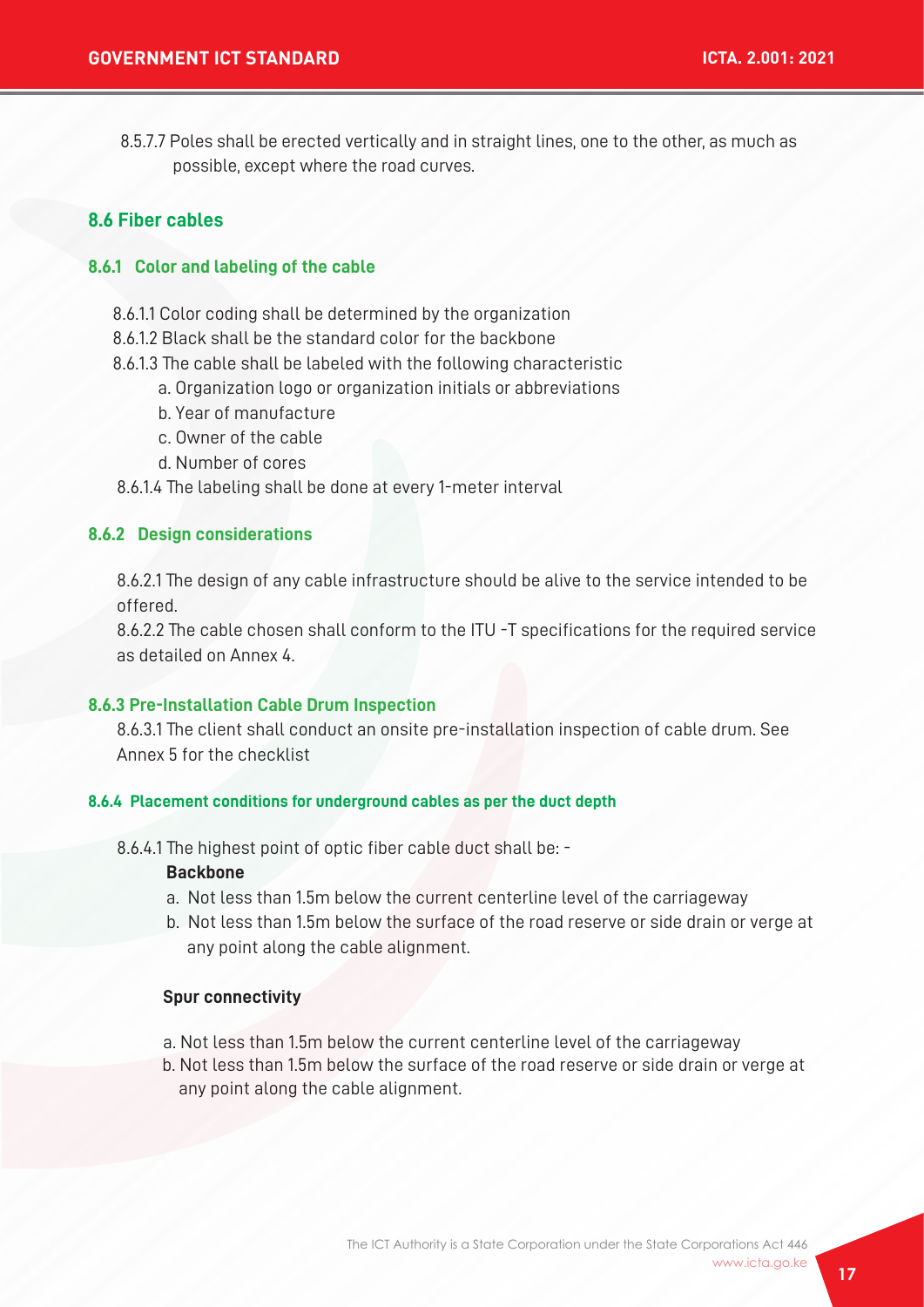#### **Metro**

- a. Not less than 1.5m below the current centerline level of the carriageway
- b. Not less than 1.5m below the surface of the road reserve or side drain or verge at any point along the cable alignment.

#### **Last Mile**

- a. Not less than 1.5 m below the current centerline level of the carriageway
- b. Not less than 1m below the surface of the road reserve or side drain or verge at any point along the cable alignment.

#### **8.6.5 Fiber Cables categorization.**

- 8.6.5.1 The fibers shall be categorized as follows:
	- a. Backbone management minimum of 96 core should have 2 (96 cores) running parallel
		- i. Cable 1 is actual backbone (Express)
		- ii. Cable 2 is the access cable
	- b. Spur Cable Installation
		- i. Minimum of Metro 48 core
		- ii. Minimum of Access 48 core
	- c. Metro Cable Installation
		- i. Minimum of Metro 144 core
		- ii. Minimum of Access 48 core
	- d. Last mile

Minimum of 2 – 24 core

- 8.6.5.2 Cables running parallel to the road reserve shall be placed not more than two (2) meters from the edge of the road reserve as provided.
- 8.5.6.3 The method for placing cables across the carriageway shall be strictly through micro tunneling.
- 8.5.6.4 Where ducts and sleeves have been provided by the Authority, they shall be used for crossing the carriageway.
- 8.5.6.5 The level of workmanship shall be to the highest standards. Supervision shall be provided by an Engineer.

#### **8.5.7 OTDR Pre-Test**

8.5.7.1 The client shall conduct a minimum OTDR Pre-Test. See Annex 6 for the checklist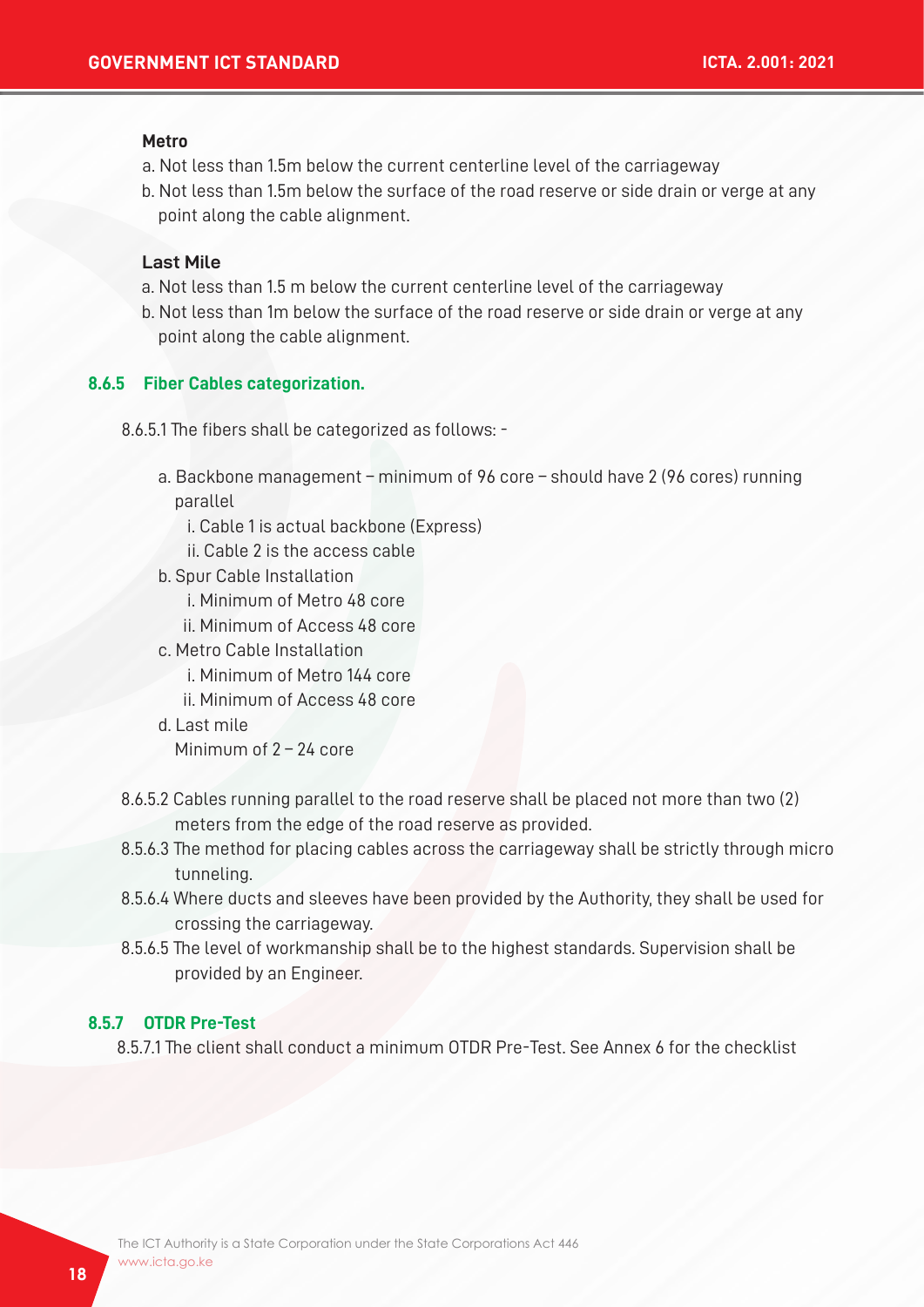#### **8.5.8 Cable Installation along Roadways**

8.5.8.1 Cable installation along Roadways shall strictly observe the following requirements:

- 8.5.8.2 The cables shall be laid in ducts buried to depths of not less than 1500mm.
- 8.5.8.3 The cables shall be laid 1.5m to 2m from the edge of the Road Right of Way on Class A roads and 0.5m to 1.0m on Class B roads and other roads. Any deviation to this rule, due to technical or practical reasons will be documented and authority to do so given by the road Authority. All designs will be signed by the road authority before implementation.
- 8.5.8.4 Horizontal distance of 1 meter between the existing underground utilities will be reserved and the new OFC cable, and if not possible, an appropriate duct protection and document and affected local authorities informed and network providers of the change possibly five days before the intended excavation.
- 8.5.8.5 Barriers will be placed and road signs required by current laws during excavation works.

#### **8.5.9 Cable Installation**

- 8.5.9.1 When pulling optical cables into conduits, cable trays, or raceways, the strength member(s) of the cable shall bear all or nearly all of the pulling force.
- 8.5.9.2 Cable able jackets shall not be directly pulled unless designed for the purpose or unless the run is very short and requires a minimal pulling force. Pulling of cables will only be allowed where blowing is not possible.
- 8.5.9.3 Optical cables shall not be pulled into place by applying tension directly to the fibers (pulling the fibers).
- 8.5.9.4 Install junction boxes between the full length of an optic fiber cable (in the middle of the span) to allow pulling the cable into two equal opposite directions.
- 8.5.9.5 Optical cables shall be attached to a pulling line only by methods recommended by the manufacturer of the cable.
- 8.5.9.6 Unless stated otherwise by the cable manufacturer, the maximum pulling tensions used for optical cables shall be 273 kg for outdoor cable. The pulling force shall be uniform and consistent; cables shall not be jerked.
- 8.5.9.7 Cable pulling shall be done by hand, except when tension meters, tension-controlled, or breakaway swivels are employed.
- 8.5.9.8 When powered pulling equipment is used to install optical cable, tension monitoring equipment or breakaway swivels shall be used. Swivels shall be used when pulling optical cables into conduits. Exceptions shall be made to this requirement only for very short runs, which require a minimum pulling force.
- 8.5.9.9 If Pull Boxes are to be used with optical cables, they shall be designed for the purpose, and shall be equipped with cable supports and shall be sized so that no cables in the box shall be tightly bent.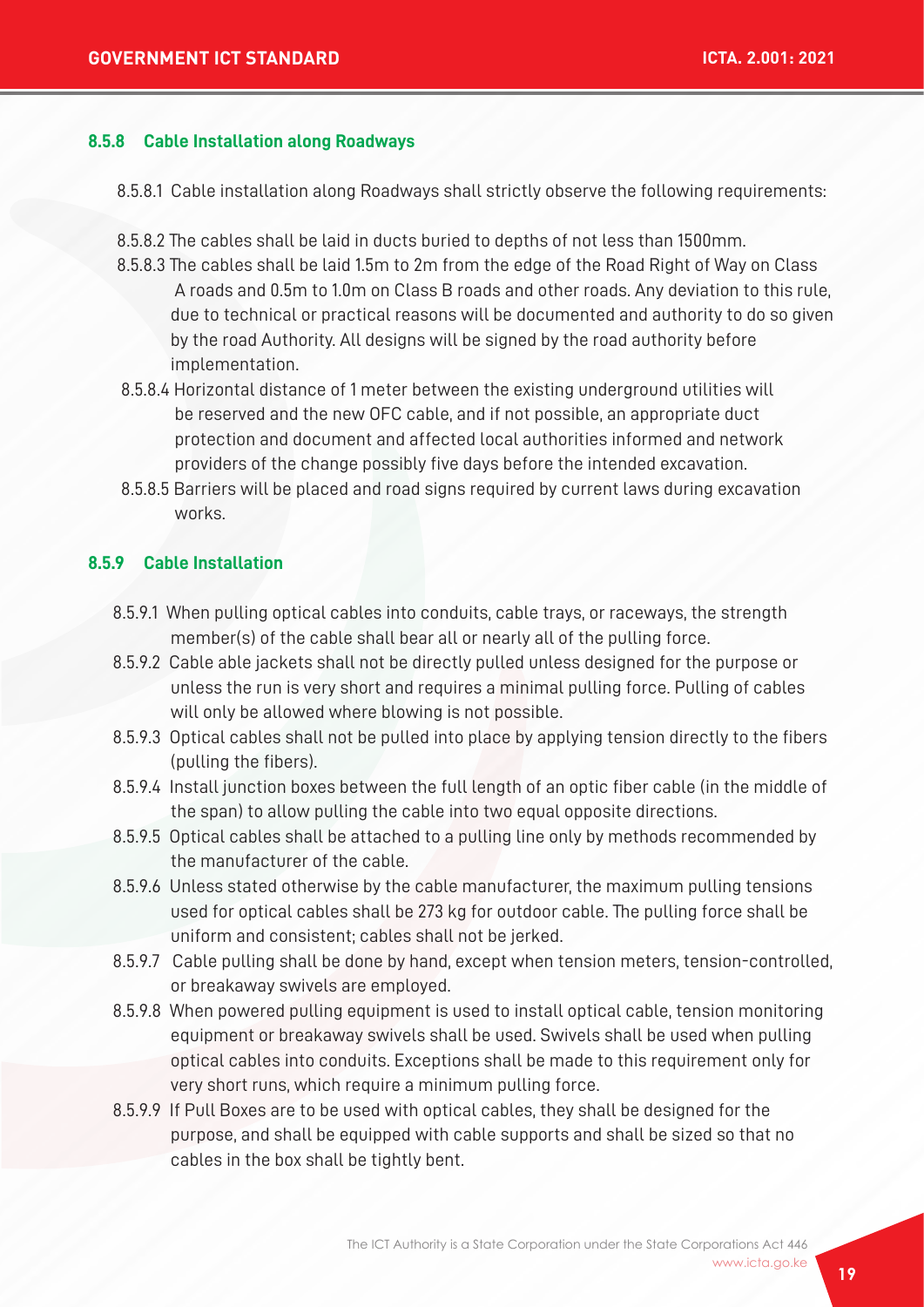- 8.5.9.10 A length of free cable shall be provided at each end of a cable pull. Loops of cable (commonly called service loops) shall be provided at all intermediate pulling points or at Pull Boxes. The cables' minimum bending radii shall not be violated.
- 8.5.9.11 When pulls are accomplished in two or more stages, and spare unreeled, it shall be configured in large figure-eight on a safe, flat surface, such as the ground or a clean floor.
- 8.5.9.12 The entry of outside plant cables into a structure may require special fire safety considerations.

#### **8.5.10 Splicing and Termination**

- 8.5.10.1 All fiber terminations and jointing shall be done by fusion splicing methods such that the signal attenuation at each connector and joint is less than 0.06 dB and 0.03 dB, respectively, at 1310 nm and less than 0.07dB and 0.04 dB at 1550 nm.
- 8.5.10.2 The average loss for all joints in any one fiber link (from one Core substation to another Core substation or one OFC repeater to another) shall not exceed 0.12 dB.
- 8.5.10.3 OFC fibers shall be arranged in the termination and splicing boxes with loops contained within trays in an orderly and consistent identifiable pattern with sufficient slack to allow re-jointing without resorting to extra optical fiber cable.
- 8.5.10.4 All splicing boxes shall be sealed such that they are watertight. Materials used for securing the fiber cable and the splicing boxes shall be durable to give the required maintenance free design life of 50 years.

#### **8.5.11 Post installation Testing:**

- 8.5.11.1 The attenuation of all fibers shall be checked with an OTDR after installation and splicing of all the fibers.
- 8.5.12 Slack Installation
- 8.5.12.1 The slack recommended is 1% of the backbone and 2% of the Metro & Last fibre of the distance between the two neighboring manholes.
- 8.5.12.2 The maximum slack in the manholes shall not exceed 30% of the manhole size.

#### **8.5.13 Earthling, Bonding and Surge protection**

- 8.5.13.1 The armoring of optical fiber cables shall be lugged and bonded to an earth bar using soft multi-stranded 6mm2 green/yellow insulated bonding cables.
- 8.5.13.2 Bonding cables shall be kept as short as practically possible and shall contain no sharp bends.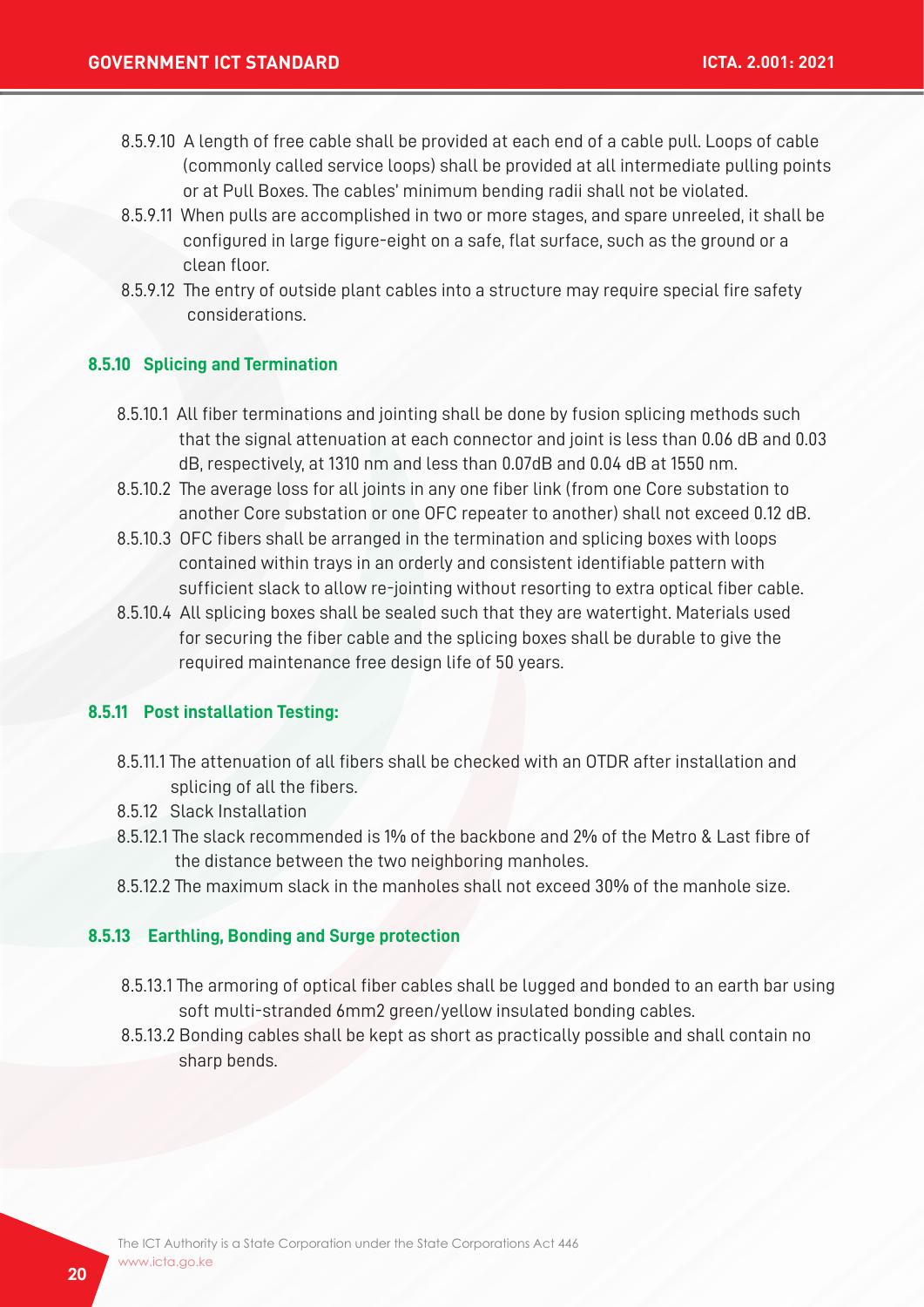#### **8.5.14 Work safety**

- 8.5.14.1 Optic Fiber Cable workers along the roadway shall strictly observe the following requirements:
- 8.5.14.2 Workers shall wear gloves, hard-hats, steel-toe work boots and brightly colored reflective worker's garments (Clearly marked with a label of implementing authority).
- 8.5.14.3 Aerial cable installers shall use body harnesses or appropriate rigging gear at all times; when climbing and while aloft. Any operation at height will be carried out by technicians certified to work at heights.
- 8.5.14.4 A ladder shall be secured at the base by one person during climb and by a safety rope before work on the pole commences.
- 8.5.14.5 During optic fiber splicing, workers shall wear protective goggles (safety glasses) to protect them from fiber splinters.
- 8.5.14.6 All cut fiber pieces shall be put in a safe place and away from ingestion and from the public, especially the local community.
- 8.5.14.7 A vehicle will be available to within short distance/time (20Km or 20 minutes away, whichever is less) from the workers in case of an emergency.
- 8.5.14.8 Where there is no GSM coverage, team leaders shall have V/UHF radio communication with the nearest vehicle
- 8.5.14.9 Each working team shall be equipped with a complete First Aid kit and shall have at least one member who is First Aid certified.
- 8.5.14.10 Where personal security is at risk due to banditry, local Administration Police Reservist (APR) personnel shall be engaged to secure the workers.
- 8.5.14.11 Unskilled labor should as much as possible be sought from local residents. This will enhance security for the whole team and avert confrontation between foreign workers and local job seekers.
- 8.5.14.12 The work team shall place barriers along the trench area, to warn people of "Dangerous Trench" as required by current laws, during excavation works.
- 8.5.14.13 The work team shall place large and visible WARNING signs to warn road users and pedestrians of "Excavation Works" along the cable route.
- 8.5.14.14 All open concrete pole holes will be guarded with red/white barrier tape to warn the local community of possible hazards.
- 8.5.14.15 Trenches shall be backfilled as soon as possible and to the original state.
- 8.5.14.16 No environmental pollution or degradation shall be allowed as a result of OFC cable works in any area.
- 8.5.14.17 If the excavation shall remain open or the road will be otherwise obstructed during the night or under low-visibility conditions, reflective road signs shall be complemented by lighting devices of the color, shape and size stipulated by the Kenyan traffic code.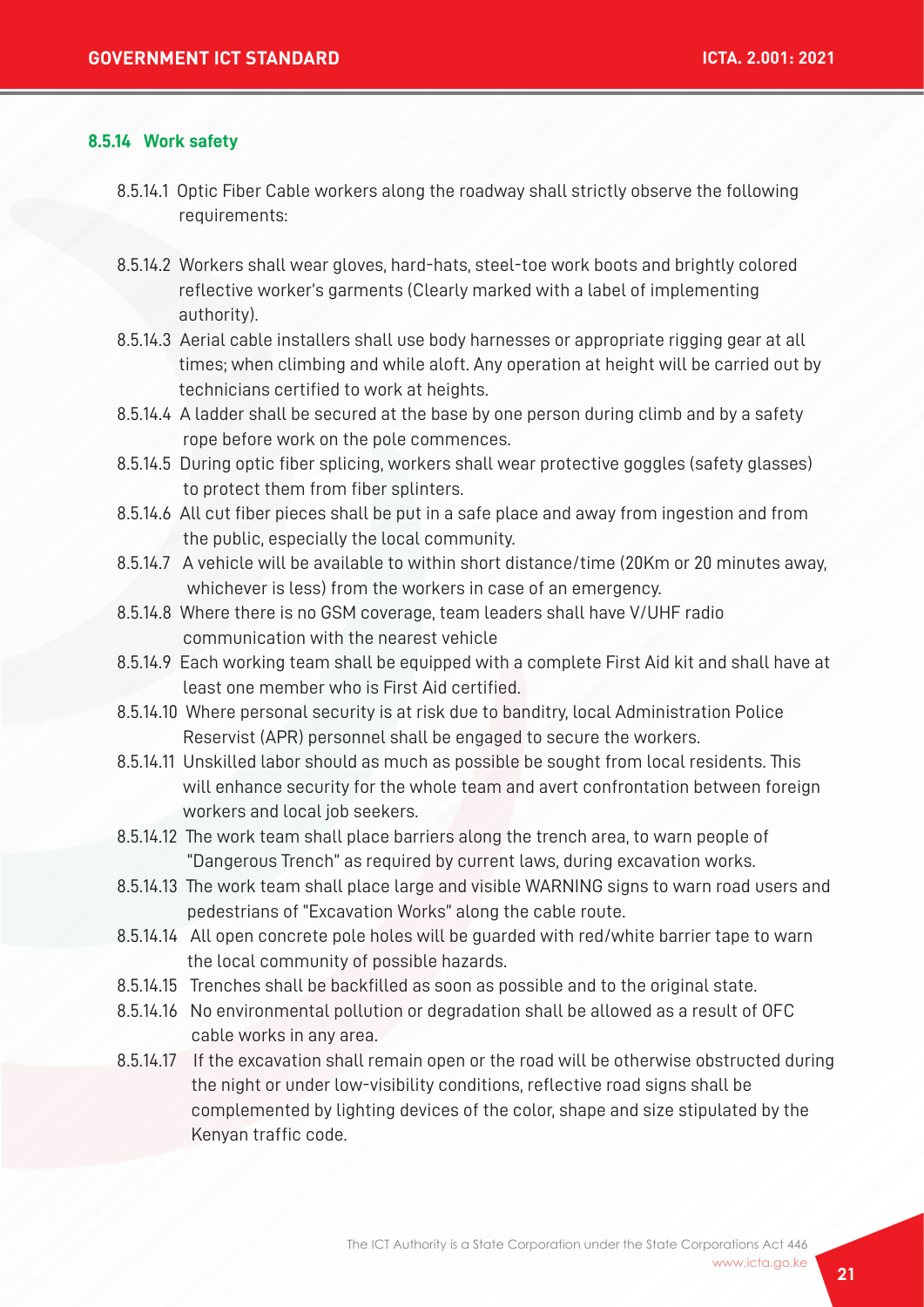- 8.5.14.18 The OFC cables shall be laid as stipulated in the plan but any deviation to this rule, due to technical or practical reasons, shall be documented and authority to do so given by Implementing Authority. This is to avoid disputes or fights with the local community—to avoid injury or damage to the cables and equipment.
- 8.5.14.19 Trench excavation within a market center or a township shall only be done after verifying that all utility lines (water pipes, electric cables, and sewer lines) in the area are marked and known.
- 8.5.14.20 All reasonable steps necessary shall be taken and special consideration given to water, electricity and sewer systems within the area that cannot be located accurately.

#### **8.5.15 Sharing**

- 8.5.15.1 To limit duplication, gear investments towards underserved areas, encourage product innovation, improve customer service experience, reduce entrance and development costs, facilitate the use of existing infrastructure and minimize the need for frequent excavations and environmental impacts that go with this, utility providers should share infrastructure as much as possible. In this regard telecommunication cables can be installed in sewer ducts as per ITU-T Recommendation L.77 while joint use of tunnels by pipeline and telecommunication cables shall be as provided by ITU-T Recommendation L.11.
- 8.5.15.2 The backbone fiber and Metro fiber should be shared by all Telcos.
- 8.5.15.3 All Cross connect and landing station should be shared by all the Telcos.
- 8.5.15.4 Peering and meet me point should be shared by all the Telcos.
- 8.5.15.5 The planner of network shall consider the future expansion as they carry out the fiber expansion program.
- 8.5.15.6 The telco should be encouraged to do data sharing.

#### **8.5.16 Environmental Management**

- 8.5.16.1 The project owner shall conduct or contract for an initial environmental impact assessment and prepare a report which should include a mitigation plan.
- 8.5.16.2 The contractor or subcontractor shall adhere to the mitigation plan and submit report regularly.
- 8.5.16.3 The project owner shall conduct periodic reviews to establish effectiveness of the mitigation plan.
- 8.5.16.4 The project owner/ contractor shall develop procedures and operational controls of onsite storage of project materials.
- 8.5.16.5 E-waste resulting from ICT infrastructure deployment, maintenance or upgrade shall be disposed in accordance to National Environment Management Authority (NEMA) guidelines on e-waste management.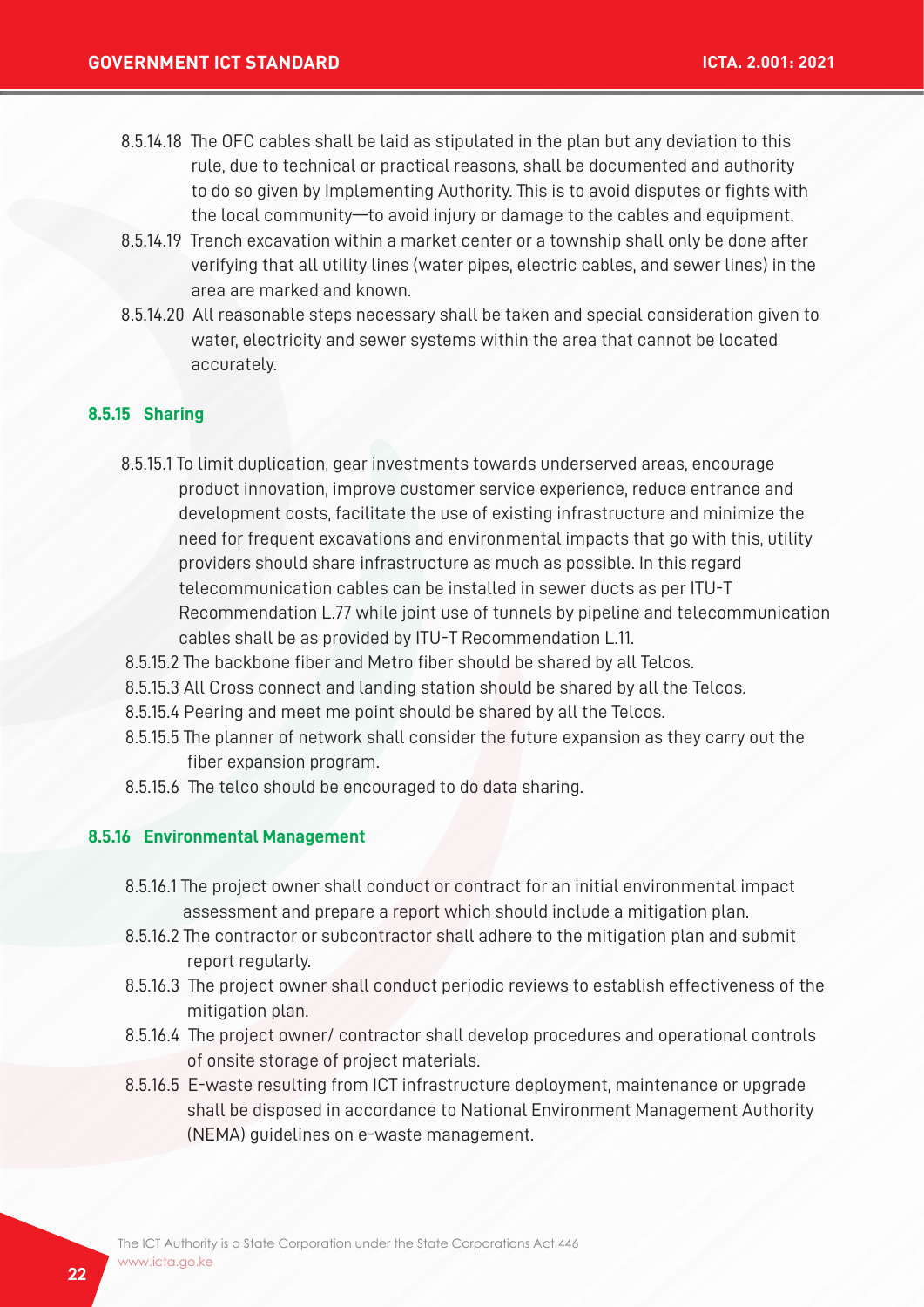#### **Fiber Optic Cable Maintenance**

- 8.5.17.1 The responsibility for maintenance shall be borne by cable owners and shall adhere to the below guidelines.
	- a. Maintenance procedure: A maintenance procedure shall guide all aspects of maintenance work and shall include authorization for the works, documentation and signoffs by technician/Engineer carrying out the works.
	- b. Network Operations Centre: -Cable owners/operators shall establish and operate a Network Operations Center.
	- c. Incident /Fault reporting: All incidents shall be reported, categorized and recorded. At a minimum, the fault report shall include description of incident, contact details of reporting entity, location of the incident, time of occurrence, a fault ticket and the responsible entity for the resolution.
	- d. Fault Categorization: Each incident shall be categorized as either a Critical Fault when total loss of service is experienced, Severe if significant degradation of services occurs or a Minor Fault if only minor service degradation occurs.
	- e. As built diagram: Updating of the as built diagram whenever there is a change.
	- f. Preventive Maintenance: Quarterly testing shall be done for all fiber installations to detect performance deterioration and apply corrective measures to within agreeable parameters (Annex 7).
	- g. Unscheduled Maintenance: Unscheduled or emergency maintenance activities shall require issuance of a notice to service subscribers within the hour of the emergency occurrence.
	- h. Planned Maintenance: Where the Owner requires conducting a planned maintenance activity the Owner shall issue a Change Request Notice to subscribers ten (10) days in advance.
	- i. Personnel
		- i. Installation & Maintenance personnel shall have certification issued by relevant body.
		- ii. Installation & Maintenance shall have a valid Certified Fiber Optic Technician (CFOT) certificate or its equivalent.

#### **Documentation**

 8.5.18.1 Upon completion of the construction, the "as-built" drawings of the cable and all other facilities, shall be prepared and submitted to the Authority. The drawings will consist of a properly geo-referenced location map and longitudinal profile of the power line (UTM Map projection on Arc 1960 datum), on A3 Size paper, indicating the exact locations of all installed underground fiber cable line placements along or across the roads. A copy of the map should also be forwarded in digital (AUTOCAD) format. The map should be clearly labelled and should also show the plots abutting the road. Coordinates (X, Y) list for all the utility line bends and road crossings should also be included in the map.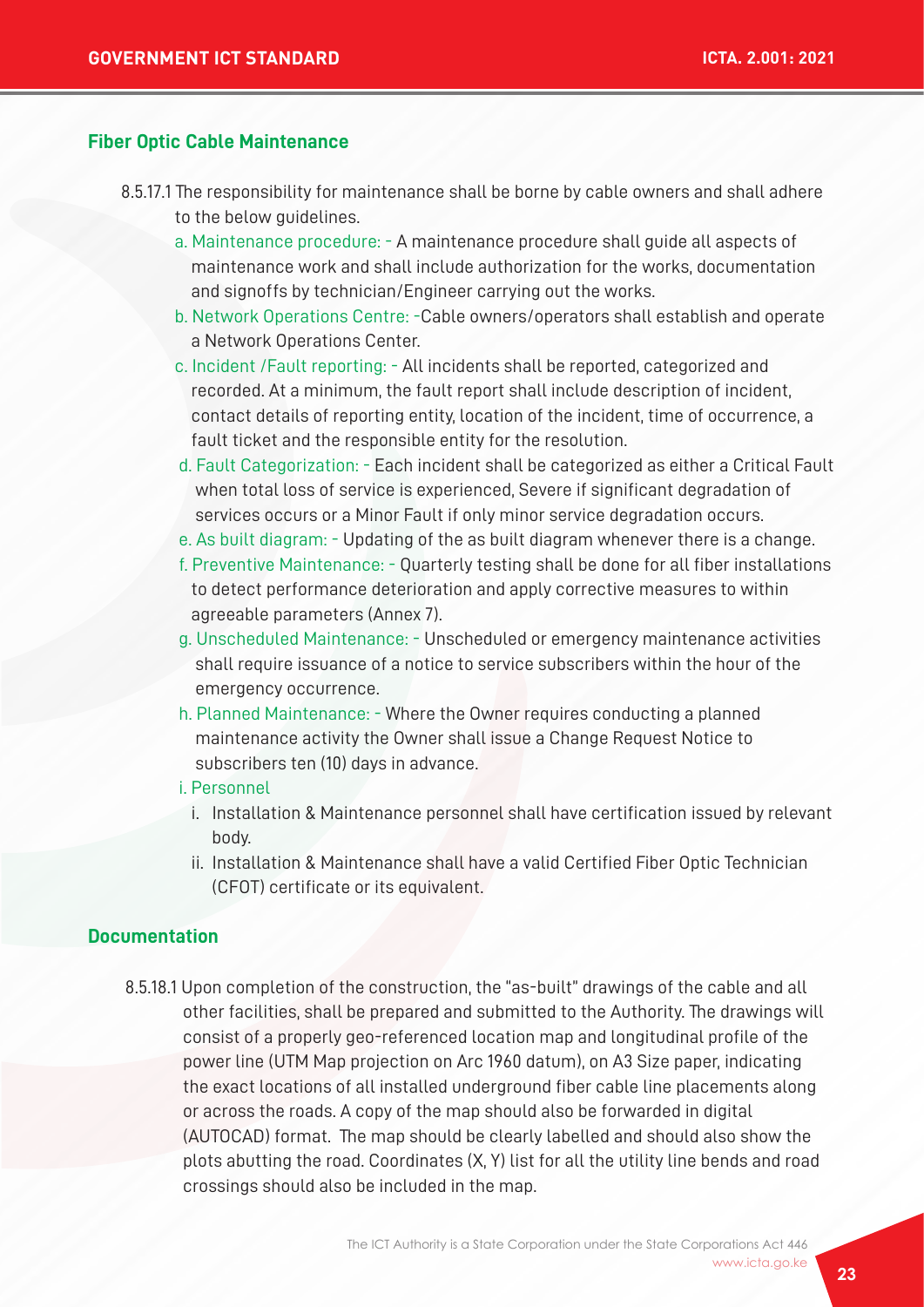8.5.18.2 As built, at minimum shall be provided in standard formats:

- i. Auto- Cad drawings (In soft copy).
- ii. KMZ files.
- iii. Hard copy drawings (At least 2 copies).
- 8.5.18.3 Such documentation shall contain the following information:
	- i. Photos taken of every procedure as proof of existence.
	- ii. Position of the completed trenches.
	- iii. Position and location of installed Gabions and Bores and their lengths.
	- iv. Position of the installed conduits and cables.
	- v. Position and location of installed Hand-holes.
	- vi. Position and location and span length of installed poles.
	- vii. Soil Stabilization accomplished; position and length of stabilized area.
	- viii. Network loss link budget.
	- ix. Equipment Shelter and Power Connectivity.

#### **8.5.19 Quality Assurance**

- 8.5.19.1 Inspections shall be conducted for installation in progress. It is the responsibility of the Contractor to schedule regular and milestone inspection times. It is incumbent upon the Contractor to verify that the installation and material used has been inspected before it is enclosed within building features, buried, or otherwise hidden from view.
- 8.5.19.2 The Contractor shall provide electronic test results and a 20-year manufacturer's warranty with a copy of the warranty to be submitted to the owner at the completion of work.
- 8.5.19.3 All cables and termination hardware shall be 100% tested for defects in installation and to verify cable performance under installed conditions. All conductors and fibers of each installed cable shall be verified usable prior to system acceptance. Any defect in the cabling system installation including but not limited to cable, connectors, feed-through couplers, patch panels, and connector blocks shall be repaired or replaced at the provider's expense in order to ensure 100% usable conductors in all installed cables.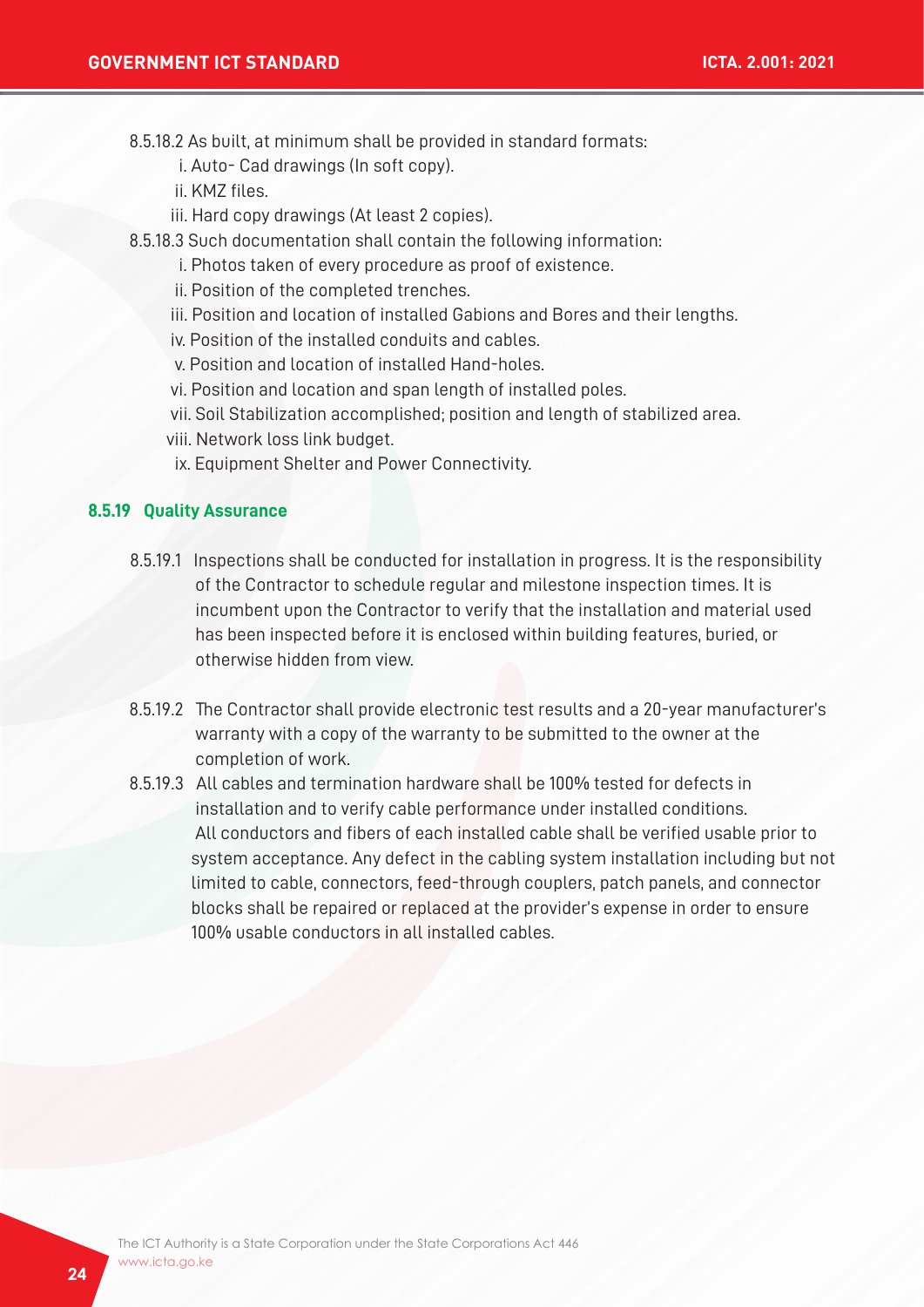#### **8.6 Markings**

8.6.1 Polymer makers shall be used.

8.6.2 These markers shall have a length of not less than 1.8M and a diameter of not less than 100mm.

8.6.3 Markers shall be planted 600mm deep opposite a Maintenance chamber and well compacted.

8.6.4 Distance - Intervals shall be not more than 500 meters marking.

8.6.5 A standard equipment shall be used for GIS coordinates.

8.6.6 Text should be black – manhole number, Handhold Number, Joint and Joint Number, whether is Backbone or access, Operator/Owner.

8.6.7 Electromagnetic markers shall be built in a hand holes and also be place at the undercover of the manholes.

#### **8.8 Equipment**

#### **8.8.1 Availability**

- 8.8.1.1 The availability of fiber optic link and equipment (E2 to E2) shall be at least 99.95%.
- 8.8.1.2 The average per link subscriber to subscriber availability shall be at least 99.97%. The down time of available standard fiber optic cable shall also be considered in the aforesaid availability calculations.
- 8.8.1.3 The calculated failure rates of the units and the calculated availability of the equipment being offered shall be provided. The analysis shall be based on an availability block diagram and shall include the mean-time-between-failure (MTBF) and the mean-time-to-repair (MTTR) of all of the components on the link.
- 8.8.1.4 An MTTR of at least 4 hours shall be provided.

#### **8.8.2 Built in Testing**

All active equipment shall provide a built in mechanism for testing installed modules and its subsystem components. Equipment specifications as per accompanying data sheets and white papers shall conform as specified and testable. The datasheet and all testing criteria shall be available for audit.

#### **Equipment life time**

| 8.8.3.1 End of Manufacture - The Supplied Fiber transmission equipment end of manufacture  |
|--------------------------------------------------------------------------------------------|
| date shall be no more than three (3) years from the                                        |
| manufacture start date                                                                     |
| 8.8.3.2 End of Support - The supplied optical transmission equipment shall provide         |
| guaranteed eight (8) years equipment support.                                              |
| 8.8.3.3 End of Life - The supplied optical transmission equipment shall provide guaranteed |

twelve (12) years End of life Specification.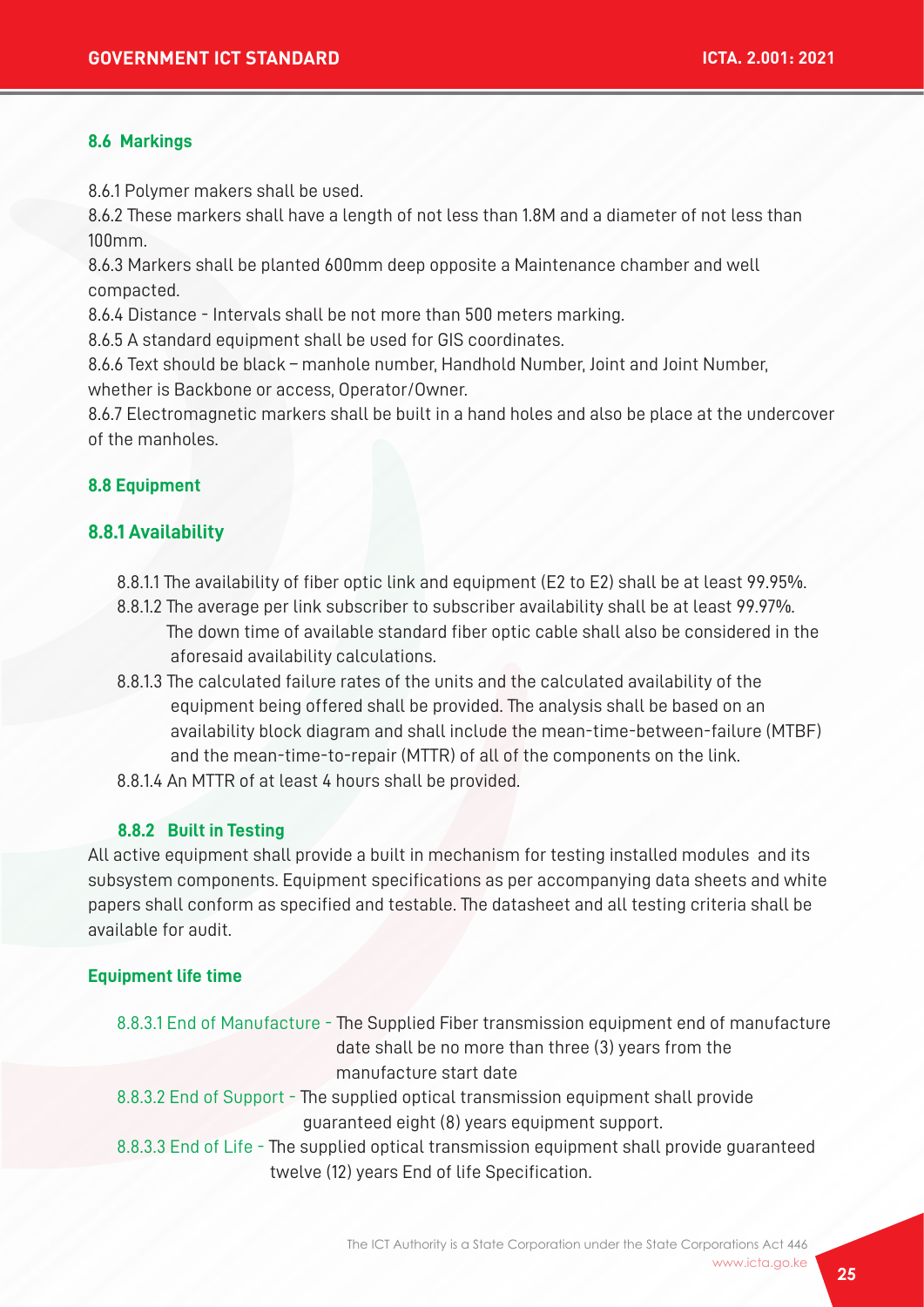#### **8.8.4 Interoperability considerations**

A multi manufacturer environment shall be encouraged.

#### **8.9 Security**

Information Security & Cybersecurity measures will be adhered to and ensure protective security considerations are inbuilt to all equipment and Accessories to determine their suitability for use in National Fiber Optic Infrastructure (NOFBI) Government facilities.

8.9.1 Security controls shall be implemented in line with the GoK information security standards

8.9.2 Identification: All authorized users of the NE shall be uniquely identified to support individual accountability.

The requirements for Identification are:

- 8.9.2.1 Within a specific NE, the NE shall enforce unambiguous User-IDs to identify its users.
- 8.9.2.2 All NE interfaces and ports that accept user command inputs shall require unambiguous User-IDs before performing any actions.
- 8.9.2.3 The NE shall internally maintain the identity of all current active users.
- 8.9.2.4 The NE shall restrict a User-ID to only one active session.
- 8.9.2.5 All operations-related processes running on the NE shall be associated with the User-ID of the invoking user.
- 8.9.2.6 If a user-ID has not been used for a period of 3 months, the NE shall be capable of disabling that User-ID.
- 8.9.2.7 In addition, the security administrator shall have a choice of automatic or manual disabling of these User-IDs.
- 8.9.2.8 The NE shall log all activities carried out by the user during each session. All logs must include timestamps and activity or system accessed.
- 8.9.3 All building sites and equipment (and all information and software contained therein) shall be protected from theft, vandalism, natural disaster, man-made catastrophes, and accidental damage (e.g., from electrical surges, extreme temperatures, and spilled coffee).
- 8.9.4 The fiber network shall be appropriately segmented to ensure security and performance. The segmentation shall allow for the main backbone network running from point to point and the access network, typically used for last mile connections.

### **8.10 Aerial Cable**

- 8.10.1 All aerial cables shall conform to the requirements IEC 60794-4-20
- 8.10.2 Aerial cable in arid and semi arid shall be designed to withstand temperatures above 80 degrees.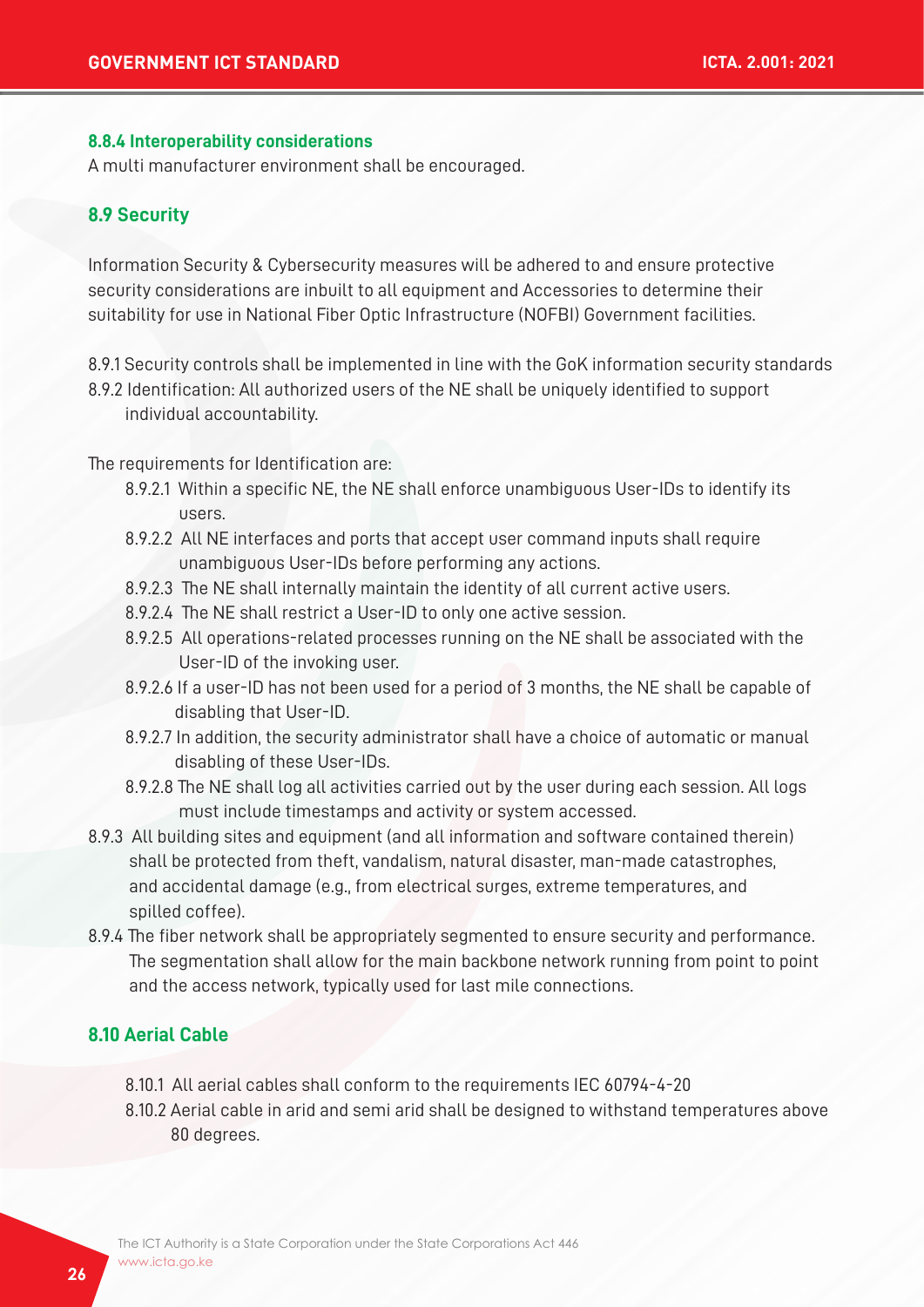#### **ANNEXES**

## **ANNEX 1: STANDARD PHYSICAL REQUIREMENT OF THE DUCTS (1) BACKBONE NETWORK PHYSICAL STANDARDS**

| <b>Description</b>                      | <b>Spec</b>                                                                                                                                                    |
|-----------------------------------------|----------------------------------------------------------------------------------------------------------------------------------------------------------------|
| Conduit Type                            | <b>HDPE</b>                                                                                                                                                    |
| Inner Layer                             | Silicone with cream inner side                                                                                                                                 |
| Color                                   | Owner                                                                                                                                                          |
| Labeling                                | Owner- yyyy= mm/yyyy (Month & Year of<br>manufacture) = Spacing of the labeling will<br>be 1.0m. The year will be changed to the right<br>year of manufacture) |
| Outside diameter (mm)                   | 40                                                                                                                                                             |
| Inside diameter (mm)                    | 33                                                                                                                                                             |
| Standard straight length (m)            | n/a                                                                                                                                                            |
| Standard length coils (m)               | <b>Min 50</b>                                                                                                                                                  |
| Min. bending radius (mm)<br>6m length   | n/a                                                                                                                                                            |
| Material used                           | Must be anti-rodent material                                                                                                                                   |
| Minimum number of ducts to be installed | 6                                                                                                                                                              |
| Min. bending radius (mm) coils          | 150                                                                                                                                                            |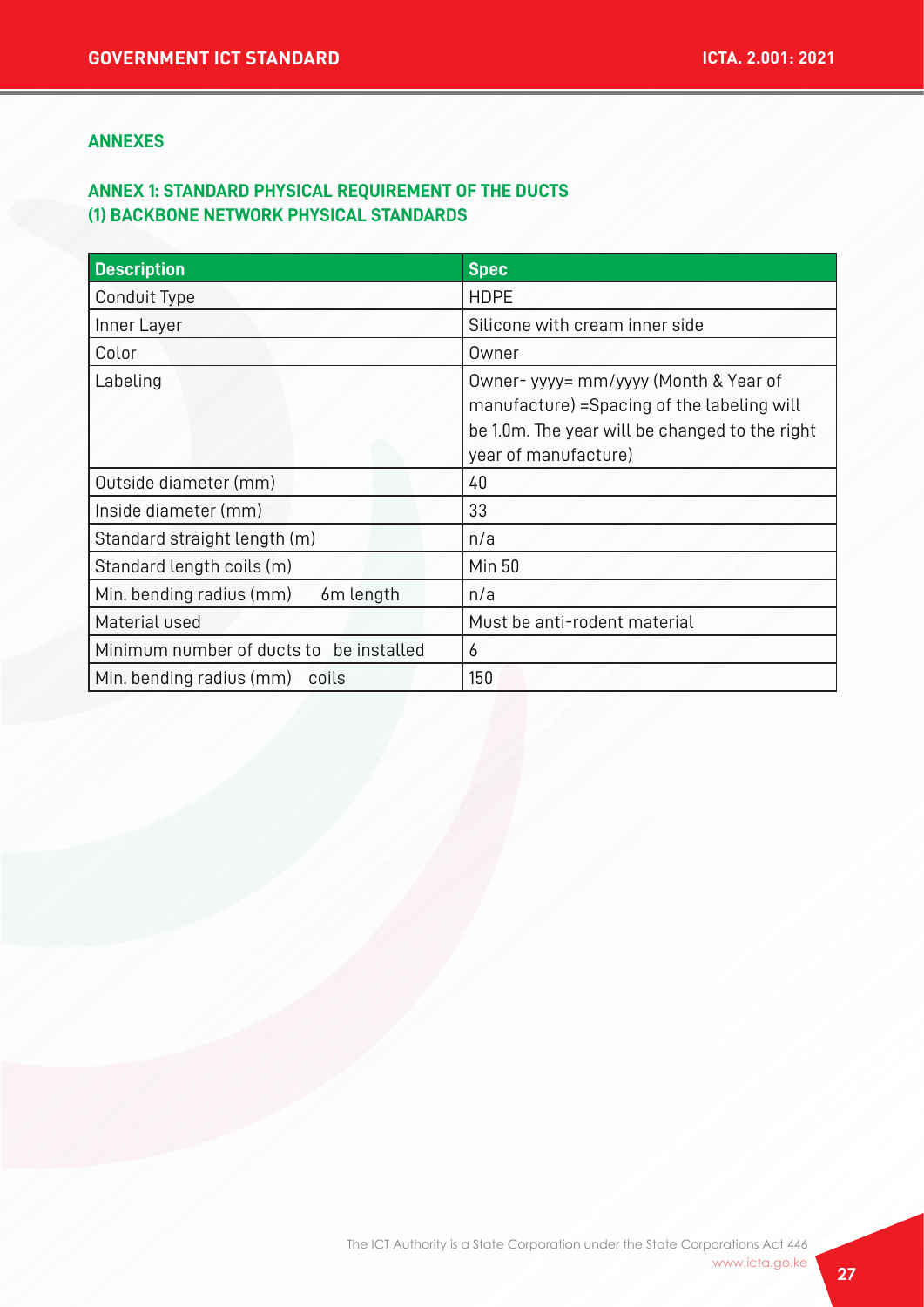# **(2) Metro Network Physical Standards**

| <b>Description</b>                 | <b>Spec</b>                                                                                                                                                   |
|------------------------------------|---------------------------------------------------------------------------------------------------------------------------------------------------------------|
| Conduit Type                       | Micro ducts 7 way minimum                                                                                                                                     |
| Inner Layer                        | Silicone with cream inner side                                                                                                                                |
| Color                              | <b>Owners Color</b>                                                                                                                                           |
| Labeling                           | Owner-yyyy= mm/yyyy (Month & Year of<br>manufacture) = Spacing of the labeling will<br>be 1.0m. The year will be changed to the right<br>year of manufacture) |
| Outside                            |                                                                                                                                                               |
| diameter (mm)                      | 14                                                                                                                                                            |
| Inside                             |                                                                                                                                                               |
| diameter (mm)                      | 10                                                                                                                                                            |
| Standard                           |                                                                                                                                                               |
| straight length (m)                | n/a                                                                                                                                                           |
| Standard length coils (m)          | <b>Min 50</b>                                                                                                                                                 |
| Min. bending radius (mm) 6m length | n/a                                                                                                                                                           |
| Min number to be installed once    | $\overline{2}$                                                                                                                                                |
| Material used                      | Must be anti-rodent material                                                                                                                                  |
| Min. bending radius (mm) coils     | 150                                                                                                                                                           |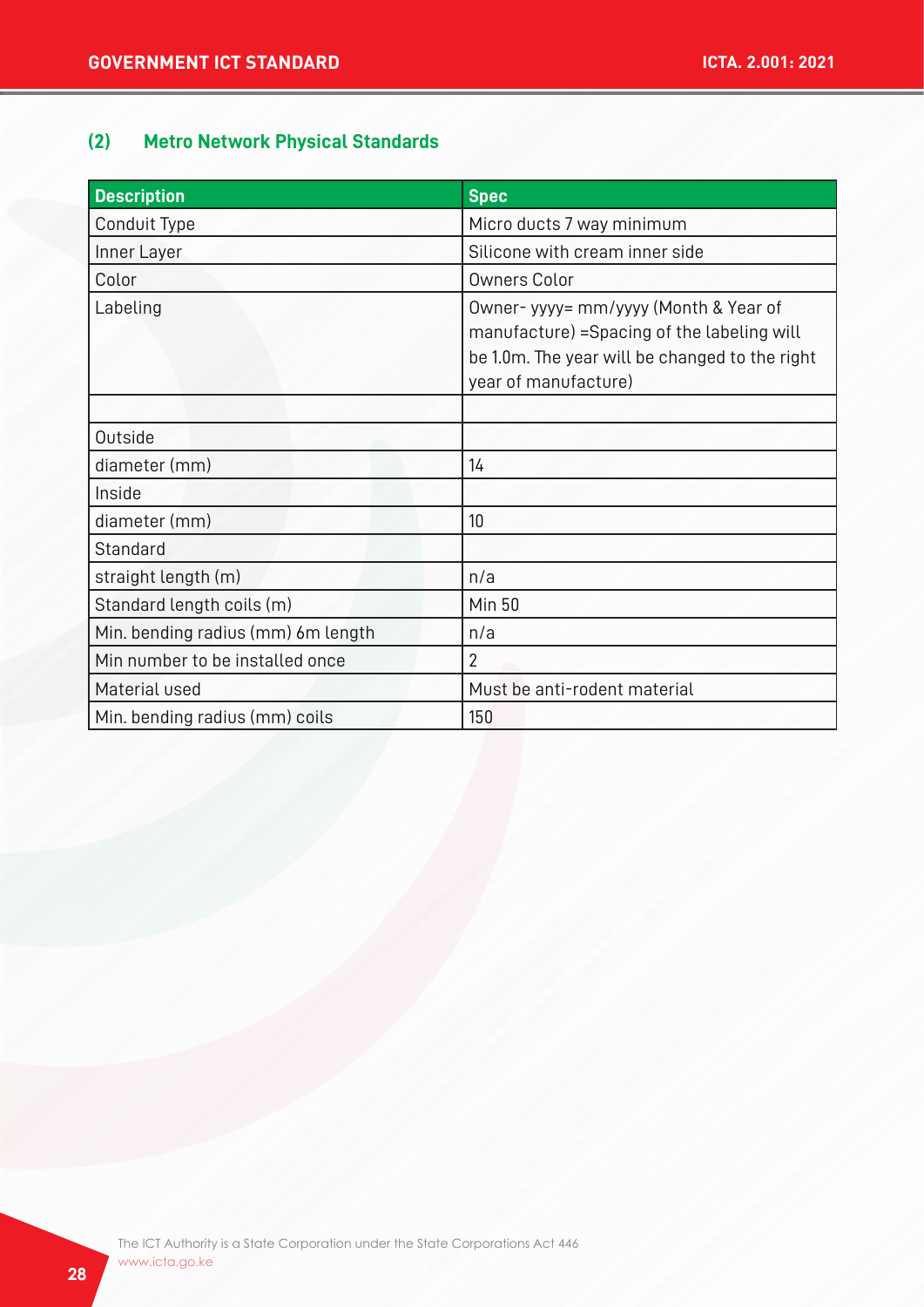#### **(3) Last Mile Network Physical Standards**

Last mile network shall be characterized into:

- Fiber to the Building (FTTB) Minimum 7 Way from the manhole to the building and structured cable
- Fiber to the Homes (FTTH) Minimum 7Way
- Fiber to the Site Minimum 4 Way

All last mile network shall use micro ducts in the implementation of the network with below physical characteristics:

| <b>Description</b>                  | <b>Specification</b>                                                                                                                                           |
|-------------------------------------|----------------------------------------------------------------------------------------------------------------------------------------------------------------|
| Conduit Type                        | Micro ducts 7 way minimum                                                                                                                                      |
| Inner Layer                         | Silicone with cream inner side                                                                                                                                 |
| Color                               | <b>Owners Color</b>                                                                                                                                            |
| Labeling                            | Owner- yyyy= mm/yyyy (Month & Year of<br>manufacture) = Spacing of the labeling will<br>be 1.0m. The year will be changed to the right<br>year of manufacture) |
|                                     |                                                                                                                                                                |
| Outside diameter (mm)               | 14                                                                                                                                                             |
| Inside diameter (mm)                | 10                                                                                                                                                             |
| Standard straight length (m)        | n/a                                                                                                                                                            |
| Standard length coils (m)           | <b>Min 50</b>                                                                                                                                                  |
| Min. bending radius (mm) 6m length  | n/a                                                                                                                                                            |
| Min number of ducts to be installed | $\overline{2}$                                                                                                                                                 |
| Material used                       | Must be anti-rodent material                                                                                                                                   |
| Min. bending radius (mm) coils      | 150                                                                                                                                                            |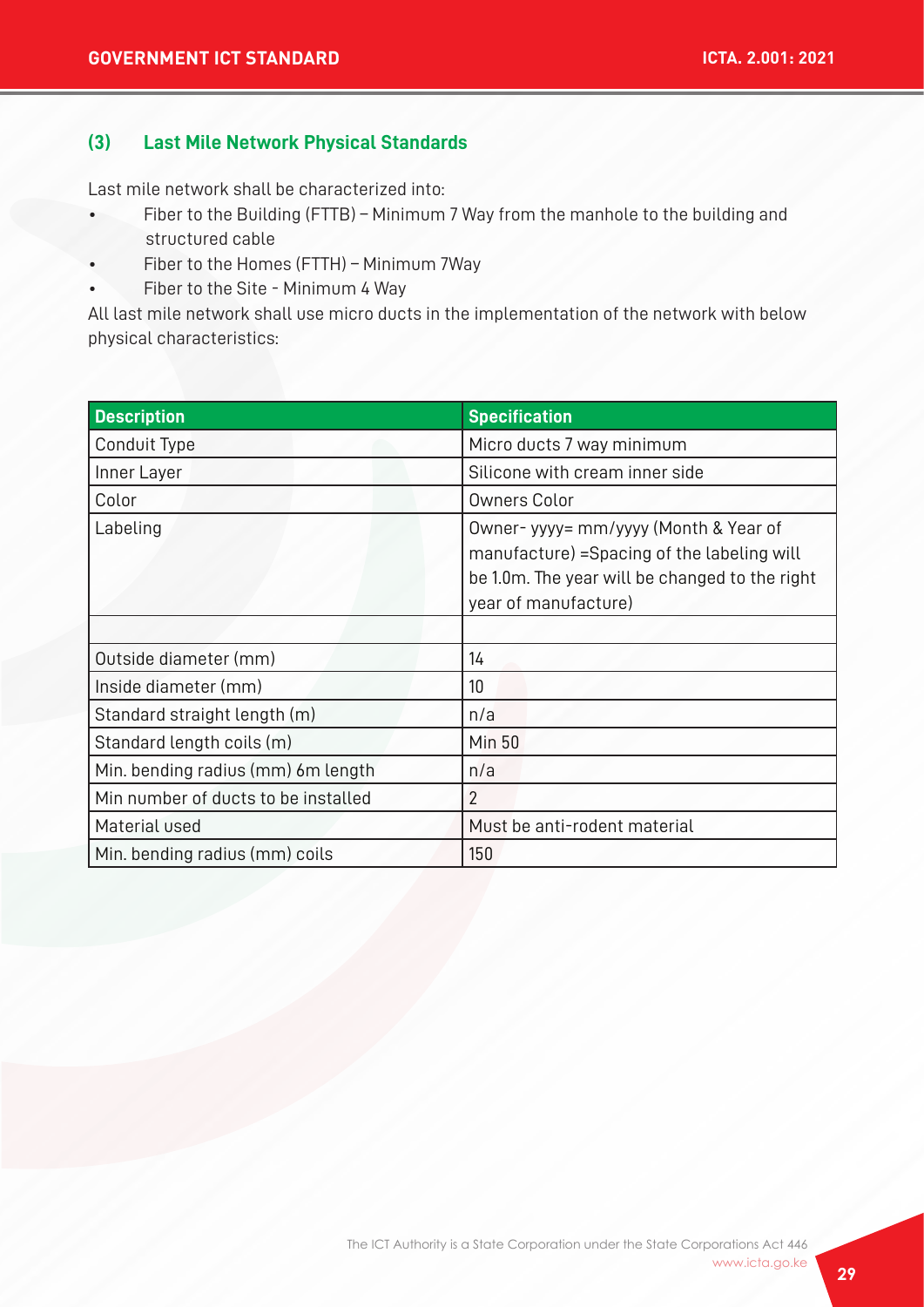## **4) Road crossing Physical Standards**

Road crossing for all the new roads shall be constructed during road building using Concrete service ducts at intervals of 500m. The road crossing for existing ducts shall use below physical characteristics:

| <b>Description</b>                   | <b>Spec</b>                                                                                                                                                    |
|--------------------------------------|----------------------------------------------------------------------------------------------------------------------------------------------------------------|
| Conduit Type                         | <b>HDPE</b>                                                                                                                                                    |
| Inner Layer                          | Silicone with cream inner side                                                                                                                                 |
| Color                                | <b>Owners Color</b>                                                                                                                                            |
| Labeling                             | Owner- yyyy= mm/yyyy (Month & Year of<br>manufacture) = Spacing of the labeling will<br>be 1.0m. The year will be changed to the right<br>year of manufacture) |
| Outside diameter (mm)                | Class A road-160mm                                                                                                                                             |
| Class B, C, D roads-110              |                                                                                                                                                                |
| Inside diameter (mm)                 | Class A road -147mm                                                                                                                                            |
| Class B, C, D -100mm                 |                                                                                                                                                                |
| Standard straight length (m)         | n/a                                                                                                                                                            |
| Standard length coils (m)            | <b>Min 50</b>                                                                                                                                                  |
| Min. bending radius (mm) 6m length   | n/a                                                                                                                                                            |
| Material used                        | Must be anti-rodent material                                                                                                                                   |
| Minimum Number for any road crossing | 2                                                                                                                                                              |
| Min. bending radius (mm) coils       | 150                                                                                                                                                            |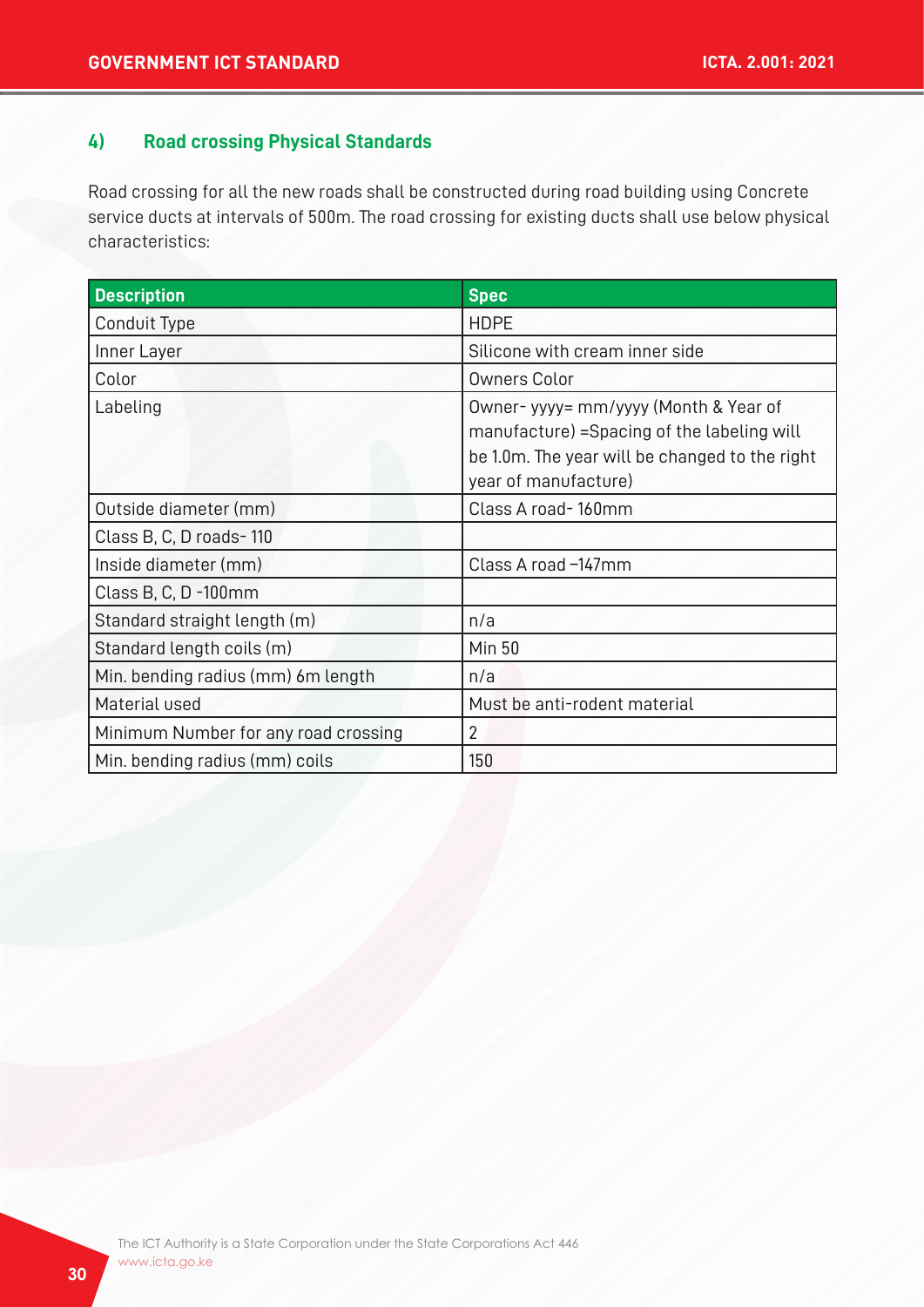# **Annex 2: OFC Duct Technical Requirements**

| Item             | Description | Spec                                   | Units                     | Method  |            |
|------------------|-------------|----------------------------------------|---------------------------|---------|------------|
| 1.               |             | Density                                | 0.95                      | g/cm3   | DIN 53 479 |
| $\overline{2}$ . |             | <b>Tensile</b><br>strength at<br>break | $23 - 30$                 | N/mm2   | DIN 53 455 |
| 3.               |             | Ball<br>indentation<br>hardness        | $30 - 65$                 | N/mm2   | DIN 53 456 |
| 4.               |             | Notched<br>bar impact<br>strength      | > 5                       | mJ/mm2  | DIN 53 453 |
| 5.               |             | Thermal<br>conductivity                | $0.40 - 0.46$             | W/mK    | DIN 52 612 |
| 6.               |             | Coefficient of<br>elongation           | $1.5 - 2.0 \times 10 - 4$ | $K-1$   | DIN 52 328 |
| 7.               |             | <b>Dielectric</b><br>strength          | $800 - 900$               | kV/cm   | DIN 53 481 |
| 8.               |             | Specific<br>insulation<br>resistance   | 1016                      | Ohm. cm | DIN 53 482 |

# **Annex 3: Trenching of all soil types**

| <b>Item</b> | <b>Description</b>               | <b>Spec</b> |
|-------------|----------------------------------|-------------|
|             | Trenching Depth for all the      | 1500mm      |
|             | soil type                        |             |
|             | Minimum trench width at          | 300mm       |
|             | 1500mm (bottom)                  |             |
| 3           | Minimum trench width at 0        | 400mm       |
|             | depth (Top)                      |             |
| 4           | <b>Compacted treated Bedding</b> | 150mm       |
|             | at bottom of trench              |             |
| 5           | Warning Tape depth               | 750mm       |
| 6           | Depth of compacted treated       | 300mm       |
|             | backfill at top of trench        |             |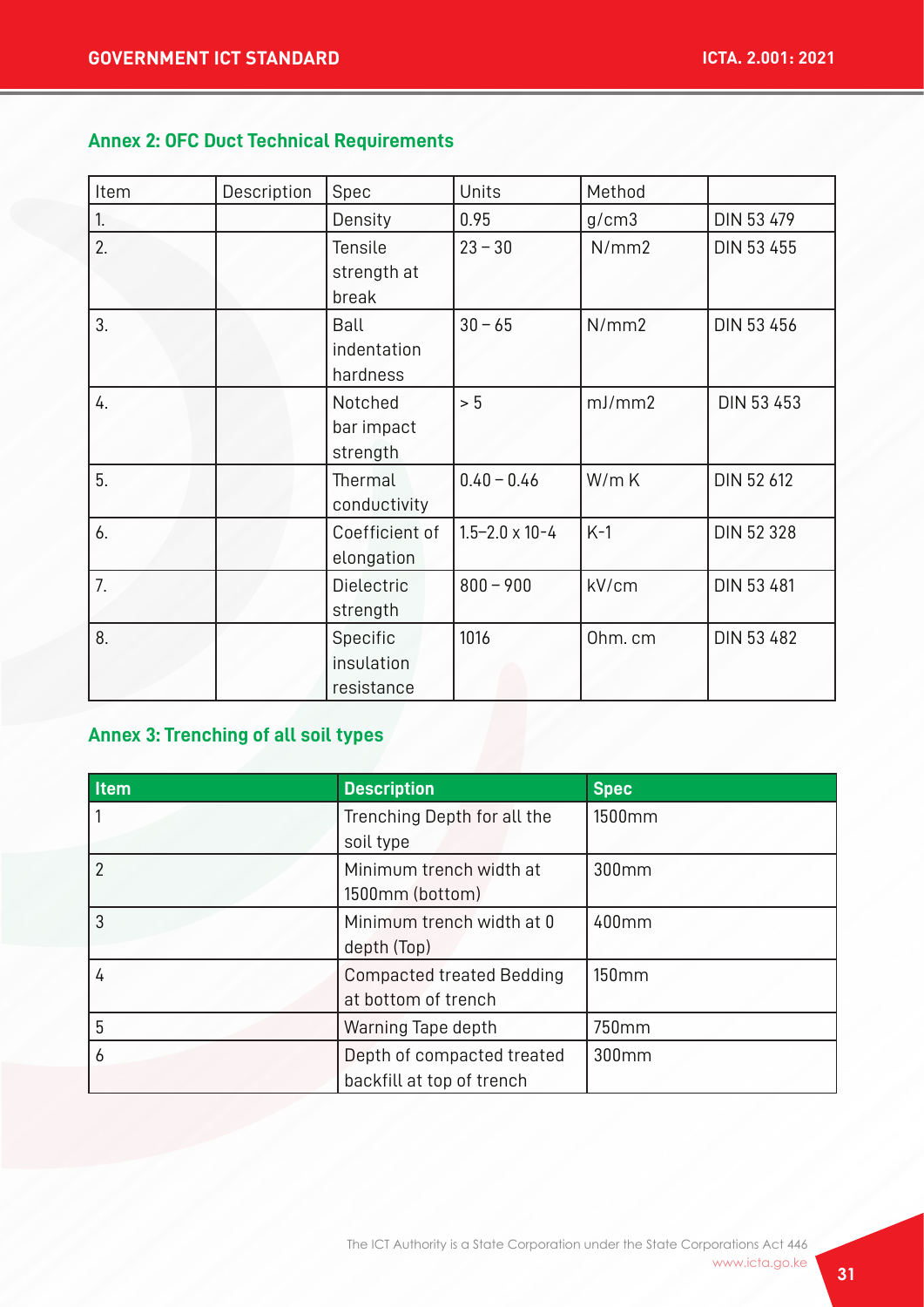#### **Annex 4: Optical Fiber Characteristics**

| <b>No</b>                                                                            | <b>ITEM</b>                                                                                                         |  |  |  |
|--------------------------------------------------------------------------------------|---------------------------------------------------------------------------------------------------------------------|--|--|--|
| <b>Introduction</b><br>1                                                             |                                                                                                                     |  |  |  |
|                                                                                      | Optical fiber cables are categorized into six main types based on their                                             |  |  |  |
|                                                                                      | characteristics as defined by the International Telecommunications Union                                            |  |  |  |
|                                                                                      | standards ITU-T G. series (ITU-T G.652 - G.657).                                                                    |  |  |  |
|                                                                                      | The classification and standards define the various cable types to reflect their                                    |  |  |  |
| properties as here below summarized and the ideal applications for each.             |                                                                                                                     |  |  |  |
|                                                                                      | 1) G.652 - Characteristics of a single-mode optical fiber cable.                                                    |  |  |  |
| 2) G.653 - Characteristics of a dispersion-shifted, single-mode optical fiber cable. |                                                                                                                     |  |  |  |
|                                                                                      | 3) G.654 - Characteristics of a cut-off shifted, single-mode optical fiber cable.                                   |  |  |  |
|                                                                                      | 4) G.655 - Characteristics of a non-zero dispersion-shifted single-mode optical                                     |  |  |  |
|                                                                                      | fiber cable.                                                                                                        |  |  |  |
|                                                                                      | 5) G.656 - Characteristics of a fiber and cable with non-zero dispersion for                                        |  |  |  |
|                                                                                      | wideband optical transport.                                                                                         |  |  |  |
|                                                                                      | 6) G.657 - Characteristics of a bending-loss insensitive single-mode optical fiber                                  |  |  |  |
|                                                                                      | and cable for the access network.                                                                                   |  |  |  |
| $\overline{2}$                                                                       | <b>Backbone deployments</b>                                                                                         |  |  |  |
|                                                                                      | Optical fiber used in the cable manufacturing fully comply with ITU-T-Rec G 652                                     |  |  |  |
|                                                                                      | D. For detailed characteristics.                                                                                    |  |  |  |
| More specific for general fiber installations<br>$\bullet$                           |                                                                                                                     |  |  |  |
|                                                                                      | Optical fiber used in the cable manufacturing fully comply with ITU-T-Rec G 655<br>$\bullet$                        |  |  |  |
|                                                                                      | D. For detailed characteristics.                                                                                    |  |  |  |
|                                                                                      | More specific for backbone and high capacity long haul links with DWDM<br>$\bullet$                                 |  |  |  |
|                                                                                      | equipment                                                                                                           |  |  |  |
|                                                                                      | Optical fiber used in the cable manufacturing fully comply with ITU-T-Rec G 656<br>D. For detailed characteristics. |  |  |  |
|                                                                                      | More specific for backbone and high capacity long haul links with DWDM<br>$\bullet$                                 |  |  |  |
|                                                                                      | equipment                                                                                                           |  |  |  |
|                                                                                      | Optical fiber used in the cable manufacturing fully comply with ITU-T-Rec G 657<br>$\bullet$                        |  |  |  |
|                                                                                      | D. For detailed characteristics.                                                                                    |  |  |  |
|                                                                                      | More specific for last mile installations with limited bending areas and thus                                       |  |  |  |
|                                                                                      | small bending radius appropriate                                                                                    |  |  |  |
|                                                                                      |                                                                                                                     |  |  |  |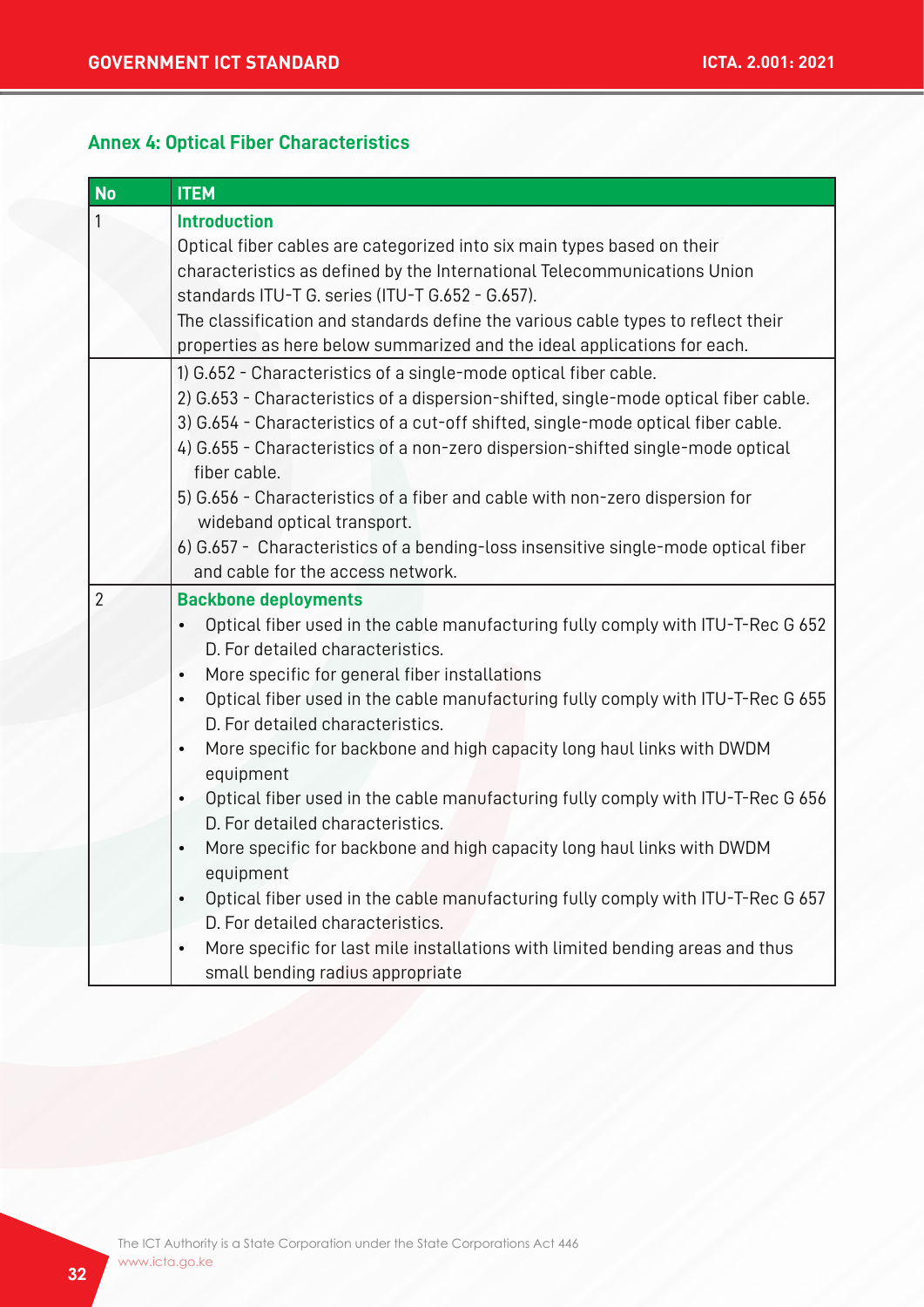# **Annex 5: Pre Installation for cable Drum**

| <b>No</b>      | <b>Item</b>                                   |  |
|----------------|-----------------------------------------------|--|
| 1              | Check that the cable specified, has been      |  |
|                | procured                                      |  |
| $\overline{2}$ | The cable drum shall be inspected for signs   |  |
|                | of excessive weathering and/or damage         |  |
| 3              | Drums shall be transported or stored with     |  |
|                | their battens intact                          |  |
| 4              | Never accept delivery of a cable should the   |  |
|                | drum is damaged                               |  |
| 5              | Plastic foil wrap shall remain in place until |  |
|                | cable placement                               |  |
| 6              | To remove plastic foil wrap on a cable, do    |  |
|                | not use sharp tools                           |  |
| $\overline{7}$ | Ensure that all cable drum bolts are all      |  |
|                | tightened                                     |  |
| 8              | Verify that nails, bolts or screws on the     |  |
|                | inside surface of drum flanges are counter-   |  |
|                | sunk to avoid damage to the cable during      |  |
|                | placement.                                    |  |
| 9              | Place the cable drum in line with the         |  |
|                | intended direction of deployment, to          |  |
|                | prevent reel flange-cable rubbing             |  |
| 10             | Cable end shall always be sealed - using      |  |
|                | pre-formed or heat shrinkable end caps        |  |
| 11             | Using tape for sealing cable ends is          |  |
|                | considered unsuitable                         |  |
| 12             | Always roll the drum following the            |  |
|                | direction of the arrow                        |  |
| 13             | Drums shall be chocked to prevent them        |  |
|                | from moving                                   |  |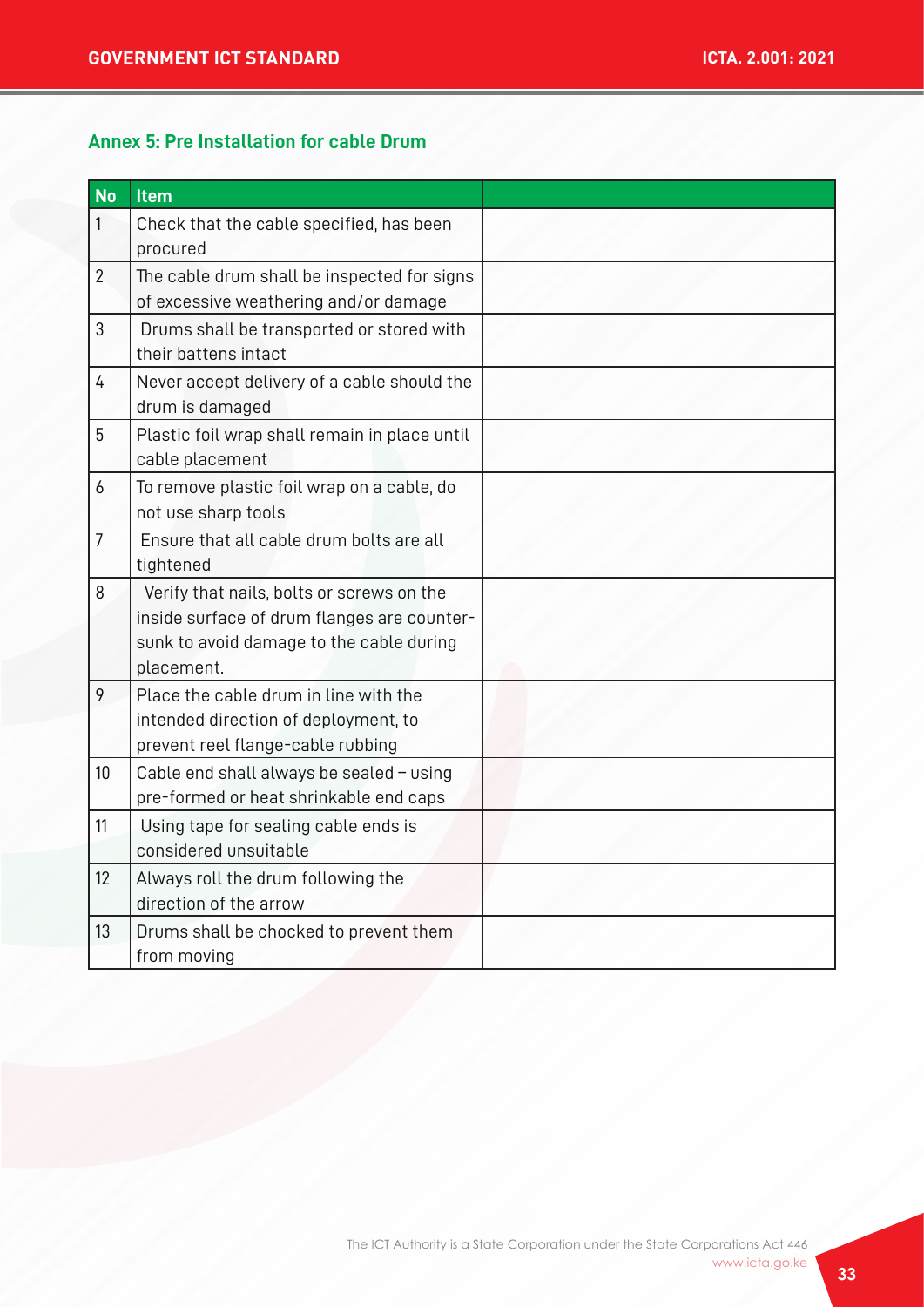| 14               | <b>Branding</b>                                                                                                                                                                                                                                                                                                                                                                                                                                                                                                                                                                                                                                                                                                                                                                                                                                                                                                                                                                                                                                                                                    |  |
|------------------|----------------------------------------------------------------------------------------------------------------------------------------------------------------------------------------------------------------------------------------------------------------------------------------------------------------------------------------------------------------------------------------------------------------------------------------------------------------------------------------------------------------------------------------------------------------------------------------------------------------------------------------------------------------------------------------------------------------------------------------------------------------------------------------------------------------------------------------------------------------------------------------------------------------------------------------------------------------------------------------------------------------------------------------------------------------------------------------------------|--|
|                  | The branding of the cables, ducts, poles, and any other accessories should meet the<br>following minimum requirements.<br>All the text shall be electronically printed<br>The printed text on the fiber cables shall have the organization name, logo, year of<br>$\bullet$<br>manufacture, number of cores and the physical location of the route reading From<br>To<br>The printed text on the ducts shall have the organization name, logo, year of<br>$\bullet$<br>manufacture and the physical location of the route reading From To<br>The text shall be printed in intervals of 1 meter spacing for the cables and ducts<br>$\bullet$<br>The printed text shall be legible, which typically means they should be printed on a<br>$\bullet$<br>high quality to ensure the text is easy to read<br>The text should be consistent<br>$\bullet$<br>The text should be able to last for a long period of time, therefore durability is key as<br>$\bullet$<br>the ducts, cables and other accessories last for many years.<br>The text shall be permanently placed on the products.<br>$\bullet$ |  |
| 15 <sup>15</sup> | Label                                                                                                                                                                                                                                                                                                                                                                                                                                                                                                                                                                                                                                                                                                                                                                                                                                                                                                                                                                                                                                                                                              |  |
|                  | a. Plastic cable labels shall be mechanically printed and shall be attached to all fiber<br>optic cables using black UV rated cable ties or stainless-steel cable ties within six<br>inches of the splice closure and 6 "from all ducts and sleeves.<br>b. Provide electronically printed, waterproof, self-adhesive, laminated labels installable<br>on the external surface of the outside panel of all FDU's and closures.                                                                                                                                                                                                                                                                                                                                                                                                                                                                                                                                                                                                                                                                      |  |

# **Annex 6: OTDR Pre- test**

| No             | ltem                                                                                                                                  |
|----------------|---------------------------------------------------------------------------------------------------------------------------------------|
|                | All fiber should be tested before installation begins by use of a minimum OTDR or<br>Scalable OTDR based in the technology.           |
| $\overline{2}$ | Testing shall be done on all fibers in one direction at 1550nm or 1310nm, using a pulse of<br>30ns                                    |
| 3              | Traces will be stored and soft/electronic copy submitted to the client                                                                |
| 4              | Should a cable be installed without OTDR pre-test $-$ a supplier can claim that the<br>installer assumed liability upon installation. |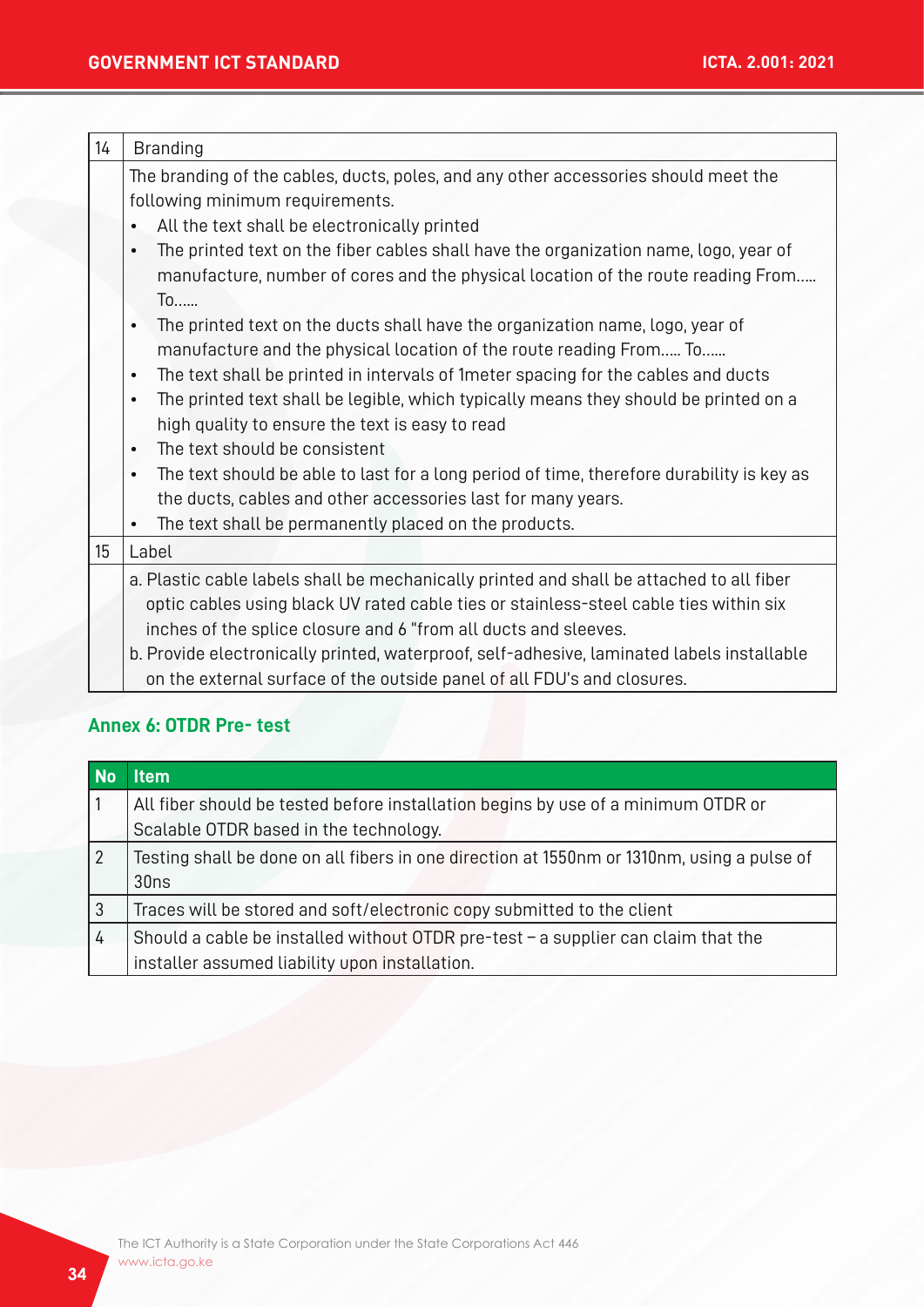# **Annex 7: Technical details of fiber optic cable 8,24,48,72 96 & 144 fibre (g652d) dry core, multi loose tube design, single sheath, glass yarn armoured ofc suitable for duct installation**

| <b>ITEM</b>                                                                                |  |
|--------------------------------------------------------------------------------------------|--|
| <b>INTRODUCTION</b>                                                                        |  |
| Glass Yarn armored, Rodent protected, in full compliance with                              |  |
| <b>ITU-T G 652 D.</b>                                                                      |  |
| <b>CABLE DESIGN:</b>                                                                       |  |
| a. Single mode and Multimode fiber in full compliance with                                 |  |
| <b>ITU-T G 652 D</b>                                                                       |  |
| b. Water blocking yarns used helically over PE up coated FRP                               |  |
| Rod[                                                                                       |  |
| c. Loose buffer tubes fully filled Thixotropic Jelly<br>d. Loose buffer tubes S-Z Stranded |  |
| e. Water Blocking tape wrapping over S-Z core                                              |  |
| f. Glass yarn used as peripheral strength member                                           |  |
| g. UV Stabilized HDPE Outer sheath, black                                                  |  |
|                                                                                            |  |
| <b>MECHANICAL CHARACTERISTICS</b>                                                          |  |
| 1. Temperature Range (IEC6079-1-2-F1)                                                      |  |
| 2. Operation -30° to +70°C                                                                 |  |
| 3. Transport and Storage -40° to +70°C                                                     |  |
| 4. Cable Bending Radius (IEC 60794-1-2-E11)                                                |  |
|                                                                                            |  |
| <b>OPTICAL CHARACTERISTICS:</b>                                                            |  |
| Optical fiber used in the cable manufacturing fully comply to                              |  |
| ITU-T-Rec G 652 D. For detailed characteristic.                                            |  |
| at 1310 nm<br>i e s<br>$< 0.35$ dB/Km                                                      |  |
| at 1550 nm<br>ii. –                                                                        |  |
| $< 0.22$ dB/Km                                                                             |  |
| at 1625 nm<br>iii.                                                                         |  |
| $< 0.26$ dB/Km                                                                             |  |
|                                                                                            |  |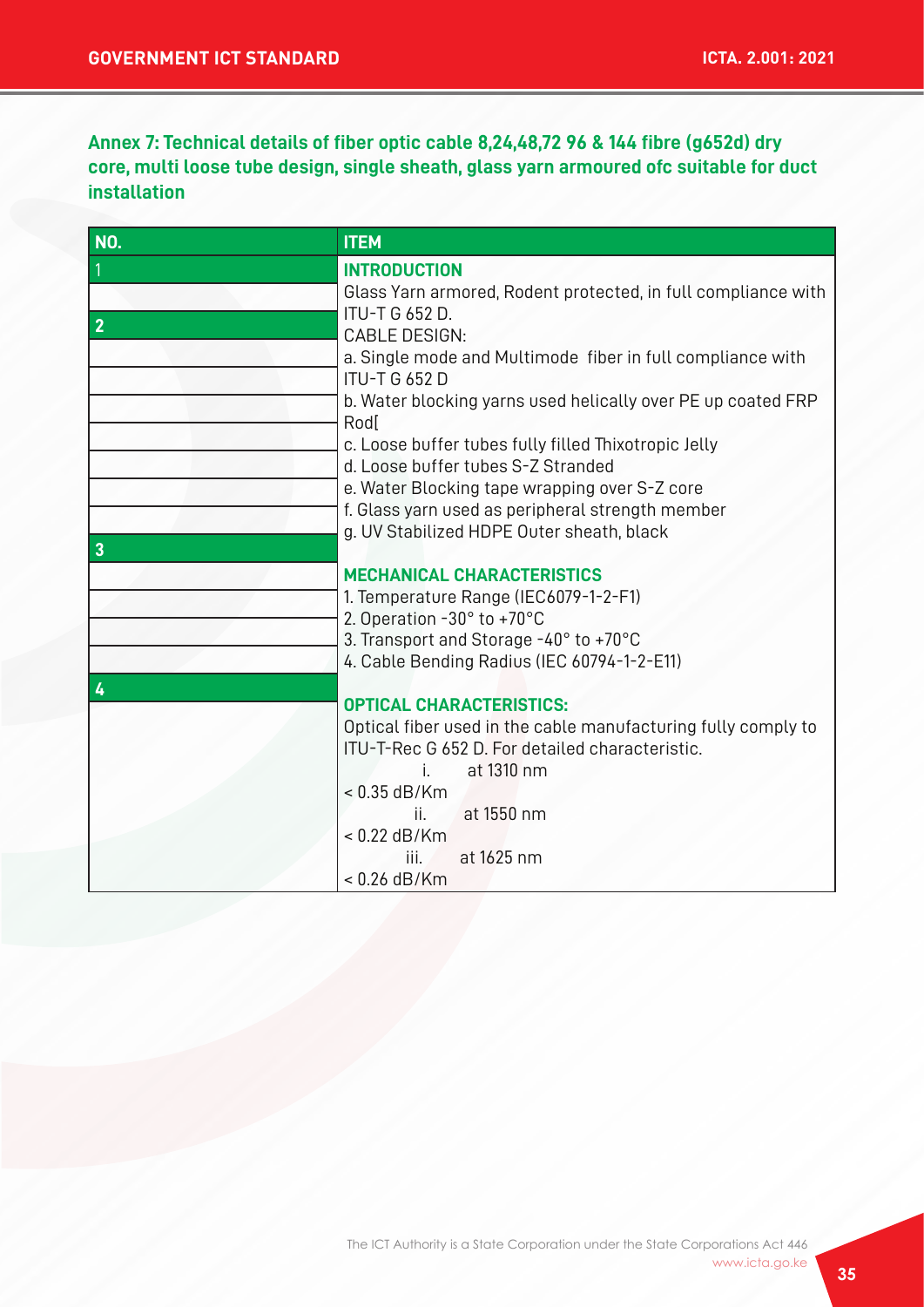| 5                           | <b>COLOR CODING</b>                                                                                                                                                                                                                                                                                                                                                  |                                                                                                                                                                                                                                                                                                                                                                                    |                                                    |  |
|-----------------------------|----------------------------------------------------------------------------------------------------------------------------------------------------------------------------------------------------------------------------------------------------------------------------------------------------------------------------------------------------------------------|------------------------------------------------------------------------------------------------------------------------------------------------------------------------------------------------------------------------------------------------------------------------------------------------------------------------------------------------------------------------------------|----------------------------------------------------|--|
|                             |                                                                                                                                                                                                                                                                                                                                                                      |                                                                                                                                                                                                                                                                                                                                                                                    |                                                    |  |
|                             | Color of Fibers in<br>a Tube:                                                                                                                                                                                                                                                                                                                                        | Blue, Orange, Green, Brown,<br>Slate, White                                                                                                                                                                                                                                                                                                                                        |                                                    |  |
|                             |                                                                                                                                                                                                                                                                                                                                                                      |                                                                                                                                                                                                                                                                                                                                                                                    | Red, Black, Yellow, Violet,<br>Pink & Natural/Aqua |  |
| Color of<br>Loose<br>Tubes: | Blue, Orange,<br>Green, Brown,<br>Slate, White, Red,<br><b>Black</b>                                                                                                                                                                                                                                                                                                 |                                                                                                                                                                                                                                                                                                                                                                                    |                                                    |  |
|                             |                                                                                                                                                                                                                                                                                                                                                                      |                                                                                                                                                                                                                                                                                                                                                                                    | Yellow, Violet, Pink & Aqua                        |  |
| 6                           | Note:                                                                                                                                                                                                                                                                                                                                                                |                                                                                                                                                                                                                                                                                                                                                                                    |                                                    |  |
|                             |                                                                                                                                                                                                                                                                                                                                                                      | a. For 144 F Cable: 12 loose tubes each having 12 fibers<br>b. For 96 F Cable: 8 loose tubes each having 12 fibers<br>c. For 72 F Cable: 6 loose tubes each having 12 fibers<br>d. For 48 F Cable: 4 loose tubes each having 12 fibers & 2No. Filler<br>e. For 24 F Cable: 6 loose tubes each having 4 fibers<br>f. For 8 F Cable: 2 loose tubes each having 8 fibers & 4No Filler |                                                    |  |
| 7                           | <b>CABLE SHEATH MARKING:</b><br>Below mentioned details are<br>generally marked on the cable sheath.<br>Telephone Symbol, Laser Symbol, Number of Fibers, Type of Fiber (G 652 D) SM,<br>Month & Year of Manufacturer, Manufacturer, Customer Name, Sequential Meter<br>Marking                                                                                      |                                                                                                                                                                                                                                                                                                                                                                                    |                                                    |  |
| 8                           | <b>CABLE DRUM PACKING:</b>                                                                                                                                                                                                                                                                                                                                           |                                                                                                                                                                                                                                                                                                                                                                                    |                                                    |  |
|                             | Generally the cable drum flange will be marked with following:                                                                                                                                                                                                                                                                                                       |                                                                                                                                                                                                                                                                                                                                                                                    |                                                    |  |
|                             | a. Arrow showing the direction, the drum can be rolled.<br>b. Country of origin.<br>c. The manufacturer's name<br>d. Number of fibers.<br>e. Nominal cable length in meters<br>f. Net and gross weight.<br>g. Customer's name<br>h. Both ends of the cable shall be sealed to prevent the ingress of moisture<br>during transportation and storage, physical damage. |                                                                                                                                                                                                                                                                                                                                                                                    |                                                    |  |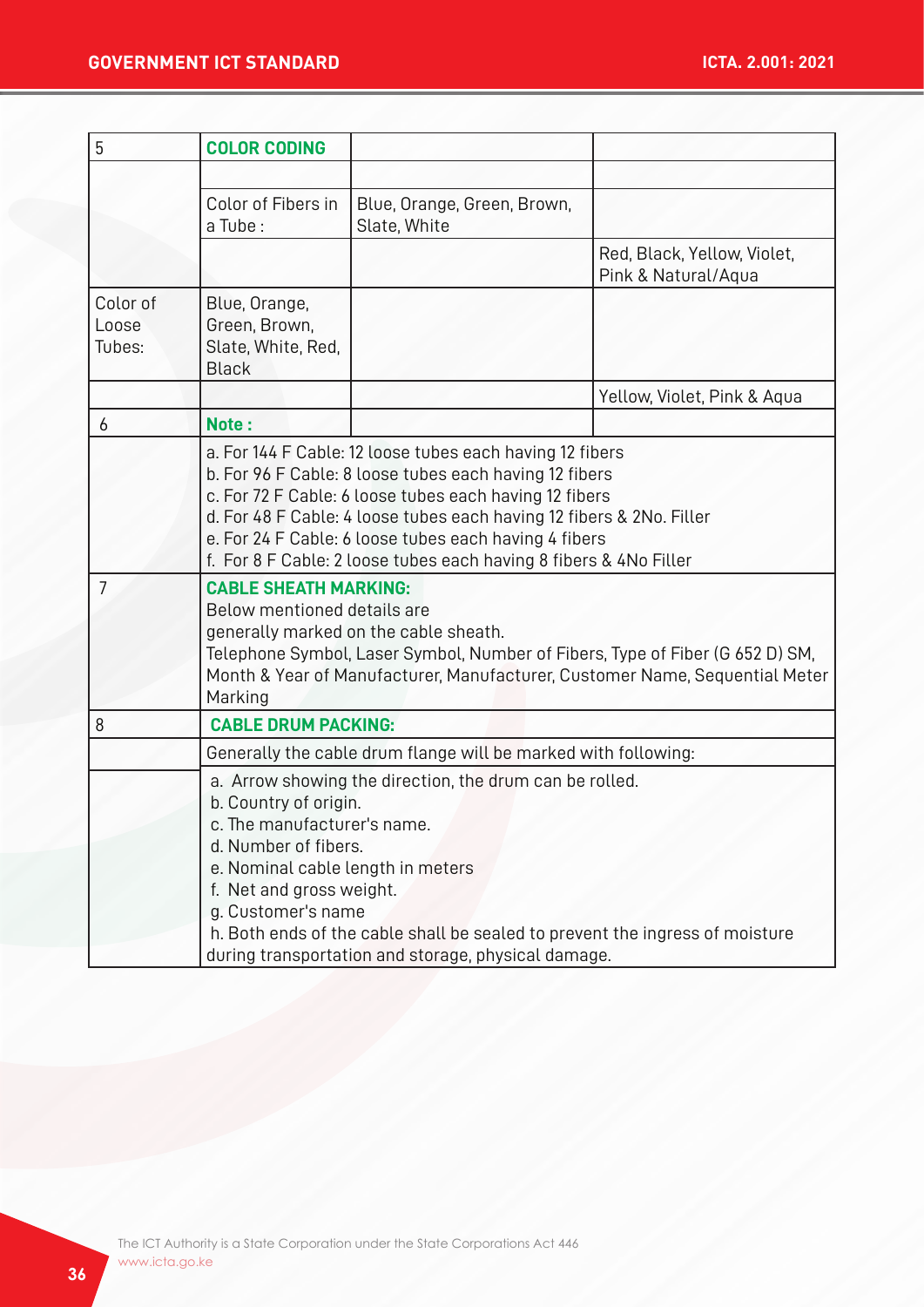| 9                                                                                                                         | <b>GENERAL CHARACTERISTICS</b>                                                                                                                                               |                                                                                |  |
|---------------------------------------------------------------------------------------------------------------------------|------------------------------------------------------------------------------------------------------------------------------------------------------------------------------|--------------------------------------------------------------------------------|--|
|                                                                                                                           | a. All accompanying documentation and brochures shall be in English language                                                                                                 |                                                                                |  |
|                                                                                                                           | b. OPTIC FIBER CABLE (G.652.D)                                                                                                                                               |                                                                                |  |
|                                                                                                                           | c. STANDARDS COMPLIANCE                                                                                                                                                      |                                                                                |  |
|                                                                                                                           | d. The cables should be tested and proven to conform to the TIA/EIA 568B.3 and ISO/                                                                                          |                                                                                |  |
|                                                                                                                           | IEC 11801:2002, IEC 60794-3-12, IEC 60794-3-21, IEC 60794-3-21, EN 60794-3-21:2006                                                                                           |                                                                                |  |
|                                                                                                                           | requirements for optical fiber cable performance                                                                                                                             |                                                                                |  |
|                                                                                                                           | e. Should support and exceed all of the performance requirements for current and                                                                                             |                                                                                |  |
|                                                                                                                           | proposed applications such as 100BASE-F, 155/622 Mbps ATM Gigabit Ethernet 10                                                                                                |                                                                                |  |
|                                                                                                                           | Gigabit Ethernet.                                                                                                                                                            |                                                                                |  |
| 10                                                                                                                        | <b>SPECIFICATIONS</b>                                                                                                                                                        |                                                                                |  |
| 11                                                                                                                        | a. The optical fiber cable shall comprise of [4, 6, 12, 24, 36, 48, 96, 144] fibers.                                                                                         |                                                                                |  |
|                                                                                                                           | b. Fiber color sequence is compiled with TIA-598.                                                                                                                            |                                                                                |  |
|                                                                                                                           | c. The filler elements are manufactured with PE to the same outside diameter as the                                                                                          |                                                                                |  |
|                                                                                                                           | loose tubes.                                                                                                                                                                 |                                                                                |  |
|                                                                                                                           | d. The elements are SZ stranded around a non-metallic central strength member (FRP                                                                                           |                                                                                |  |
|                                                                                                                           | with coating if required) and the formation retained with polyester water blocking<br>tapes binders.                                                                         |                                                                                |  |
|                                                                                                                           |                                                                                                                                                                              |                                                                                |  |
| e. To prevent the ingress of water, the cable core should be jelly filled. Over this core is<br>applied a polyester tape. |                                                                                                                                                                              |                                                                                |  |
|                                                                                                                           |                                                                                                                                                                              |                                                                                |  |
|                                                                                                                           |                                                                                                                                                                              |                                                                                |  |
|                                                                                                                           |                                                                                                                                                                              |                                                                                |  |
|                                                                                                                           |                                                                                                                                                                              |                                                                                |  |
|                                                                                                                           |                                                                                                                                                                              |                                                                                |  |
|                                                                                                                           |                                                                                                                                                                              |                                                                                |  |
|                                                                                                                           |                                                                                                                                                                              |                                                                                |  |
|                                                                                                                           | <b>PERFORMANCE SPECIFICATIONS</b><br>The Fiber Aerial Figure 8 Cable should be designed and tested in accordance with<br>$\bullet$<br>TIA-568-B.3 and ISO 11801, ITU G.652D. |                                                                                |  |
|                                                                                                                           |                                                                                                                                                                              |                                                                                |  |
|                                                                                                                           |                                                                                                                                                                              |                                                                                |  |
|                                                                                                                           | $\bullet$                                                                                                                                                                    | The Performance specifications should be measured in accordance with the Fiber |  |
|                                                                                                                           |                                                                                                                                                                              | Optic Test Procedures (EIA/TIA-455 documents) and the test procedures of IEC   |  |
|                                                                                                                           | 60793-2-50, B1.3, IEC 60794.<br>The vendor shall provide documentary evidence/certification of prove of<br>$\bullet$<br>conformity to the above performance                  |                                                                                |  |
|                                                                                                                           |                                                                                                                                                                              |                                                                                |  |
|                                                                                                                           |                                                                                                                                                                              |                                                                                |  |
|                                                                                                                           | <b>Description</b>                                                                                                                                                           | <b>Single Mode (1310/1550)</b>                                                 |  |
|                                                                                                                           | <b>Typical Attenuation</b>                                                                                                                                                   | $\leq$ 0.36/0.36/0.23 dB/km                                                    |  |
|                                                                                                                           |                                                                                                                                                                              |                                                                                |  |
|                                                                                                                           | <b>Maximum Attenuation</b>                                                                                                                                                   | $0.4/0.4/0.4$ dB/km                                                            |  |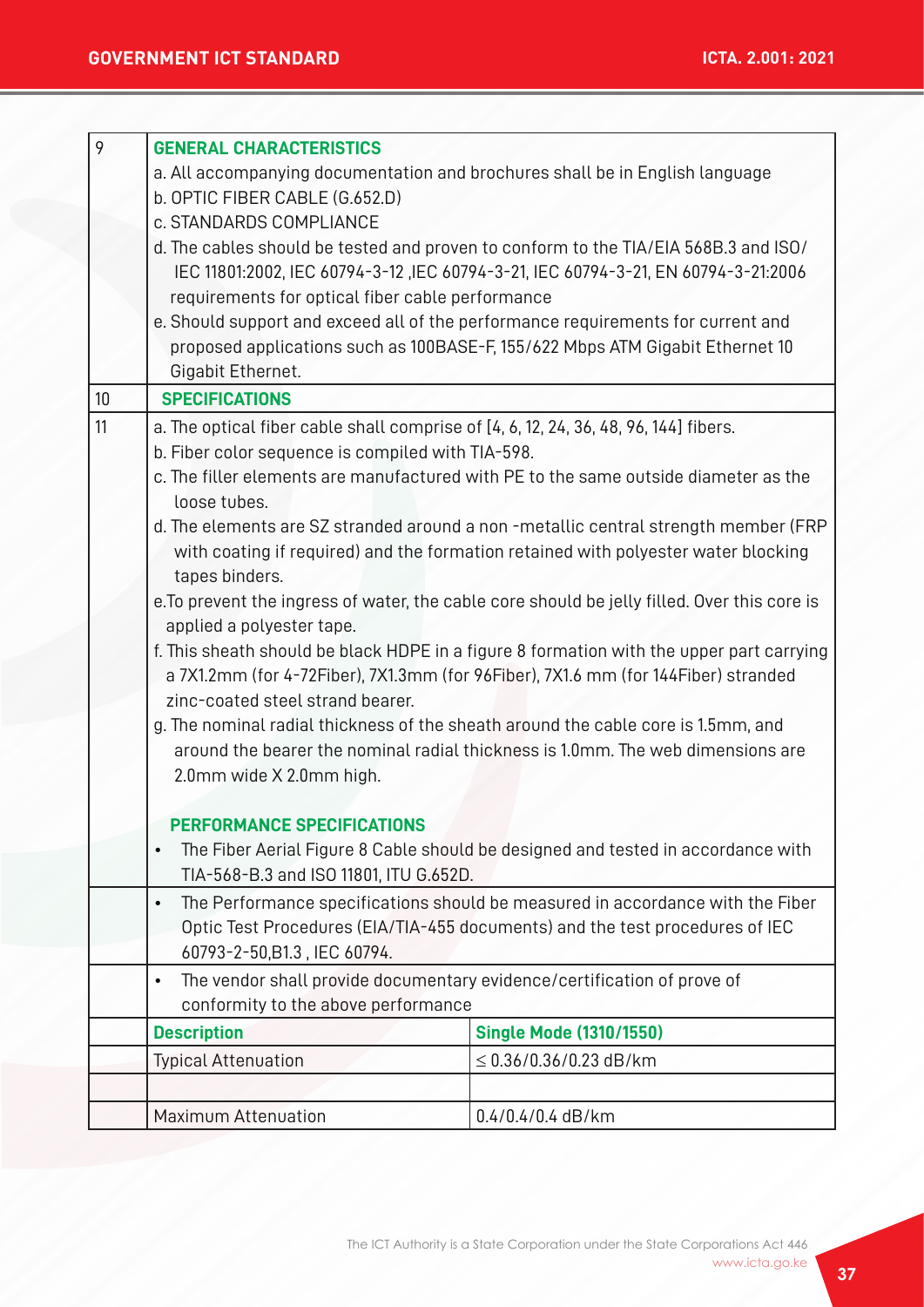#### **APPENDIX 1: TECHNICAL COMMITTEE MEMBERS**

| No.            | Name                    | Organization                      |
|----------------|-------------------------|-----------------------------------|
| 1              | Dr. Katherine Getao     | <b>ICT Authority</b>              |
| $\overline{2}$ | Anthony Kyengo          | Safaricom PLC                     |
| 3              | Samwel King'ori         | Kenya Rural Roads Authority       |
| 4              | Eng. Joseph Kivanguli   | Kenya Urban Roads Authority       |
| 5              | Jeremiah Mugambi        | Kenya National Highways Authority |
| 6              | Levy Byamukama          | Safaricom PLC                     |
| 7              | Jacob Kangogo           | Telkom                            |
| 8              | Daniel Kituyi           | Kenya Bureau of Standards         |
| 9              | <b>Benbrose Ndivo</b>   | Kenya Pipeline Company            |
| 10             | Henry Ondieki           | Kenya Rural Roads Authority       |
| 11             | Emmanuel Kuboi          | Kenya Pipeline Company            |
| 12             | Carlos Escobar          | <b>EARTTDF Consultant</b>         |
| 13             | Elizabeth Wanjiru       | <b>DANCO Capital</b>              |
| 14             | Wahiru Kanake           | Kenya Revenue Authority           |
| 15             | <b>Stanley Muchina</b>  | Afripipes                         |
| 16             | Dr. Paul Kipronoh Ronoh | <b>ICT Authority</b>              |
| 17             | Michael Odhiambo        | <b>ICT Authority</b>              |
| 18             | Thomas Odhiambo         | <b>ICT Authority</b>              |
| 19             | Phillip Irode           | <b>ICT Authority</b>              |
| 20             | Alex Njihia             | <b>ICT Authority</b>              |
| 21             | Joshua Opondo           | <b>ICT Authority</b>              |
| 22             | Anthony Lenaiyara       | <b>ICT Authority</b>              |
| 23             | Eng. Brian Kariuki      | <b>ICT Authority</b>              |
| 24             | Angela Mugambi          | <b>ICT Authority</b>              |
| 25             | Faith Kawira            | <b>Water Resources Authority</b>  |
| 26             | Vincent Kaweru          | <b>ICT Authority</b>              |
| 27             | James Wafula            | <b>ICT Authority</b>              |
| 28             | Charles Waithiru        | <b>ICT Authority</b>              |
| 29             | Moses Kijugu            | <b>ICT Authority</b>              |
| 30             | <b>Millah Were</b>      | <b>ICT Authority</b>              |
| 31             | Martha Wahome           | <b>ICT Authority</b>              |
| 32             | Quty Badaso             | <b>ICT Authority</b>              |
| 33             | Kenneth Matiba          | Huawei                            |
| 34             | Fiona Asonga            | Tespok                            |
| 35             | Caroline Simba          | Jamii Telecom                     |
| 36             | Sammy Njoroge           | Liquid Telkom                     |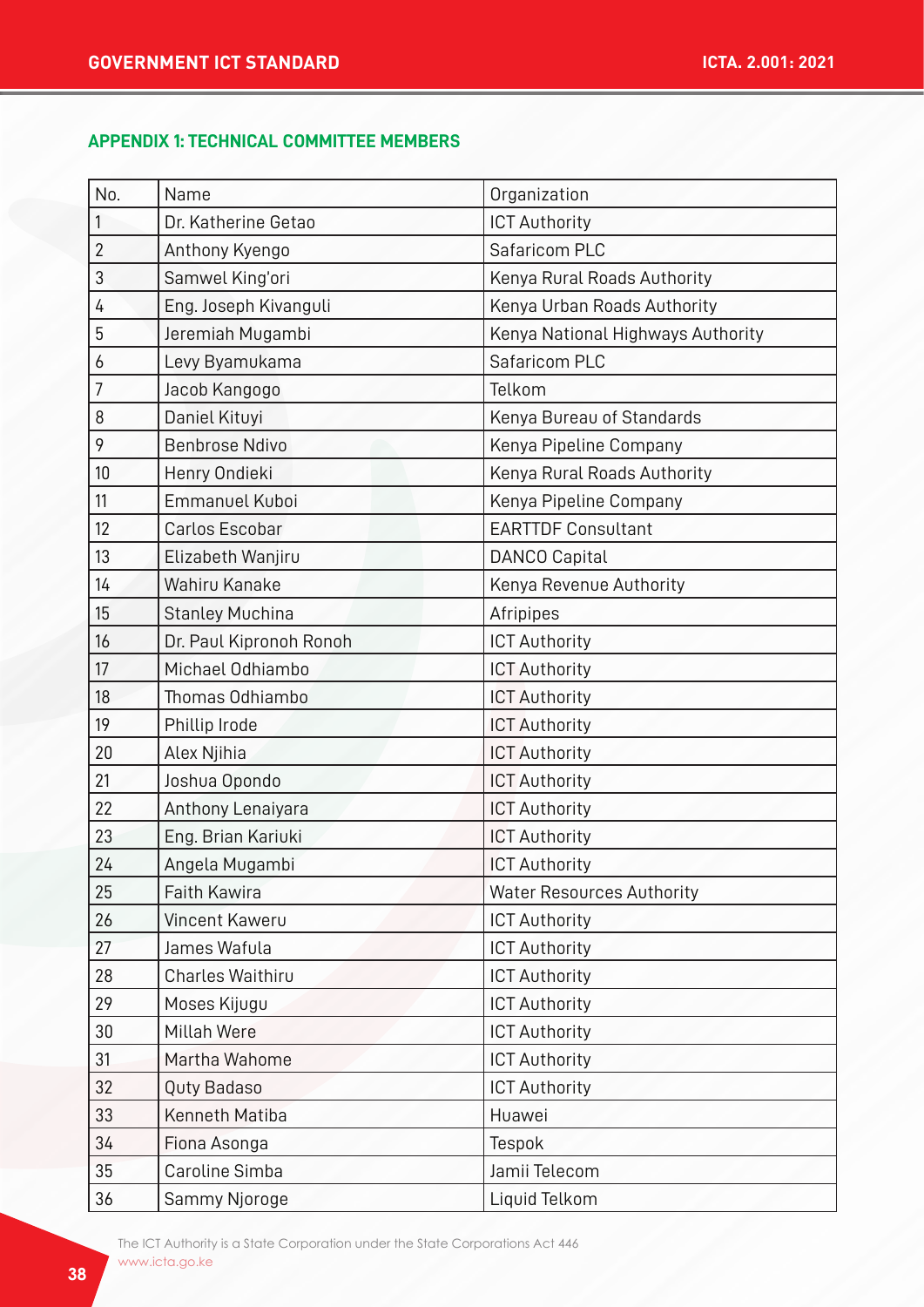| רפו<br>, ט | ' James Wachira | Council of Governors |
|------------|-----------------|----------------------|
| 38         | Charles mutuku  | <b>TESPOK</b>        |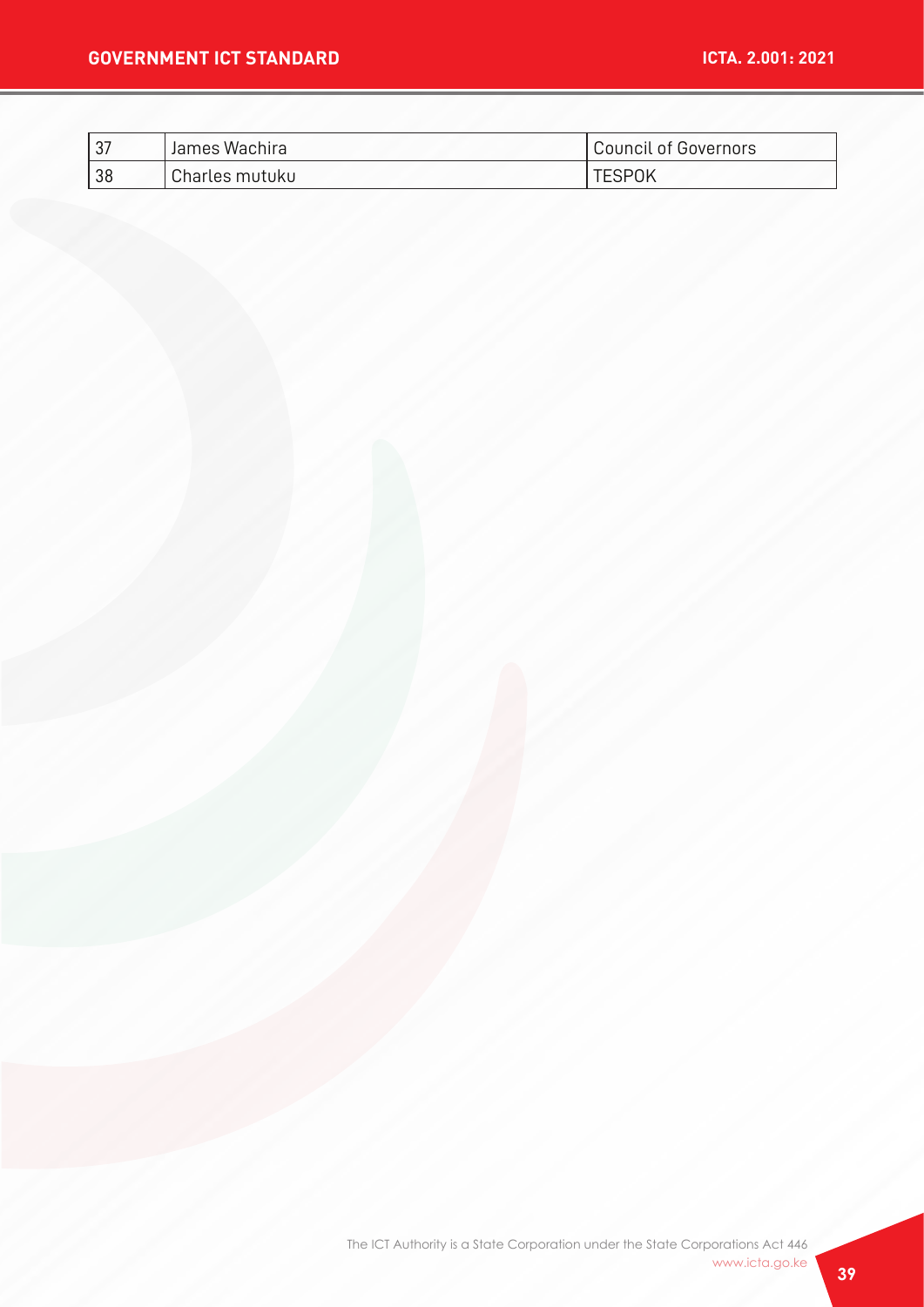**ICT Authority Telposta Towers, 12th Floor, Kenyatta Ave P.O. Box 27150 - 00100 Nairobi, Kenya Telephone: + 254-020-2211960/62 Email: info@ict.go.ke or communications@ict.go.ke or standards@ict.go.ke Visit: www.icta.go.ke Become a fan: www.facebook.com/ICTAuthorityKE Follow us on twitter: @ICTAuthorityKE**